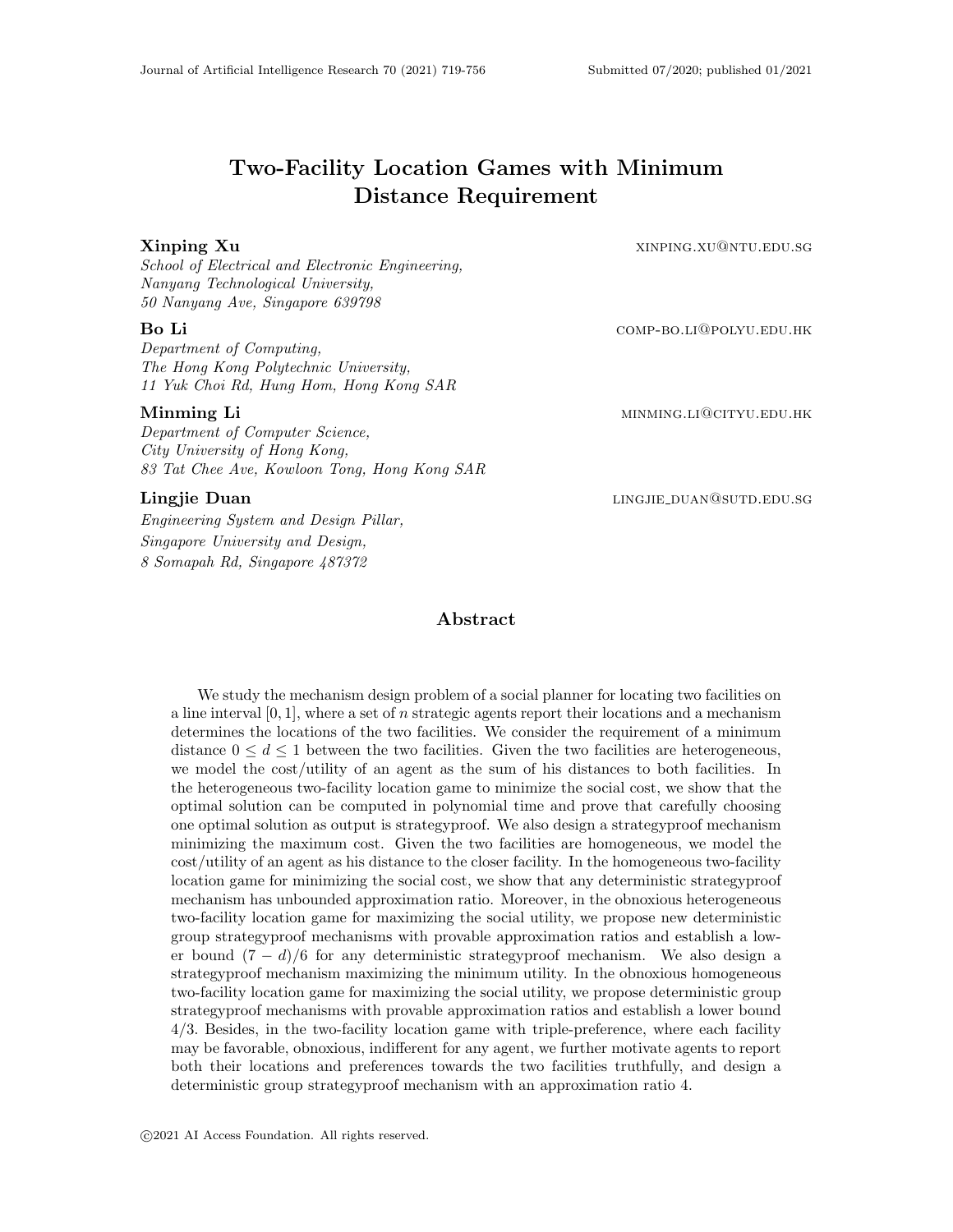# 1. Introduction

In this paper, we study the two-facility location games with minimum distance requirement between two facilities. Here, the minimum distance requirement means that the distance between the two facilities should be at least a certain value. Its origin, the two-facility location game, models the scenario where the social planner is going to build two facilities on a line segment with some self-interested agents who want to minimize (maximize) their own costs (utilities). The agents are required to report their locations which are their private information, and a mechanism will map the reports to two locations to place the two facilities, with the purpose of optimizing the social cost (utility).

When the social planner (e.g., government) plans to build several public facilities (e.g., bus stop, theater, shopping mall, school, park, hospital, etc.) to serve some nearby agents (e.g., residents, users, customers), the distance between any two adjacent facilities can be one of the key factors to be considered. Especially, nowadays, the COVID-19 outbreak has become a great threat to public health and human life worldwide (Cascella et al., 2020). The agents need to go to the facilities to obtain services. If the two facilities are too close, the agents would gather to crowd, which decreases the social distance between people, and increases the possibility of virus spread. Therefore, in order to reduce crowd gathering to prevent rapidly spread of the COVID-19, the social planner needs to setup the minimum distance between any two adjacent facilities (Klise & Bynum, 2020). Other reasons related to decentralized facilities are diversification requirements, where one partial block of houses are not allowed to benefit from all the new projects of facilities (Moore & Stamm, 2012); affordable housing developments and zoning regulations so that public resources can be fairly distributed (Zhong et al., 2019; Sakai et al., 2020). For Game 1 of the heterogeneous two-facility location game, we show an instance that the social planner plans to deploy a theater and a primary school in a street, where all agents prefer living close for easy access to both movie entertainment and education resource. The two facilities should be some distance far away due to diversification requirements. Since each agent needs services from both heterogeneous facilities, the cost of each agent should be the sum of his Euclidean distances to the two facilities (Serafino & Ventre, 2014). For Game 2 of the homogeneous two-facility location game, we show an instance that the social planner plans to deploy two temporary COVID-19 testing sites in a street (Kaplan, 2020). To avoid crowd gathering, the two sites should be some distance far away. Since each agent only needs go to any one of two sites for testing, the cost/utility of each agent is his Euclidean distance to the closer site (Lu et al., 2010).

On the other hand, when the social planner plans to build several obnoxious facilities (e.g., factories), where all agents prefer living far away, the distance constraint between any two adjacent facilities is also a key factor to be considered. To comply with the environmental regulations of the limit on the total emissions, decentralized facilities help to reduce the spread of toxic gases and avoid penalties for any polluter exceeding the environmental limit (Turken et al., 2017). More seriously, if the factories are too close, any explosion hazard of a factory may cause the chain reactions and the disaster of all factories, and thus risk human life (Fu et al., 2016). Therefore, by adding the minimum distance requirement, we study Game 3 of the obnoxious heterogeneous two-facility location game,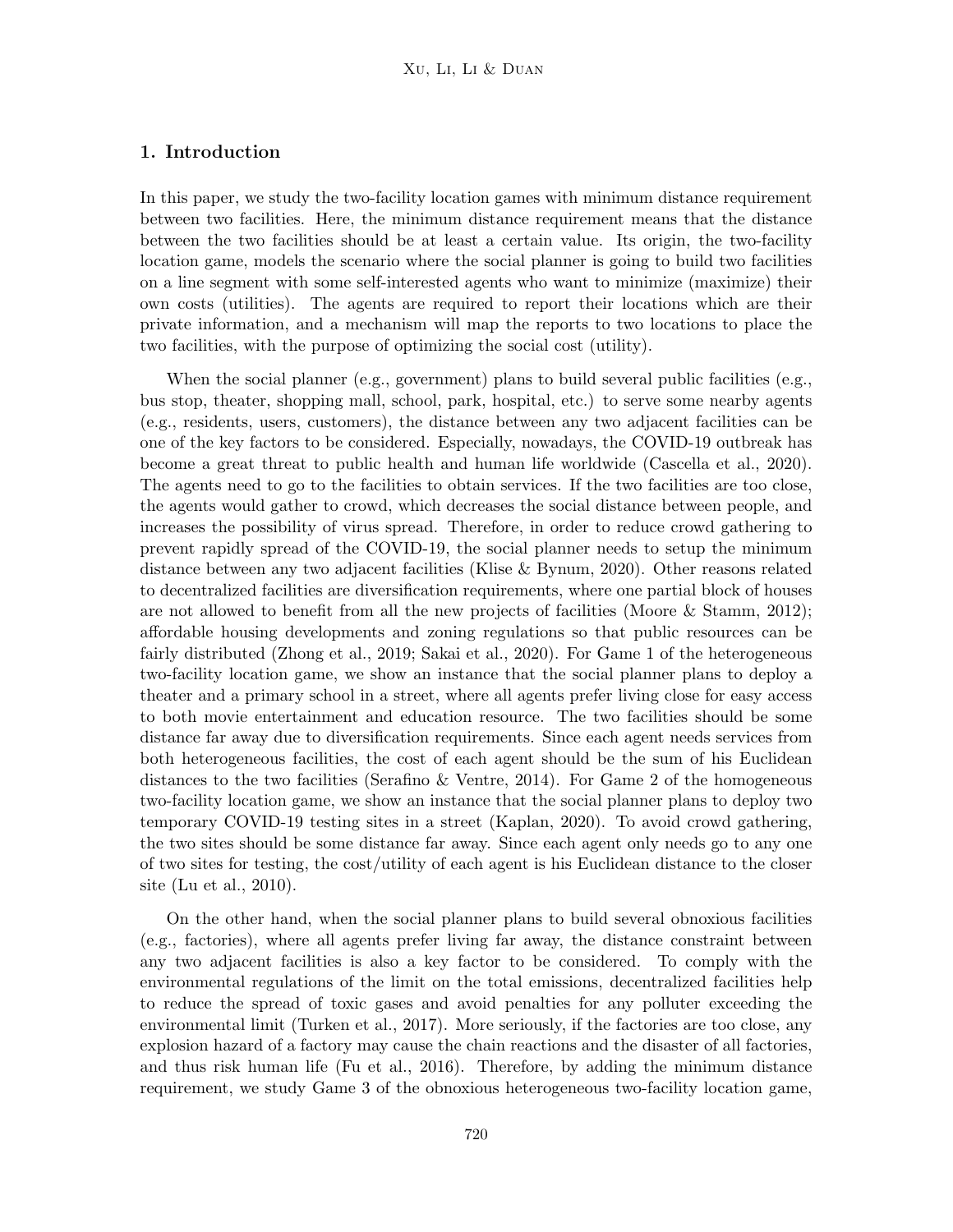and Game 4 of the obnoxious homogeneous two-facility location game for the objective of maximizing the social utility.

Besides, there exist some facilities (e.g., train station, kindergarten, theme park, parking lot, etc.) for which agents may have triple preferences: favorable, obnoxious, and indifferent; and the distance constraint between any two adjacent facilities should be also considered. Specifically, for Game 5 of the two-facility location game with triple-preference, the social planner plans to build a parking lot and a kindergarten with at least some distance in between for kids' safety. Some agents prefer to live close to the parking lot to park their cars more conveniently, while some others want to stay away to avoid vehicle exhaust emissions around the parking lot, and the rest of agents are indifferent to the parking lot. Regarding the kindergarten, some agents prefer to stay close to it to pick up their kids, while some others want to stay away it to avoid noise, and the rest of agents are indifferent to it.

An agent may manipulate the mechanism by misreporting his private information in order to decrease his cost or increase his utility. Therefore, we emphasize on the strategyproofness of a mechanism, which guarantees that an agent's utility/cost is optimized by reporting the truth. We aim to design deterministic strategyproof mechanisms whose performances approximate well the optimal social cost/utility. The evaluation of a mechanism is conducted by the approximation ratio, which is the worst ratio between the social cost/utility of the mechanism output and the optimal social cost/utility considering all possible agent profiles.

We summarize our results and key novelty as follows.

- Two-Facility location games with minimum distance requirement (TFLG): To the best of our knowledge, this is the first time that the distance requirement is considered in the facility location games for strategyproof mechanism design.
- Mechanism design for Game 1 of the heterogeneous TFLG: In Section 3, we study the game where the agents prefer to stay close to both two facilities, and the cost of an agent is the sum of his distances to both facilities. We consider objectives of minimizing the social cost and minimizing the maximum cost of all agents, and design strategyproof mechanisms that output the optimal solutions.
- Mechanism design for Game 2 of the homogeneous TFLG: In Section 4, we study the homogeneous TFLG where the facilities provide the same service and are favorable for all agents, and the cost of an agent is his distance to the closer facility. We show that for objective of minimizing the social cost, any deterministic strategyproof mechanism has unbounded approximation ratio.
- Mechanism design for Game 3 of the obnoxious heterogeneous TFLG: In Section 5, we study the game where each agent prefers to stay far away from two obnoxious heterogeneous facilities, and the utility of an agent is the sum of his distances to both facilities. To maximize the social utility, we design deterministic group strategyproof mechanisms with provable approximation ratios, and prove a lower bound of  $\frac{7-d}{6}$ . Furthermore, when the objective is to maximize the minimum utility, we design a strategyproof mechanism that returns the optimal solution.
- Mechanism design for Game 4 of the obnoxious homogeneous TFLG: In Section 6, we study the game where each agent prefers to stay far away from two obnoxious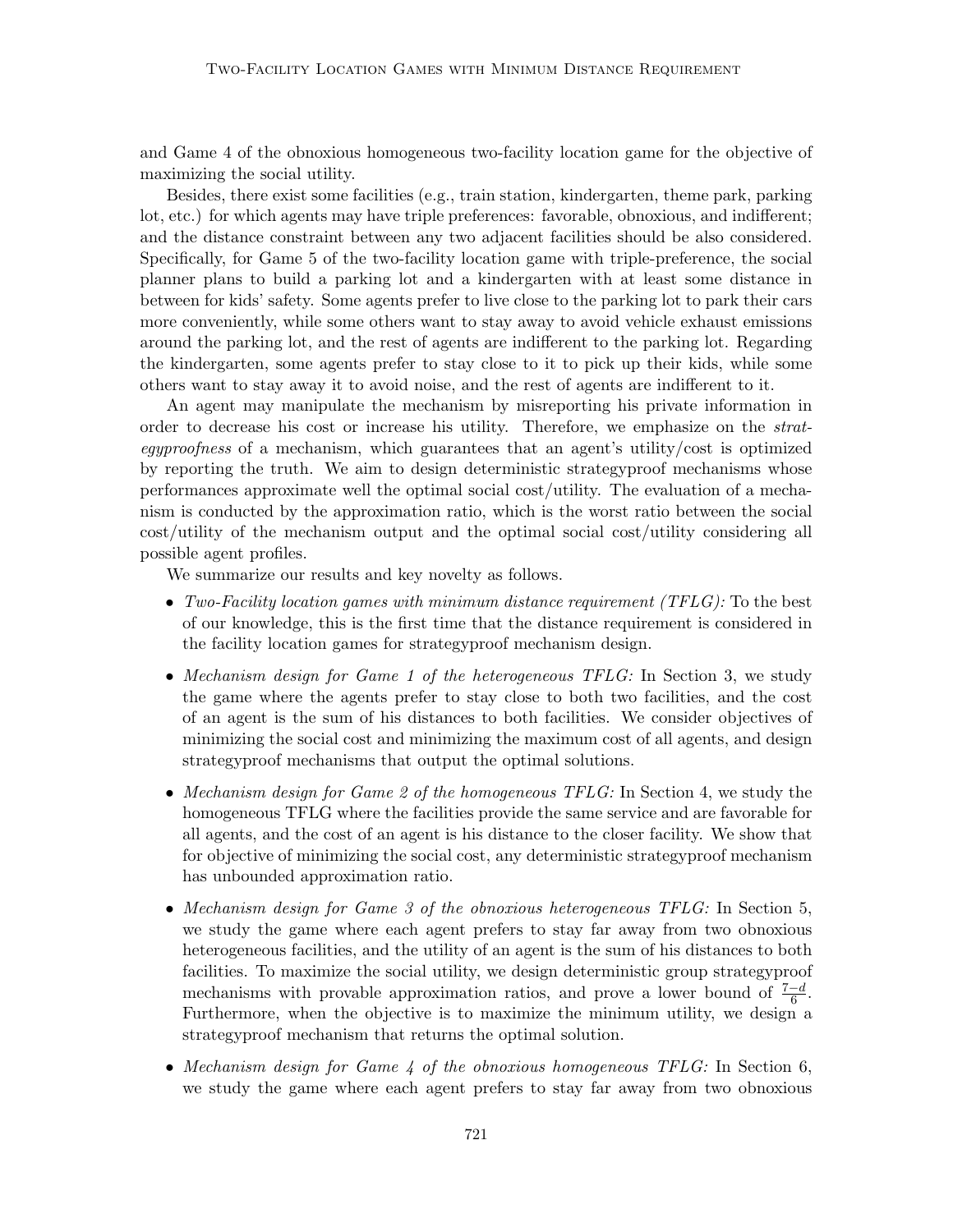homogeneous facilities, and the utility of an agent is his distance to the closer facility. We design a deterministic group strategyproof mechanism with an approximation ratio 9 for maximizing the social utility and find a lower bound  $4/3$ . We also show that in most cases, there is no strategyproof mechanism with bounded approximation ratio for maximizing the minimum utility.

• Mechanism design for Game 5 of the heterogeneous TFLG with triple-preference: Finally, in Section 7, we study the general game with triple-preference, where each of the two facilities may be favorable, obnoxious or indifferent for any agent. We motivate agents to report their locations and preferences for the two facilities truthfully. We design a deterministic group strategyproof mechanism with an approximation ratio 4 and obtain a corresponding lower bound.

|                  |      | Game 1: | Game 2:                                            |                    | Game 3:                | Game 4:                        |           | Game 5: |  |
|------------------|------|---------|----------------------------------------------------|--------------------|------------------------|--------------------------------|-----------|---------|--|
|                  |      | Hete    | Homo                                               |                    | Obnx Hete              | Obnx Homo                      |           | Hete TP |  |
| <sub>D</sub> obi |      |         | $\min$ SC $\mid$ min MC $\mid$ min SC or MC $\mid$ |                    | $\max SU \mid \max MU$ | max SU                         | max MU    | max SU  |  |
| <b>UB</b>        |      |         | $+\infty$                                          | 1, 2               |                        | 4,9                            | $+\infty$ |         |  |
|                  | Me 1 | $Me2$ ) |                                                    | (Me <sub>5</sub> ) | $(Me\;6)$              | $(Me\;10)$                     |           | Me 11   |  |
| LB               |      |         | $+\infty$                                          |                    |                        | $rac{3}{5}$<br>$\frac{4}{3}$ , | $+\infty$ |         |  |

Table 1: A summary of the results in the paper, where *Hete* is for heterogeneous two-facility location games with minimum distance requirement, Homo is for homogeneous, Obnx is for obnoxious, TP is for triple-preference,  $Obj$  is for objective, UB is for upper bound, LB is for lower bound,  $SC$  is for social cost,  $MC$  is for maximum cost,  $SU$  is for social utility,  $MU$ is for minimum utility, Me is for Mechanism, and  $0 \leq d \leq 1$  is the distance requirement.

Table 1 summarizes our main results in the paper. Our work generalizes the existing studies on facility location games without distance constraints (i.e.,  $d = 0$ ). Particularly, without distance constraints, our heterogeneous TFLG degenerates to the one-facility location games (Procaccia & Tennenholtz, 2009); our homogeneous TFLG degenerates to the two-facility location games (Procaccia & Tennenholtz, 2009; Fotakis & Tzamos, 2014); and our obnoxious heterogeneous TFLG degenerates to the obnoxious one-facility location games (Cheng et al., 2013). The non-trivial distance constraint between the two facilities makes the design of strategyproof mechanisms, and the proof of lower bounds more challenging. In Game 6, for example, we design Mechanism 10 for different regimes  $0 \le d < \frac{5}{14}$ ,  $\frac{5}{14} \le d \le \frac{3}{5}$  $\frac{3}{5}$ , and  $\frac{3}{5} < d < 1$ . The analyses of our mechanisms and the corresponding lower bounds are regarded as the major technical contributions of this paper.

# 1.1 Related Work

In the algorithmic view of locating one facility, Procaccia and Tennenholtz (2009) first studied strategyproof mechanisms with provable approximation ratios on a line. Then characterizations of deterministic strategyproof mechanisms on line, tree, and cycle networks

<sup>1.</sup> This infinite lower bound is obatined under the condition that any deterministic strategyproof mechanism f only selects from any  $k \in \mathbb{N}^+$  candidates.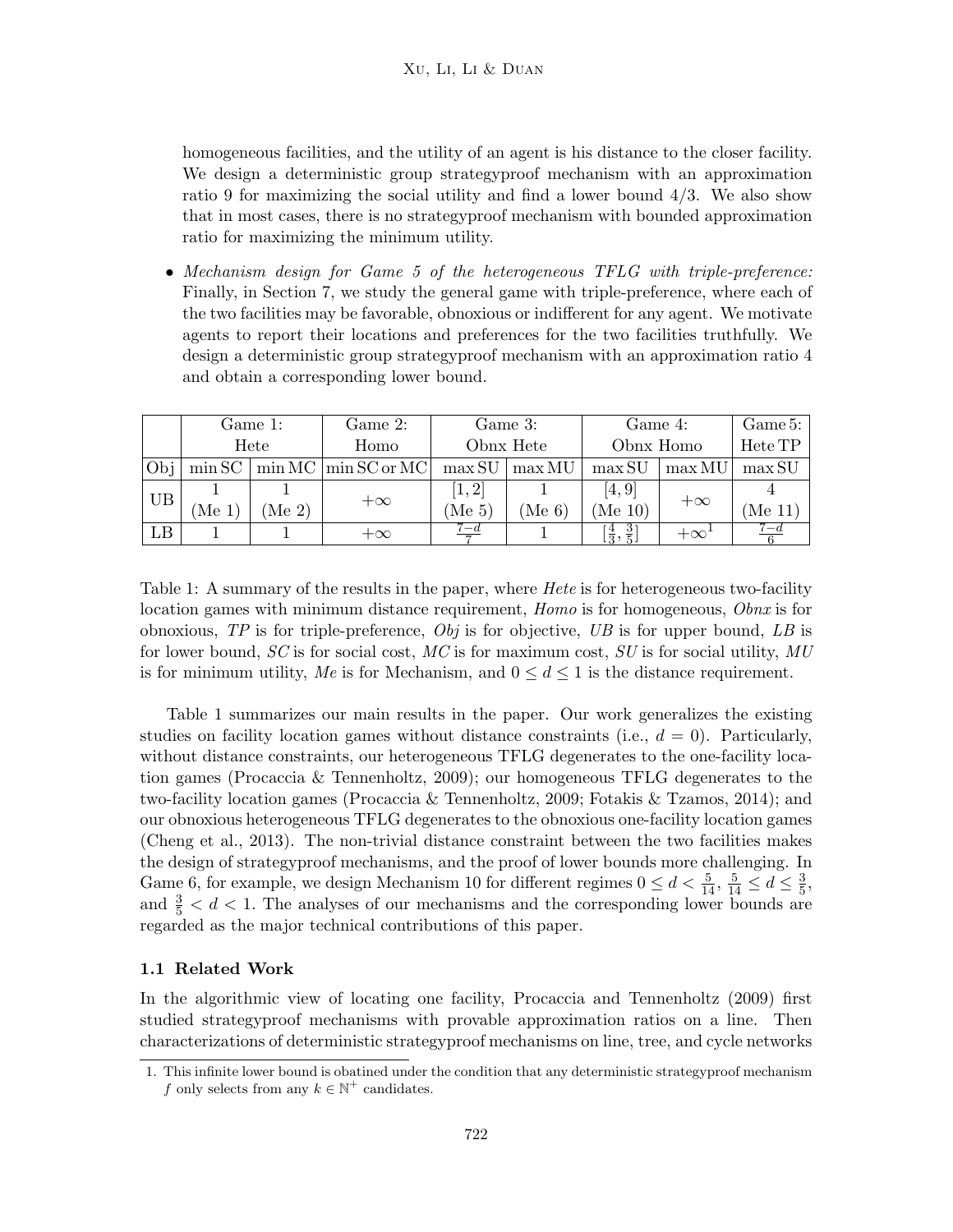were provided (Moulin, 1980; Schummer & Vohra, 2002). For the obnoxious facility game, the problem of designing strategyproof mechanisms to approximately maximize the social utility was studied (Cheng et al., 2013). They presented a 3-approximation deterministic group strategyproof mechanism and proved a lower bound of 2. Characterizations of all strategyproof mechanisms with exactly two candidates in the general metric were studied (Han & Du, 2011; Ibara & Nagamochi, 2012). They showed that there exists a lower bound of 3 for strategyproof mechanism in any metric, matching the upper bound of 3 (Cheng et al., 2013). Zhang and Li (2014) the extended mechanism design for both games with weighted agents on a line and provided the corresponding lower and upper bounds on the optimal social utility. Combining the above two models together, the dual-preference game was studied, where some agents want to be close to the facility while the others want to be far away from the facility (Zou & Li, 2015; Feigenbaum & Sethuraman, 2015). Further, Xu et al. (2019) extended the facility point to be an UAV in the dual-preference game.

For the two-facility location game, Lu et al. (2009) improved the lower bounds for the two homogeneous facilities scenario and the scenario when one agent possesses multiple locations. Lu et al. (2010) considered the cost of an agent to be the distance between his own location and the closer facility in a general metric space. Sui et al. (2013) proposed a class of percentile mechanisms in the form of generalized median mechanisms. Fotakis and Tzamos (2014) proved that the best approximation ratio achievable by deterministic strategyproof mechanisms for locating 2 facilities on the line to minimize the total cost is  $n-2$ . Serafino and Ventre (2014, 2015) initiated the study on two heterogeneous facility location games in the graph where the cost of an agent is the sum of his distances to both facilities. Yuan et al. (2016) proposed the optional preference model for the facility location game with two heterogeneous facilities on a line, where agents are allowed to have optional preference. Anastasiadis and Deligkas (2018) studied heterogeneous k-facility location games on the line segment where the preferences of agents over the facilities are the private information, and the locations of agents are known to the social planner. Fong et al. (2018) proposed a fractional preference model for the facility location game with two facilities that serve the similar purpose on a line where each agent has his location information as well as fractional preference towards the two facilities.

In addition, Todo et al. (2011) extended the original model by fully characterizing the deterministic false-name-proof facility location mechanisms for locating a single facility on a line. Then Sonoda et al. (2016) extended the model by characterizing the possible outcomes of false-name-proof mechanisms for locating two facilities on a line as well as on a circle. Wada et al. (2018) studied variable populations in the static and dynamic facility location models and proposed a class of online social choice functions for the dynamic model. Keijzer and Wojtczak (2018) considered a multi-stage facility reallocation problems on the line, where a facility is moved between stages based on the locations reported by n agents, and characterized the optimal mechanisms both in the offline setting and in the online setting. Other extensions of the facility location game can be found (Cai et al., 2016; Mei et al., 2016; Xu et al., 2020).

Besides, for minimum distance requirement and decentralized facilities, Moon and Papayanopoulos (1991) proposed non-strategic version of the two-facility location problem where the facilities must be separated by at least a specified distance. White (1993) studied the locations of two facilities with minimal separation. Lei and Church (2013)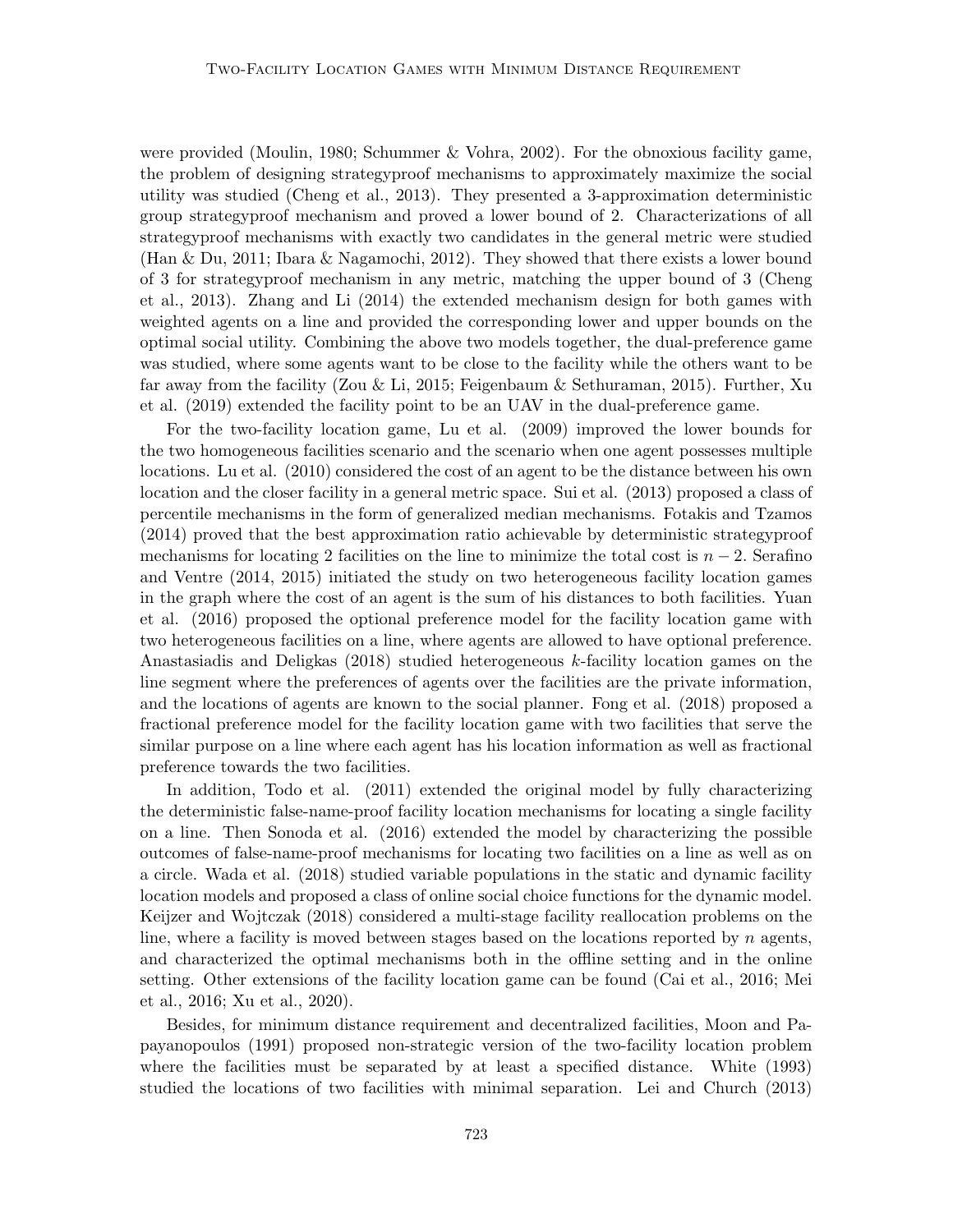studied facility dispersion problems involving the locations of a number of facilities where the intention was to place them as far apart from each other as possible. Jung (2016) developed methodologies for determining the optimal distributions of facilities by including a variety of distance constraints, one of which is related to process safety. Chen et al. (2019) proposed the dispersion problem to locate n facilities in a k-dimensional polytope, so that they are far away from each other and from the boundary of the polytope. To the best of our knowledge, our paper is the first study of the facility location games that take the distance requirement and the agents' strategic behavior into consideration for strategyproof mechanism design.

#### 2. System Model

Let  $N = \{1, 2, \dots, n\}$  be the set of agents located on a line interval  $I = [0, 1]$ . We denote  $\mathbf{x} = (x_1, x_2, \dots, x_n)$  as the  $n \in \mathbb{N}^+$  agents' location profile, which is private information and needs to be reported by each agent. Without loss of generality, we assume that  $x_i \leq x_{i+1}$ for any  $1 \leq i \leq n-1$ .

In the two-facility location game, a mechanism f outputs two facilities' locations  $(y_1, y_2)$ based on a given location profile **x**, i.e.,  $(y_1, y_2) = f(\mathbf{x}) : I^n \to I^2$ . Denote the minimum distance requirement between the two facilities as  $d \in [0,1]$ , i.e.,  $|y_2 - y_1| \ge d$ . If the two facilities are heterogeneous, the cost of agent  $i$  is denoted as the sum of his distances to the two facilities, i.e.,

$$
c_i(f(\mathbf{x}), x_i) = |y_1 - x_i| + |y_2 - x_i|.
$$
\n(1)

If the two facilities are homogeneous, the cost of agent  $i$  is denoted as his distance to the closer facility, i.e.,

$$
c_i(f(\mathbf{x}), x_i) = \min\{|y_1 - x_i|, |y_2 - x_i|\}.
$$
\n(2)

Let  $\mathbf{x}_{-i} = (x_1, \dots, x_{i-1}, x_{i+1}, \dots, x_n)$  be the location profile without agent i. Let  $\mathbf{x}_S$  be the location profile with all agent  $i \in S \subseteq N$  and  $\mathbf{x}_{-S}$  be the location profile without any agent  $i \in S \subseteq N$ . Following utilitarian objective, the social cost of a mechanism  $f(\mathbf{x})$  with respect to  $x$  is denoted as the sum of costs of n agents, i.e.,

$$
SC(f(\mathbf{x}), \mathbf{x}) = \sum_{i=1}^{n} c_i(f(\mathbf{x}), x_i).
$$
 (3)

For egalitarian objective, the maximum cost of a mechanism  $f(\mathbf{x})$  with respect to x is

$$
MC(f(\mathbf{x}), \mathbf{x}) = \max_{i \in N} c_i(f(\mathbf{x}), x_i).
$$
 (4)

As agents may misreport their locations to change  $y_1$  and  $y_2$  for their own benefits, strategyproofness of  $f(\mathbf{x})$  is important to ensure. Next we formally define the strategyproofness and the group strategyproofness respectively.

**Definition 1.** A mechanism is strategyproof in the two-facility location game if no agent can benefit from misreporting his location. Formally, given agent i, profile  $\mathbf{x} = \{x_i, \mathbf{x}_{-i}\} \in I^n$ , and any misreported location  $x'_i \in I$  , it holds that

$$
c_i(f(x_i, \boldsymbol{x}_{-i}), x_i) \leq c_i(f(x'_i, \boldsymbol{x}_{-i}), x_i).
$$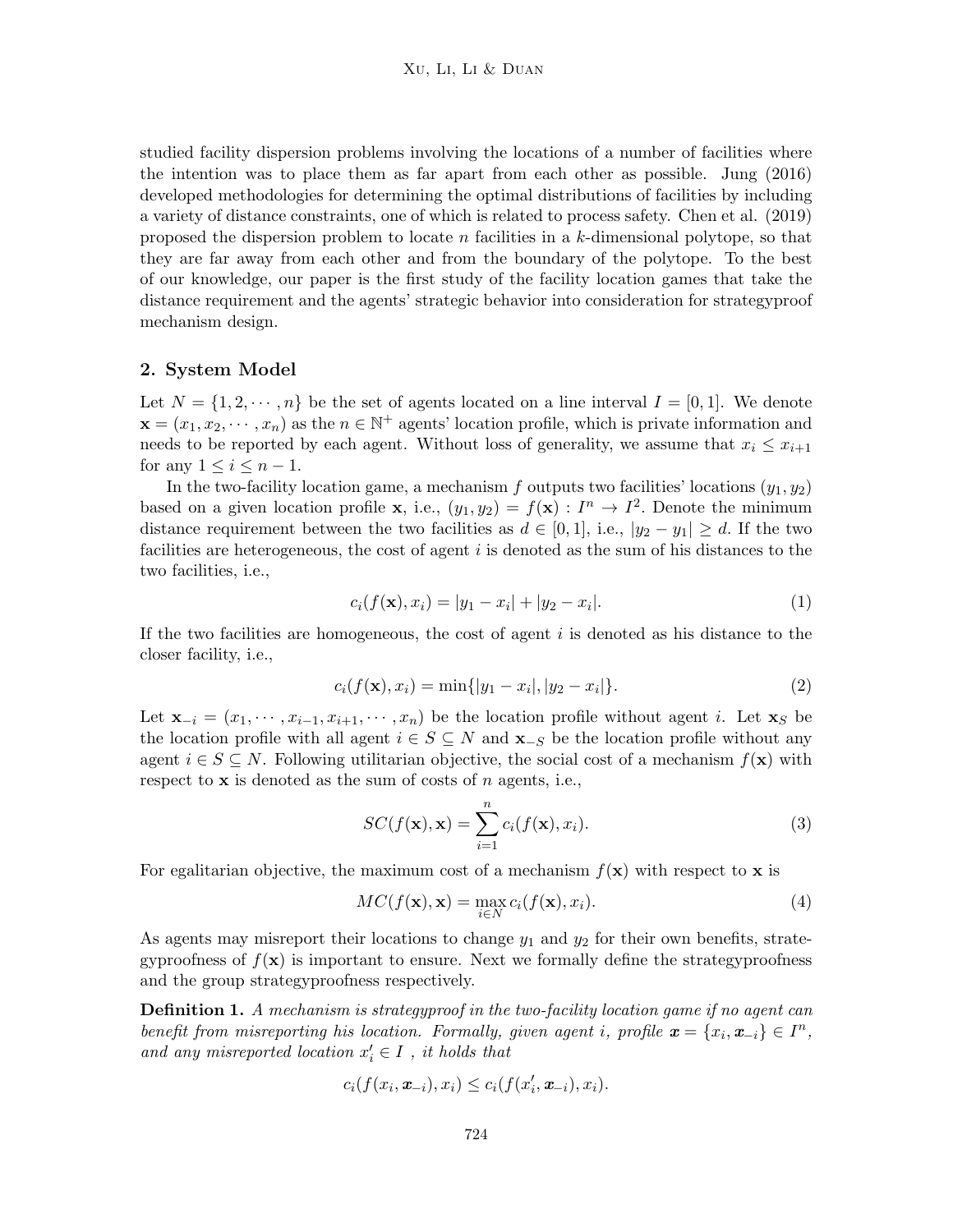Definition 2. A mechanism is group strategyproof in the two-facility location game if for any group of agents, at least one of them cannot benefit if they misreport simultaneously. Formally, given a non-empty set  $S \subseteq N$ , profile  $\mathbf{x} = \{x_S, \mathbf{x}_{-S}\} \in I^n$ , and the misreported  $\mathbf{x}_S' \in I^{|S|}$ , there exists  $i \in S$ , satisfying

$$
c_i(f(x_S, \boldsymbol{x}_{-S}), x_i) \leq c_i(f(x'_S, \boldsymbol{x}_{-S}), x_i).
$$

In the facility location game, we are interested in designing strategyproof mechanisms that also perform well with respect to minimizing the social cost. For a location profile, let  $OPT_1(\mathbf{x})$  be the optimal (minimum) social cost. A mechanism f has an approximation ratio  $\gamma$ , if for any possible profile  $\mathbf{x} \in I^n$ ,  $SC(f, \mathbf{x}) \le \gamma OPT_1(\mathbf{x})$ .

In the obnoxious heterogeneous two-facility location game, the agents prefer to be far away from the two facilities. We define agent *i*'s utility as

$$
u_i(f(\mathbf{x}), x_i) = |y_1 - x_i| + |y_2 - x_i|.
$$
\n(5)

In the obnoxious homogeneous two-facility location game, the agents prefer to be far away from the closer facility. We define agent i's utility as

$$
u_i(f(\mathbf{x}), x_i) = \min\{|y_1 - x_i|, |y_2 - x_i|\}.
$$
\n(6)

Following utilitarian objective, the social utility of a mechanism  $f(\mathbf{x})$  with respect to x is

$$
SU(f(\mathbf{x}), \mathbf{x}) = \sum_{i=1}^{n} u_i(f(\mathbf{x}), x_i).
$$
 (7)

For egalitarian objective, the minimum utility of a mechanism  $f(\mathbf{x})$  with respect to  $\mathbf{x}$  is

$$
MU(f(\mathbf{x}), \mathbf{x}) = \min_{i \in N} u_i(f(\mathbf{x}), x_i).
$$
\n(8)

**Definition 3.** A mechanism is strategyproof in the obnoxious two-facility location game if no agent can benefit from misreporting his location. Formally, given agent i, profile  $\boldsymbol{x} = \{x_i, \boldsymbol{x}_{-i}\} \in I^n$ , and any misreported location  $x'_i \in I$ , it holds that

$$
u_i(f(x_i, \boldsymbol{x}_{-i}), x_i) \geq u_i(f(x_i', \boldsymbol{x}_{-i}), x_i).
$$

Definition 4. A mechanism is group strategyproof in the obnoxious two-facility location game if for any group of agents, at least one of them cannot benefit if they misreport simultaneously. Formally, given a non-empty set  $S \subseteq N$ , profile  $\mathbf{x} = \{x_S, x_{-S}\} \in I^n$ , and the misreported  $x'_{S} \in I^{|S|}$ , there exists  $i \in S$ , satisfying

$$
u_i(f(x_S, \boldsymbol{x}_{-S}), x_i) \ge u_i(f(x'_S, \boldsymbol{x}_{-S}), x_i).
$$

For a location profile x, let  $OPT_2(x)$  be the optimal (maximum) social utility. A mechanism f has an approximation ratio  $\gamma$ , if for any profile  $\mathbf{x} \in I^n$ ,  $OPT_2(\mathbf{x}) \leq \gamma SU(f, \mathbf{x})$ . The heterogeneous two-facility location game with triple-preference will be shown later where we will further allow agents to misreport their preferences towards the two facilities.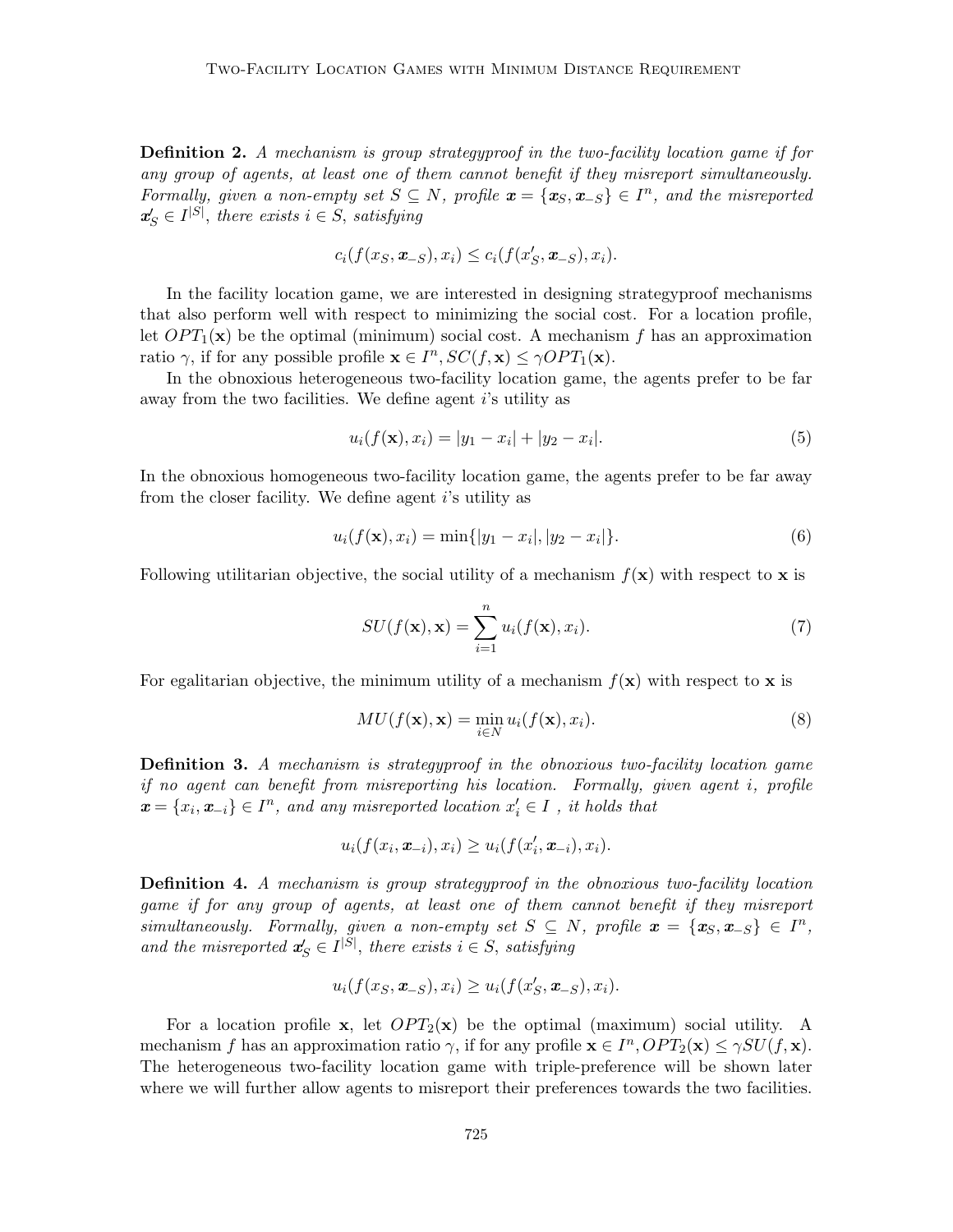### 3. Game 1: Heterogeneous Two-Facility Location Games

In the heterogeneous two-facility location game, where all agents want to get close to the two heterogeneous facilities, we consider the cost of agent i as  $c_i = |y_1 - x_i| + |y_2 - x_i|$ . Assume, without loss of generality, that facility 1 is on the left of facility 2, i.e.,  $0 \le y_1 \le y_2 \le 1$ .

#### 3.1 Minimize the Sum of Costs

Following utilitarian objective, from (1) and (3), we rewrite the social cost as function

$$
g(y_1, y_2|\mathbf{x}) = SC(f(\mathbf{x}), \mathbf{x}) = \sum_{i=1}^{n} (|y_1 - x_i| + |y_2 - x_i|)
$$
\n(9)

of two variables  $(y_1, y_2) \in D$ , and the optimal social cost  $OPT_1(\mathbf{x})$  can be obtained by solving:

$$
\min_{y_1, y_2} g(y_1, y_2 | \mathbf{x}) = \min_{y_1, y_2} \sum_{i=1}^n (|y_1 - x_i| + |y_2 - x_i|),
$$
  
s.t.  $(y_1, y_2) \in D = \{(y_1, y_2) | y_2 - y_1 \ge d, 0 \le y_1, y_2 \le 1\},$   
given  $0 \le x_i \le 1$ , for  $i = 1, ..., n$  and  $0 \le d \le 1$ . (10)

The feasible region D of  $(y_1, y_2)$  is an isosceles right triangle with three corners  $(0, d), (1 (d, 1), (0, 1)$  and is closed convex.

**Proposition 1.** g is a convex function with  $(y_1, y_2) \in D$  and can obtain its minimum in D at  $y_2 - y_1 = d$ .

*Proof.* According to the property of convex functions, agent i's cost function  $|y_1 - x_i| + |y_2 - y_i|$  $x_i$  with two variables  $(y_1, y_2)$  is convex, since function  $|y_1 - x_i|$  with variable  $y_1$  and function  $|y_2 - x_i|$  with variable  $y_2$  are both convex. Therefore, social cost  $\sum_{i=1}^{n} (|y_1 - x_i| + |y_2 - x_i|)$  is convex in  $(y_1, y_2)$ . As D is a convex set, g is a continuous convex function in D. To obtain the optimal social cost  $OPT_1$ , we consider the linear optimization problem (10). Further, we define  $\partial D = \partial D_1 \cup \partial D_2 \cup \partial D_3$ , as the boundary of the closed convex set D, where

$$
\partial D_1 = \{(y_1, y_2) | y_2 - y_1 = d, 0 \le y_1 \le 1 - d\}, \partial D_2 = \{(y_1, y_2) | y_1 = 0, d \le y_2 \le 1\},\
$$
  
and 
$$
\partial D_3 = \{(y_1, y_2) | y_2 = 1, 0 \le y_1 \le 1 - d\}.
$$

Obviously,  $D\setminus \partial D$  is the largest open convex subset of D.

Next we prove that the optimal point in  $(y_1, y_2) \in D$  can be obtained in  $\partial D_1$ . It is known that

$$
\arg\min_{y} \sum_{i=1}^{n} |y - x_i| = \begin{cases} [x_{\frac{n}{2}}, x_{(\frac{n}{2}+1)}] & \text{if } n \text{ is even} \\ x_{\frac{n+1}{2}} & \text{if } n \text{ is odd} \end{cases} . \tag{11}
$$

There are two cases according to the parity of  $n$ .

Case 1: *n* is even. Due to (11), function  $g(y_1, y_2|\mathbf{x})$  obtains its local minimum at the point

$$
(y_1, y_2) \in E = [x_{\frac{n}{2}}, x_{\frac{n}{2}+1}] \times [x_{\frac{n}{2}}, x_{\frac{n}{2}+1}],
$$

given  $(y_1, y_2) \in [0, 1] \times [0, 1]$ . E is a square area and also a closed convex set. There are two subcases depending on the relationship between E and D.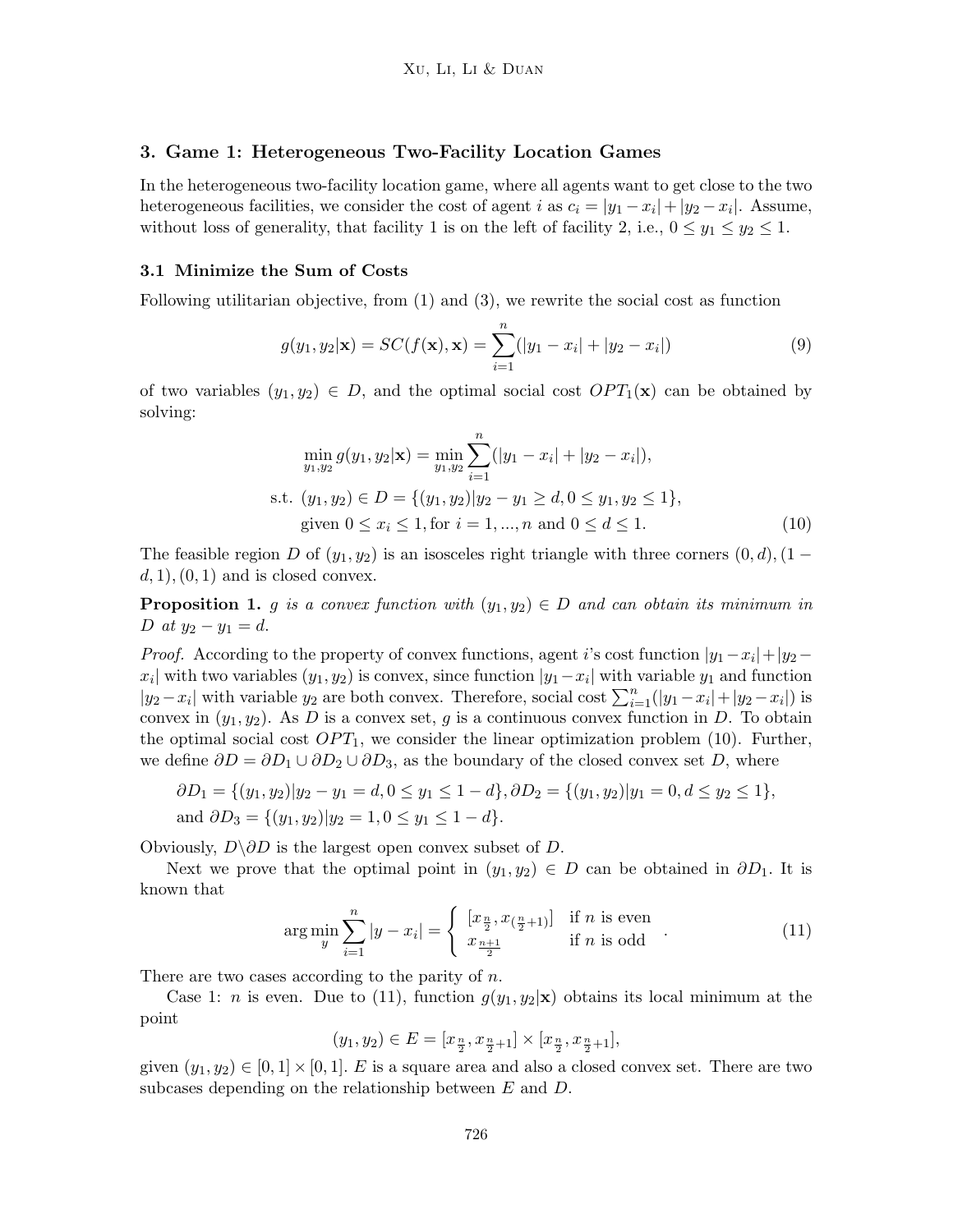

Figure 1: Connections between the line segment L and convex sets  $E, D$ .

- 1)  $E \cap D \neq \emptyset$ . The necessary condition for  $E \cap D \neq \emptyset$  is that  $E \cap \partial D_1 \neq \emptyset$ , due to the shapes of triangle D and square E in  $[0, 1]^2$ . See convex sets E and D in Figure 1. The optimal point in  $(y_1, y_2) \in D$  can be obtained in  $E \cap \partial D_1$  which is a non-empty subset of  $\partial D_1$ .
- 2)  $E \cap D = \emptyset$ . Given  $(y_1, y_2) \in [0, 1] \times [0, 1]$ , by (11), its global minimum can only be obtained at the point  $(y_1, y_2) \in E$ . Since g is a convex function, the local minimum of g must be obtained at the point  $(y_1, y_2) \in E$ . When  $E \cap D = \emptyset$ , there is no local minimum point but one global minimum point (optimal point) in  $D$ . The optimal point in  $D$  can only be obtained at a point in  $\partial D$ . Otherwise, if the optimal point is obtained at a point in open set  $D\setminus \partial D$ , this point must be the point of local minimum, which contradicts the fact that g can only obtain its local minimum at the point  $(y_1, y_2) \in E$  and  $E \cap D = \emptyset$ . Further, this optimal point can be obtained in  $\partial D_1$ . Otherwise, we assume the optimal point  $(y_1, y_2)$  is only obtained in  $\partial D_2 \cup \partial D_3$  as shown in Figure 1. Then we can always draw a line segment L connecting the optimal point  $(y_1, y_2) \in \partial D_2 \cup \partial D_3$  and any point  $(\bar{y_1}, \bar{y_2}) \in E$ . This line segment L must intersect with line segment  $\partial D_1$  at point  $(\tilde{y_1}, \tilde{y_2})$ . Note that  $(\tilde{y}_1, \tilde{y}_2)$  is between points  $(y_1, y_2)$  and  $(\bar{y}_1, \bar{y}_2)$  on line segment L. Recall that the value of g at point  $(\widetilde{y_1}, \widetilde{y_2})$  is greater than the values of g at points  $(y_1, y_2)$  and  $(\bar{y}_1, \bar{y}_2)$ . However, this contradicts the fact that function g is also convex in convex line segment L.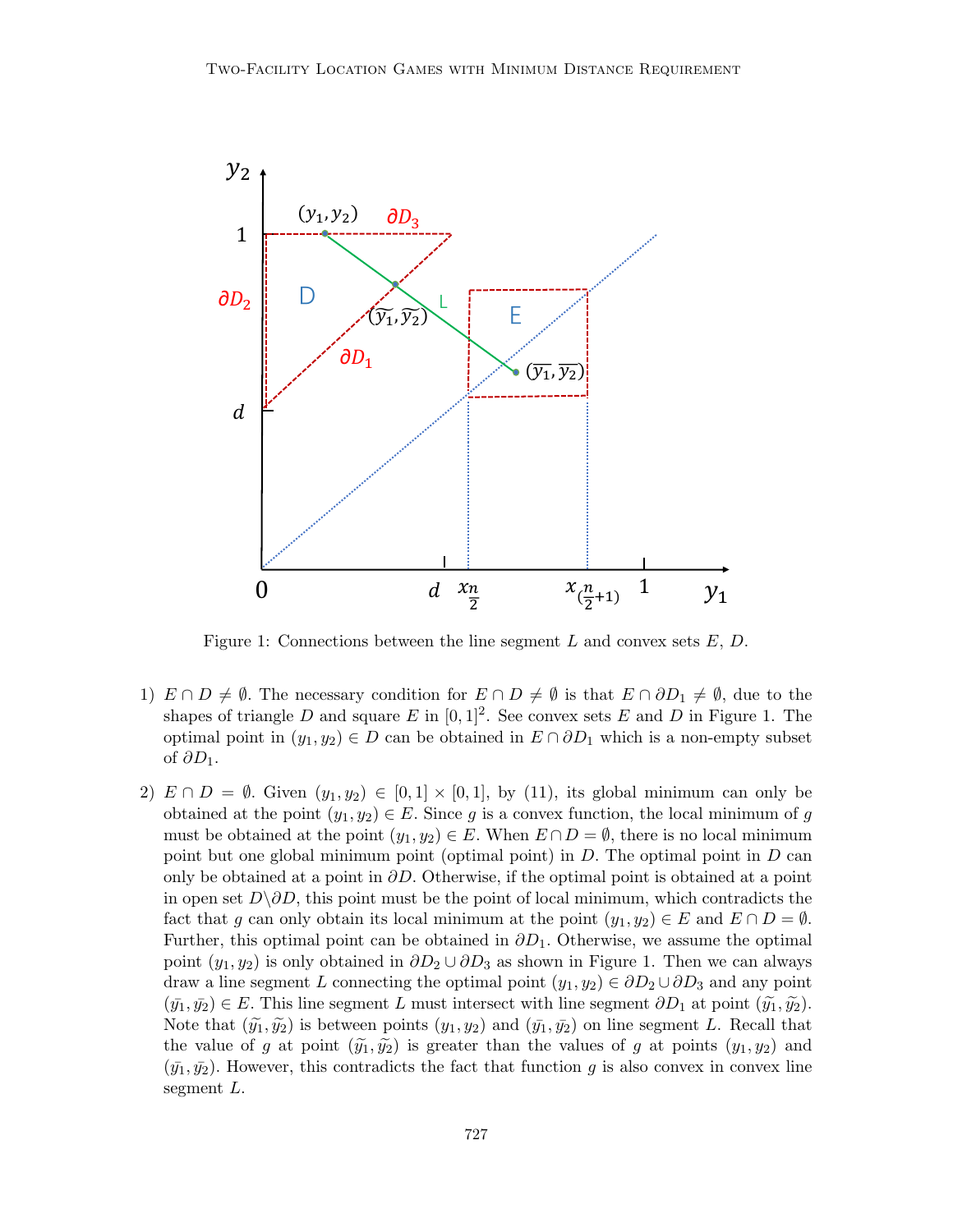Case 2: *n* is odd. Due to (11), function  $g(y_1, y_2|\mathbf{x})$  can obtain its local minimum at the point  $(y_1, y_2) = (x_{\frac{n+1}{2}}, x_{\frac{n+1}{2}})$ , given  $(y_1, y_2) \in [0, 1] \times [0, 1]$ . This point cannot overlap with D, i.e.,  $(x_{\frac{n+1}{2}}, x_{\frac{n+1}{2}}) \cap D = \emptyset$ , since any point in D must satisfy that  $y_2 - y_1 > 0$ . Thus we can follow the similar proof in subcase 2) of Case 1 and draw the same conclusion that this optimal point in D can be obtained in  $\partial D_1$ .

 $\Box$ 

According to Proposition 1, we can consider an equivalent linear optimization problem to replace (10):

$$
\min_{y_1, y_2} g(y_1, y_2 | \mathbf{x}) \text{ s.t. } (y_1, y_2) \in \partial D_1 = \{ (y_1, y_2) | y_2 - y_1 = d, y_1 \in [0, 1 - d] \}. \tag{12}
$$

Thus, by letting  $y_2 = y_1 + d$ , we only need to find the solution of facility 1's location to solve (12), which we denote as  $y_1^*(d; \mathbf{x})$ :

$$
y_1^*(d; \mathbf{x}) = \underset{y_1 \in [0, 1-d]}{\arg \min} \sum_{i=1}^n (|y_1 - x_i| + |y_1 + d - x_i|). \tag{13}
$$

Before solving  $(13)$ , it is widely known that if *n* is even,

$$
\arg\min_{y} \sum_{i=1}^{n} |y - x_i| = [x_{\frac{n}{2}}, x_{(\frac{n}{2}+1)}]. \tag{14}
$$

Define location profile  $\mathbf{x} - d = \{x_1 - d, x_2 - d, \dots, x_n - d\}$ . From (13) and (14), we have  $y_1^{\star}(d; \mathbf{x}) \in [\tilde{x}_n, \tilde{x}_{n+1}],$  where  $\tilde{x}_i$  is denoted as the *i*-th order statistic of the set  $\{\mathbf{x}-d, \mathbf{x}\}\in I^{2n}$ . Since  $y_1^*(d; \mathbf{x})$  should be within feasible interval  $[0, 1-d]$ , we have the solution of facility 1's location, which is

$$
y_1^*(d; \mathbf{x}) \in [\tilde{x}_n, \tilde{x}_{n+1}] \cap [0, 1 - d] = [\max\{0, \tilde{x}_n\}, \min\{1 - d, \tilde{x}_{n+1}\}]
$$
(15)

We can also choose a special  $y_1^*(d; \mathbf{x})$  to make it strategyproof as shown in Mechanism 1 below. However, we should note that an arbitrary choice of  $y_1^*(d; \mathbf{x})$  in the range cannot guarantee strategyproofness. For example, we select  $y_1$  as  $(\max\{0, \tilde{x}_n\} + \min\{1-d, \tilde{x}_{n+1}\})/2$ in the range (15). If location profile is  $\mathbf{x} = \{x_1, x_2\} = \{0, 0.4\}$  and  $d = 0.2$ , we can obtain  $(y_1, y_2) = (0.1, 0.3)$  and the cost of agent 2 is  $c_2((y_1, y_2), x_2) = 0.4$ . However, if agent 2 misreport his location from  $x_2 = 0.4$  to  $x_2' = 1$ , the two facilities' locations will change to  $(y'_1, y'_2) = (0.4, 0.6)$ , and the cost of agent 2 will be  $c_2((y'_1, y'_2), x_2) = 0.2$ . Thus, agent 2 can misreport to minimize his cost. Next, we provide a strategyproof mechanism.

**Mechanism 1.**  $(y_1, y_2) = (y_1^*(d; \mathbf{x}), y_1^*(d; \mathbf{x}) + d)$  where

$$
y_1^*(d; \mathbf{x}) = \max\{0, \tilde{x}_n\} = \begin{cases} 0 & \text{if } x_n \le d \\ \tilde{x}_n & \text{if } x_n > d \end{cases} . \tag{16}
$$

Theorem 1. Mechanism 1 outputs the optimal solution and is strategyproof.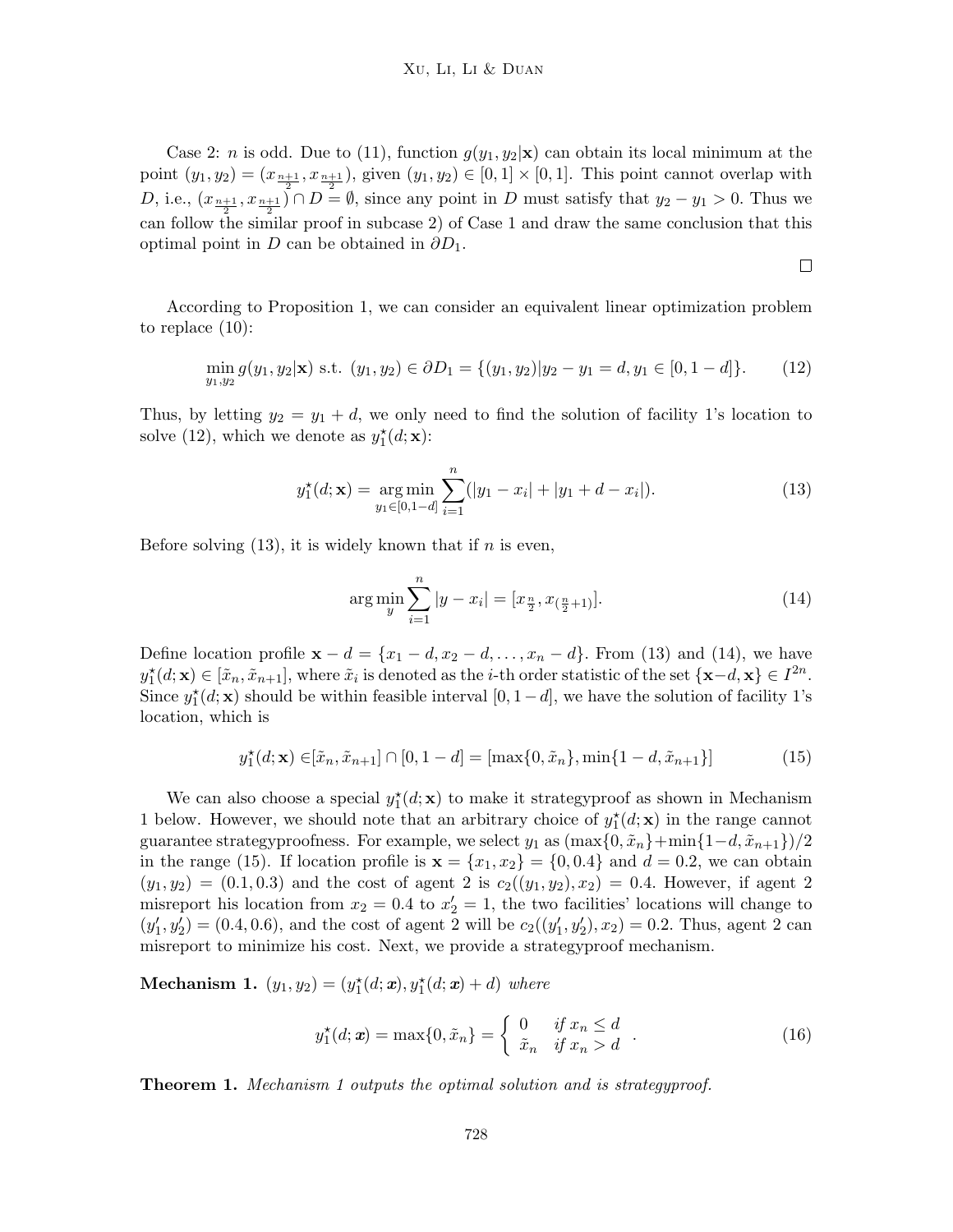*Proof.* Mechanism 1 select  $y_1$  as the infimum of range (15) and thus outputs the optimal solution. Next, we prove the strategyproofness.

If  $x_n \leq d$ , then  $x_1 - d$ ,  $x_2 - d$ , ...,  $x_n - d \leq 0$ . Thus  $\tilde{x}_n = x_n - d \leq 0$ , and  $y_1^{\star}(d; \mathbf{x}) = \max\{0, \tilde{x}_n\} = 0.$  Otherwise if  $x_n > d$ , then  $\tilde{x}_n \ge \min\{x_1, x_n - d\} \ge 0.$ Thus  $y_1^*(d; \mathbf{x}) = \max\{0, \tilde{x}_n\} = \tilde{x}_n$ . Therefore we design  $y_1^*(d; \mathbf{x})$  in (16) and  $f(\mathbf{x}) =$  $(y_1^{\star}(d; \mathbf{x}), y_1^{\star}(d; \mathbf{x}) + d)$ . Suppose that agent i misreports his location from  $x_i$  to  $x'_i$ . Define  $\mathbf{x}' = \{x_1, \ldots, x_{i-1}, x'_i, x_{i+1}, \ldots, x_n\}$  and  $x_n(\mathbf{x}') = \max\{\mathbf{x}'\}$ . Define  $\tilde{x}_n(\mathbf{x}')$  as the *n*-th order statistic of the set  $\{x' - d, x'\} \in I^{2n}$ . Define  $y_1^*(d; x')$  as the location of facility 1 in (16) after agent i's misreporting. We divide our discussion of strategyproofness into three cases according to  $x_i$ .

Case 1:  $y_1^*(d; \mathbf{x}) \le x_i \le y_1^*(d; \mathbf{x}) + d$ . Agent *i* has no incentive to misreport his location since he has obtained the minimum cost d.

Case 2:  $x_i < y_1^*(d; \mathbf{x})$ . Agent *i* misreports his location from  $x_i$  to  $x'_i$ . We divide this case into two parts according to  $x_i'$ .

- 1.  $x'_i < x_i$ . There are two choices of  $y_1^*(d; \mathbf{x})$  in (16).
	- (a) If  $x_n \leq d$ , then we choose 0 as  $y_1^*(d; \mathbf{x})$  in (16). We have  $y_1^*(d; \mathbf{x}) = 0$ , which contradicts the fact that  $y_1^*(d; \mathbf{x}) > x_i \geq 0$ . Hence, this choice never exists.
	- (b) If  $x_n > d$ , then we choose  $\tilde{x}_n$  as  $y_1^*(d; \mathbf{x})$  in (16). After agent *i*'s misreporting, since  $x'_i < x_i < y_1^*(d; \mathbf{x})$ , we still have  $x_n(\mathbf{x}') = x_n > d$  and  $y_1^*(d; \mathbf{x}') = \tilde{x}_n(\mathbf{x}')$ in (16). Since  $x'_i < x_i < y_1^*(d; \mathbf{x}) = \tilde{x}_n$ , we have  $\tilde{x}_n(\mathbf{x}') = \tilde{x}_n$ , which means  $y_1^{\star}(d; \mathbf{x}') = \tilde{x}_n$  and new locations of the two facilities do not change.
- 2.  $x'_i > x_i$ . After agent *i* misreports,  $x_n(\mathbf{x}') \ge x_n$ , and thus  $y_1^*(d; \mathbf{x}') \ge y_1^*(d; \mathbf{x})$  in (16). Hence,

$$
c_i(f(\mathbf{x}'), x_i) = 2y_1^*(d; \mathbf{x}') + d - 2x_i \ge c_i(f(\mathbf{x}), x_i) = 2y_1^*(d; \mathbf{x}) + d - 2x_i
$$

and agent i increases his cost.

Case 3:  $x_i > y_1^*(d; \mathbf{x}) + d$ . Agent *i* misreports his location from  $x_i$  to  $x'_i$ . We divide this case into two parts.

1.  $x'_i < x_i$ . After agent i's misreporting, we have  $x_n(\mathbf{x}') \leq x_n$ ,  $\tilde{x}_n(\mathbf{x}') \leq \tilde{x}_n$ , and thus  $y_1^{\star}(d; \mathbf{x}') \leq y_1^{\star}(d; \mathbf{x})$  in (16). Hence,

$$
c_i(f(\mathbf{x}'), x_i) = 2x_i - 2y_1^{\star}(d; \mathbf{x}') - d \ge c_i(f(\mathbf{x}), x_i) = 2x_i - 2y_1^{\star}(d; \mathbf{x}) - d,
$$

and agent i increases his cost.

- 2.  $x'_i > x_i$ . There are two choices of  $y_1^*(d; \mathbf{x})$  in (16).
	- (a) If  $x_n \leq d$ , then we choose 0 as  $y_1^*(d; \mathbf{x})$  in (16). We have  $x_i \leq x_n \leq d$ , which contradicts the fact that  $x_i > y_1^*(d; \mathbf{x}) + d$ . Hence, this choice never exists.
	- (b) If  $x_n > d$ , then we choose  $\tilde{x}_n$  as  $y_1^*(d; \mathbf{x})$  in (16). After agent *i*'s misreporting, since  $x'_i > x_i > y_1^*(d; \mathbf{x}) + d$ , we still have  $x_n(\mathbf{x}') \ge x_n > d$  and  $y_1^*(d; \mathbf{x}') = \tilde{x}_n(\mathbf{x}')$ in (16). Since  $x'_i - d > x_i - d > y_1^*(d; \mathbf{x}) = \tilde{x}_n$ , we have  $\tilde{x}_n(\mathbf{x}') = \tilde{x}_n$ , which means  $y_1^{\star}(d; \mathbf{x}') = \tilde{x}_n$  and new locations of the two facilities do not change.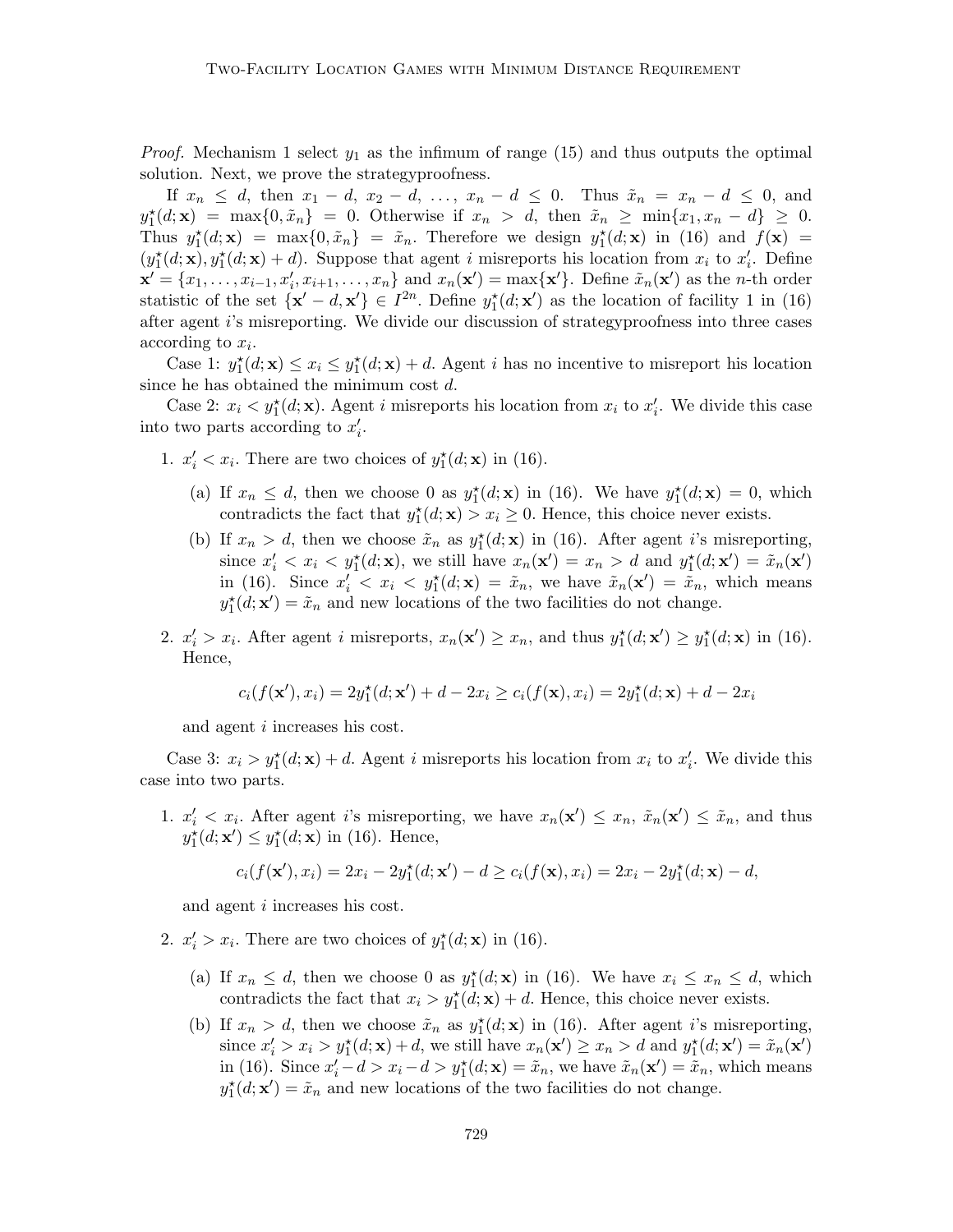Therefore, Mechanism 1 is strategyproof.

#### 3.2 Minimize the Maximum Cost

Following egalitarian objective, we consider minimizing the maximum cost. From (1) and (4), we need to solve the problem:

$$
\min_{(y_1, y_2) \in D} \max_{i \in N} \{ |x_i - y_1| + |x_i - y_2| \},\
$$

where  $D = \{(y_1, y_2) | |y_1 - y_2| \ge d, 0 \le y_1 \le y_2 \le 1\}$ . We design the following mechanism.

Mechanism 2. If  $d \ge x_n - x_1$ , return  $y_1 = \min\{x_1, 1 - d\}$  and  $y_2 = y_1 + d$ ; if  $d < x_n - x_1$ , return  $y_1 = x_1$  and  $y_2 = x_n$ .

**Theorem 2.** Mechanism 2 outputs the optimal solution for minimizing the maximum cost and is also strategyproof.

*Proof.* Let f be Mechanism 2. We first prove f outputs the optimal solution for minimizing the maximum cost.

Given  $d \geq x_n - x_1$ , for the cost of any agent  $i \in N$ ,

$$
c_i = |x_i - y_1| + |x_i - y_2| \ge |y_2 - y_1| \ge d.
$$

Thus, the optimal solution for minimizing the maximum cost should be  $\min_{(y_1,y_2)\in D} \max_{i\in N}$  $c_i((y_1, y_2), \mathbf{x}) \geq d$ . In Mechanism 2, for any agent  $i \in N$ ,  $y_1 = \min\{x_1, 1 - d\} \leq x_1 \leq x_i$ ; and  $y_2 = y_1 + d = \min\{x_1 + d, 1\} \ge x_n \ge x_i$ . Thus the cost of agent *i* under Mechanism 2 is

$$
c_i(f, \mathbf{x}) = |x_i - y_1| + |x_i - y_2| = (x_i - y_1) + (y_2 - x_i) = y_2 - y_1 = d
$$

and the maximum cost under Mechanism 2 is  $MC(f, x) = \max_{i \in N} c_i(f, x) = d$ . Therefore, Mechanism 2 outputs the optimal solution.

Given  $d < x_n - x_1$ , for the maximum cost,

$$
\max_{i \in N} c_i = \max_{i \in N} (|x_i - y_1| + |x_i - y_2|) = \max\{|x_1 - y_1| + |x_1 - y_2|, |x_n - y_1| + |x_n - y_2|\},\
$$

due to function  $|x_i - y_1| + |x_i - y_2|$  is convex for variable  $x_i$ . Then the optimal solution for minimizing the maximum cost should be

$$
\min_{(y_1, y_2) \in D} \max c_i((y_1, y_2), \mathbf{x}) = \min_{(y_1, y_2) \in D} \max\{|x_1 - y_1| + |x_1 - y_2|, |x_n - y_1| + |x_n - y_2|\}
$$
  
\n
$$
\geq \min_{(y_1, y_2) \in D} \frac{1}{2} (|x_1 - y_1| + |x_1 - y_2| + |x_n - y_1| + |x_n - y_2|)
$$
  
\n
$$
= \min_{(y_1, y_2) \in D} \frac{1}{2} ((|x_1 - y_1| + |x_n - y_1|) + (|x_1 - y_2| + |x_n - y_2|)) \geq x_n - x_1.
$$

The cost of agent i under Mechanism 2 is

$$
c_i(f, \mathbf{x}) = |x_i - y_1| + |x_i - y_2| = (x_i - x_1) + (x_n - x_i) = x_n - x_1,
$$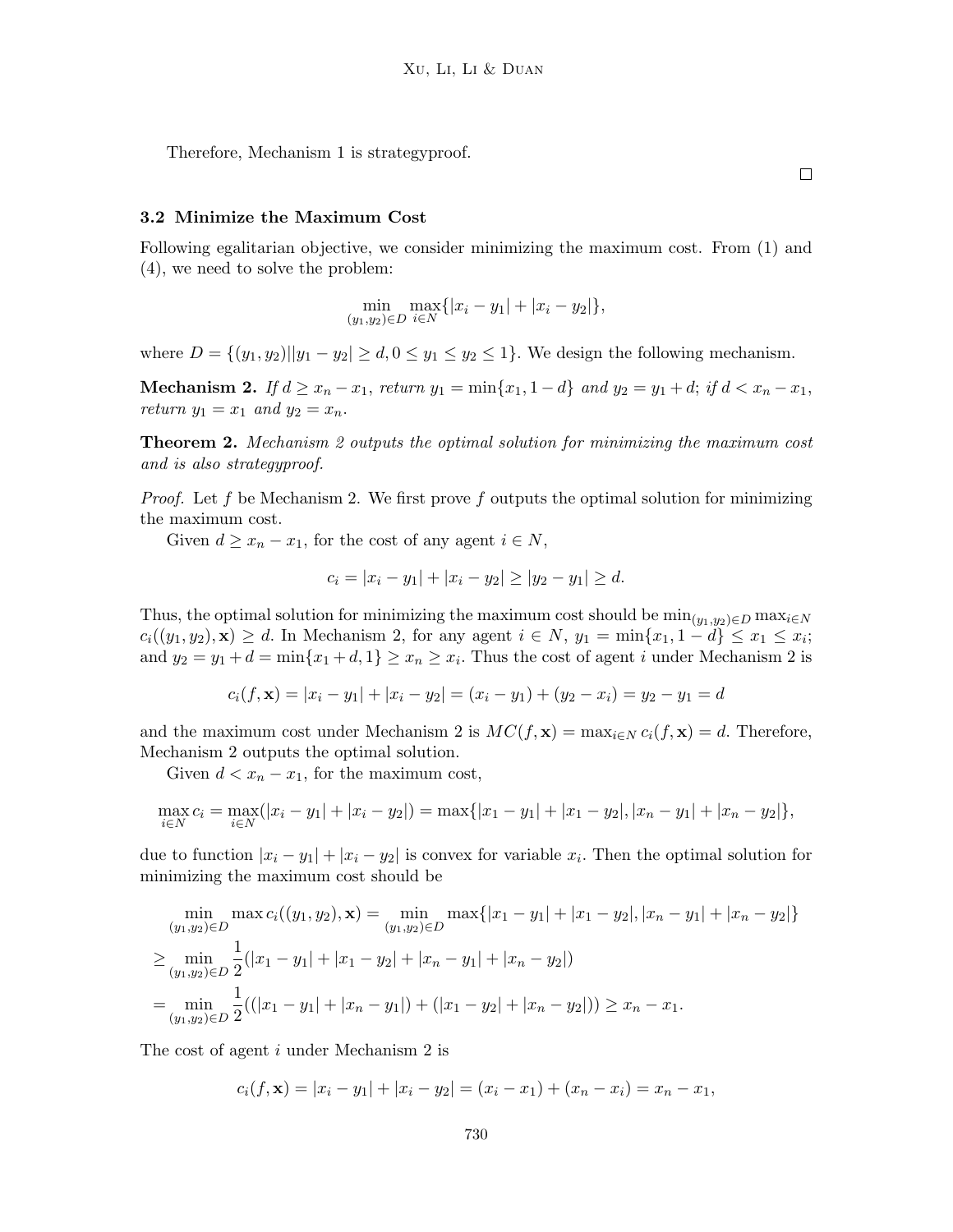and the maximum cost under Mechanism 2 is  $MC(f, x) = \max_{i \in N} c_i(f, x) = x_n - x_1$ . Therefore, Mechanism 2 outputs the optimal solution.

Next, we prove Mechanism 2 is strategyproof.

Given  $x_n - x_1 \leq d$ , no agent has incentive to misreport since they have already obtained the minimum cost d.

Given  $x_n - x_1 > d$ , then  $y_1 = x_1$  and  $y_2 = x_n$ . Suppose that agent i misreports his location  $x_i$  to  $x'_i$ ,  $\mathbf{x}' = {\mathbf{x}_{-i}, x'_i}$  and  $(y'_1, y'_2) = f(\mathbf{x}')$ . There are three cases.

Case 1: agent 1 misreports his location  $x_1$  to  $x'_1$ . If  $x'_1 < x_1$ , due to

 $\max\{\mathbf{x}'\} - \min\{\mathbf{x}'\} = x_n - x'_1 > x_n - x_1 > d,$ 

then  $y'_1 = \min\{\mathbf{x}'\} = x'_1$  and  $y'_2 = \max\{\mathbf{x}'\} = x_n$  Thus,

$$
c_1(f(\mathbf{x}'), x_1) = |x_1 - y_1'| + |x_1 - y_2'| = x_n - x_1' > x_n - x_1 = c_1(f(\mathbf{x}), x_1).
$$

If  $x'_1 > x_1$ , There are two subcases.

• max{ $\mathbf{x}'$ } – min{ $\mathbf{x}'$ } > d. Then  $y'_1 = \min\{\mathbf{x}'\} \ge x_1$  and  $y'_2 = \max\{\mathbf{x}'\} \ge x_n$ . Thus,

$$
c_1(f(\mathbf{x}'), x_1) = |x_1 - y_1'| + |x_1 - y_2'| = y_1' + y_2' - 2x_1
$$
  
\n
$$
\geq x_1 + x_n - 2x_1 = x_n - x_1 = c_1(f(\mathbf{x}), x_1).
$$

• max{ $\mathbf{x}'$ } – min{ $\mathbf{x}'$ }  $\leq d$ . Then  $y'_1 = \min\{\min\{\mathbf{x}'\}, 1 - d\} \geq x_1$  and  $y'_2 = y'_1 + d$ . Thus,

$$
c_1(f(\mathbf{x}'), x_1) = |x_1 - y_1'| + |x_1 - y_2'| = 2y_1' + d - 2x_1
$$
  
=2 min{min{ $\mathbf{x}'}$ , 1 - d} + d - 2x<sub>1</sub>   
=2 min{max{ $\mathbf{x}'$ } - d, 1 - d} + d - 2x\_1  
=2(max{ $\mathbf{x}'$ } - d) + d - 2x\_1   
= 2x<sub>n</sub> - d - 2x\_1 > 2x<sub>n</sub> - (x<sub>n</sub> - x<sub>1</sub>) - 2x\_1  
=x<sub>n</sub> - x<sub>1</sub> = c<sub>1</sub>(f(\mathbf{x}), x<sub>1</sub>).

Case 2: agent *n* misreports his location  $x_n$  to  $x'_n$ . This case is similar with Case 1.

Case 3: agent *i* with  $x_1 < x_i < x_n$  misreports his location  $x_i$  to  $x'_i$ . It is obvious that  $\min\{\mathbf{x}'\} \leq x_1$ ,  $\max\{\mathbf{x}'\} \geq x_n$ . Thus  $\max\{\mathbf{x}'\} - \min\{\mathbf{x}'\} \geq x_n - x_1 > d$  and  $y'_1 = \min\{\mathbf{x}'\}$ ,  $y_2' = \max\{\mathbf{x}'\}$ . For agent *i*'s cost,

$$
c_i(f(\mathbf{x}'), x_i) = |x_i - y_1'| + |x_i - y_2'| = y_2' - y_1' \ge x_n - x_1 = c_i(f(\mathbf{x}), x_i).
$$

Therefore, Mechanism 2 is strategyproof.

Note that not all mechanisms outputting an optimal solution are strategyproof. Only carefully chosen optimal solution can be strategyproof. For example, consider the mechanism that returns  $y_1 = \min\{x_1, 1-d\}$  and  $y_2 = y_1+d$ , if  $d \ge x_n-x_1$ ; returns  $y_1 = (x_1+x_n-d)/2$ and  $y_2 = (x_1 + x_n + d)/2$ , if  $d < x_n - x_1$ . This mechanism also outputs an optimal solution but is not strategyproof.

 $\Box$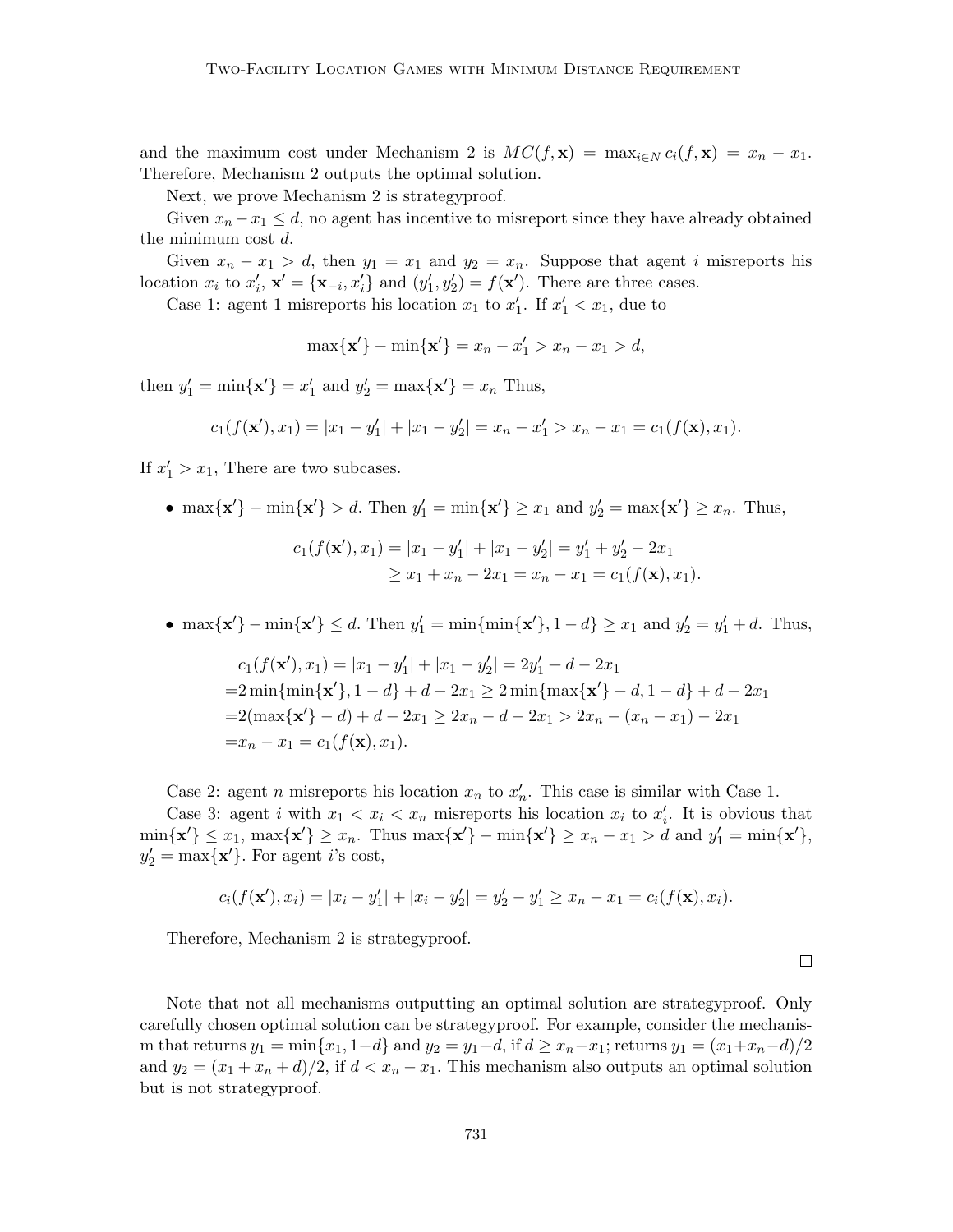#### 4. Game 2: Homogeneous Two-Facility Location Games

In this section, we study the homogeneous two-facility location game, where all agents want to get close to the two homogeneous facilities. From (2) and (3), the cost of agent  $i$  is  $c_i((y_1, y_2), x_i) = \min\{|y_1 - x_i|, |y_2 - x_i|\}\$  and the social cost is  $SC((y_1, y_2), \mathbf{x}) =$  $\sum_{i\in\mathbb{N}} c_i((y_1, y_2), x_i)$ . The problem can be shown as below:

$$
\min_{(y_1, y_2)\in D} \sum_{i=1}^n \min\{|y_1 - x_i|, |y_2 - x_i|\},\
$$

where  $D = \{(y_1, y_2) | |y_1 - y_2| \ge d, 0 \le y_1 \le y_2 \le 1\}$ . Given  $d = 1$ , the optimal solution is  $(y_1, y_2) = (0, 1)$  and is obviously strategyproof. Given  $d = 0$ , the stratgyproof mechanism that  $(y_1, y_2) = (x_1, x_n)$  provides the best approximation ratio of  $(n-2)$  (Fotakis & Tzamos, 2014). However, when  $0 < d < 1$ , it is not clear to what extent strategyproof mechanisms can approximate the optimal solution. Unfortunately, in the following, we show that no strategyproof mechanism has a bounded approximation when  $0 < d < 1$ .

**Theorem 3.** Given  $n \geq 5$ , no strategyproof mechanism in the homogeneous two-facility location game with minimum distance requirement  $0 < d < 1$  has bounded approximation ratio.

Proof. Before we prove the theorem, we first recall the classic setting without the distance constraint, where the authors characterized all possible strategyproof mechanisms that have bounded approximation to the optimal algorithmic solution (Fotakis & Tzamos, 2014).

**Claim 1.** Theorem 3.1 in Fotakis and Tzamos (2014): Given  $n \geq 5$ , in the homogeneous two-facility location game without distance constraint, for all 3-location instance<sup>1</sup>  $x$ , the only mechanisms that are strategyproof and with bounded approximation ratios are either (1) Extreme Points (i.e.,  $y_1 = x_1$  and  $y_2 = x_n$ ), or (2) Single Dictator (i.e., there is a unique dictator i such that for all  $x, y_1 = x_i$  or  $y_2 = x_i$ ).

It is easy to see that any strategyproof mechanism with distance constraint  $0 < d < 1$ is a strategyproof mechanism for the setting without distance constraint. To distinguish the two settings, for a location profile **x**, we use  $OPT_d(\mathbf{x})$  to denote the optimal social cost with distance constraint d and  $OPT(x)$  without distance constraint.

Next, we show that the Extreme Points mechanism and Single Dictator mechanism either are not feasible or do not have bounded approximation to  $OPT_d(\cdot)$  for all location profiles. Consider the following location profile x where agents 1 to  $n-2$  are located at 0, agent  $n-1$  is at  $\epsilon > 0$  (sufficiently small), and agent n is at  $x_n = d - \epsilon < d$ . Thus  $OPT_d(\mathbf{x}) = 2\epsilon$  by placing two facilities at 0 and d. It is easy to see that Extreme Points mechanism is not feasible as  $(x_n - x_1) < d$  violating the distance constraint. Next we consider the Single Dictator mechanism and suppose  $n$  is the dictator. This is without loss of generality as we can always reorder the agents such that the dictator is at  $d - \epsilon$ . For any Single Dictator mechanism, by placing one facility at  $x_n$ , if  $d > 1 - x_n$ , there is no feasible position for the second facility, thus this mechanism is not feasible; otherwise, we

<sup>1.</sup> A 3-location instance means that there are three different locations  $x_1, x_2, x_3$ , and a partition of N into three coalitions  $N_1, N_2, N_3$  such that all agents in coalition  $N_i$  occupy location  $x_i$  for any  $\{1, 2, 3\}$ .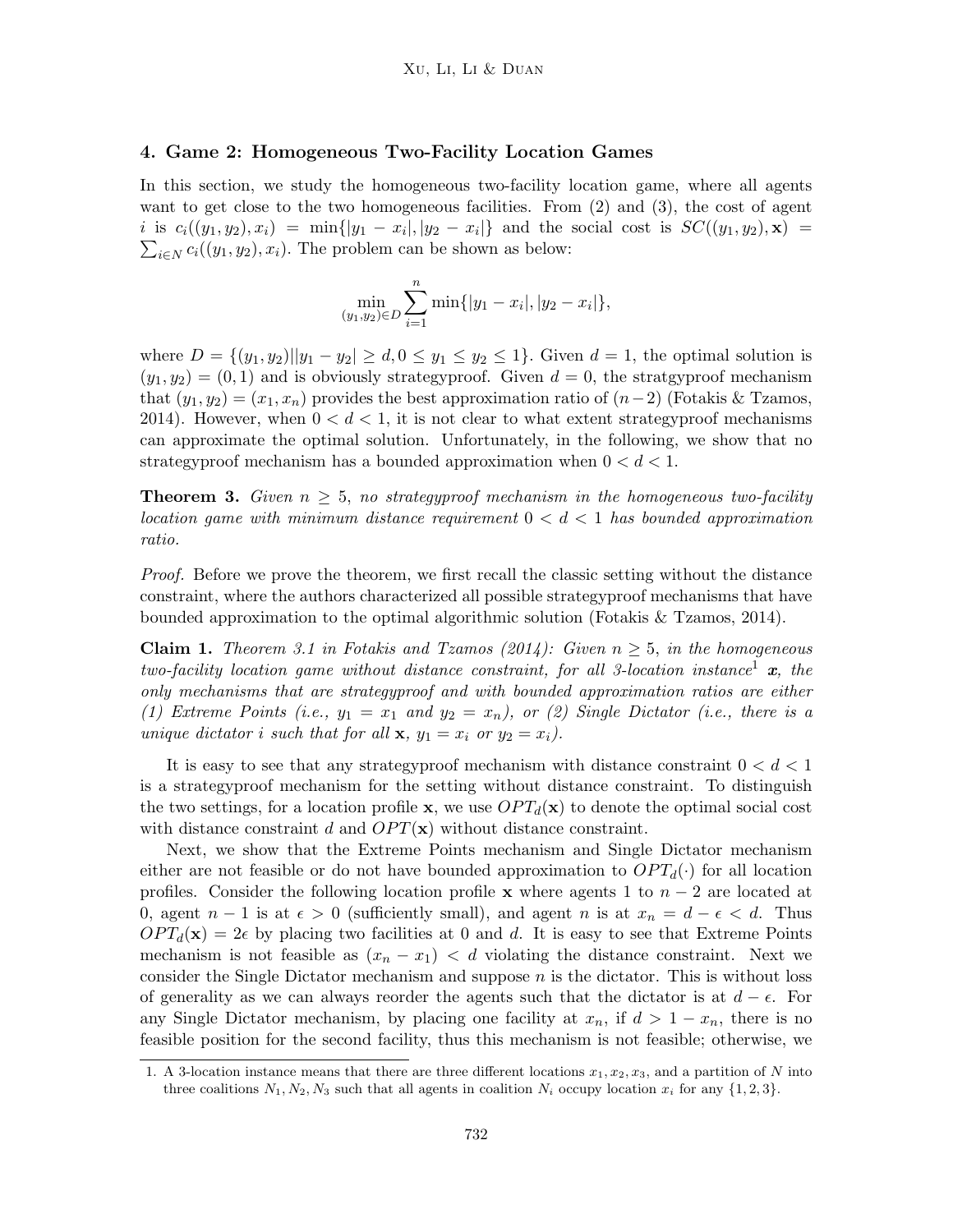have  $2d - \epsilon \leq 1$  and the second facility can only be placed within  $[2d - \epsilon, 1]$ . However, this makes the social cost to be at least  $(n-2)(d-\epsilon) \gg OPT_d(\mathbf{x}) = 2\epsilon$ .

Now, for contradiction, suppose a mechanism  $f$  satisfying distance constraint  $d$  is strategyproof and has bounded approximation ratio K to  $OPT_d(\mathbf{x})$  for any instance **x**. Note that we have discussed that  $f$  cannot be Extreme Point or Single Dictator.

Let x be any 3-location profile. Note that under Fotakis and Tzamos (2014)'s model, the three locations can be anywhere on the real line (not restricted to be within  $[0,1]$ ), thus **x** is immune to scale. Without loss of generality, denote by  $0 \leq x_1 < x_2 < x_3 \leq 1$  the corresponding generic locations and  $x_2 - x_1 \le x_3 - x_2$ . Assume  $k_i$  agents are at  $x_i$ , where  $k_i \geq 1$  for all i and  $k_1 + k_2 + k_3 = n$ . Let  $\epsilon = \frac{d}{2i}$  $\frac{d}{2n}(x_2 - x_1) < \frac{d}{2n}$  $\frac{d}{2n}$ . Then we scale location profile **x** to **x'** by placing  $x_1$  at 0,  $x_3$  at  $d - \epsilon$ , and keeping the relative distances between  $x_2$  and  $x_1, x_3$  the same, i.e.,

$$
x'_1 = 0, x'_2 = \frac{x_2 - x_1}{x_3 - x_1} (d - \epsilon), x'_3 = d - \epsilon.
$$

We claim that for location profile  $\mathbf{x}'$ ,  $OPT_d(\mathbf{x}') \leq (n-1)OPT(\mathbf{x}')$ . We prove this by enumerating all possible structures of  $OPT(\mathbf{x}')$  and compare it with the social cost  $SC(0, d)$ by placing two facilities at  $0$  and  $d$ , which is one possible solution to the problem with distance constraint thus  $OPT_d(\mathbf{x}') \leq SC((0, d), \mathbf{x}')$ . Note that

$$
SC((0, d), \mathbf{x}') \le k_2(x_2' - x_1') + k_3 \epsilon \le (n - 2)(x_2' - x_1') + (x_2' - x_1') = (n - 1)(x_2' - x_1'),
$$

where the second inequality is because

$$
k_3 \epsilon < n \epsilon = \frac{d}{2}(x_2 - x_1) < \frac{d}{2} \cdot \frac{1}{d - \epsilon} \cdot (x_2' - x_1') < x_2' - x_1'.
$$

There are only three cases for  $OPT(\mathbf{x}')$ . (1) If  $OPT(\mathbf{x}')$  is obtained by placing the two facilities at  $x'_1$  and  $x'_2$ , then  $OPT(\mathbf{x}') = k_3(x'_3 - x'_2) \ge x'_2 - x'_1$ . (2) If  $OPT(\mathbf{x}')$  is obtained by placing the two facilities at  $x'_1$  and  $x'_3$ , then  $OPT(\mathbf{x}') = k_2(x'_2 - x'_1) \ge x'_2 - x'_1$ . (3) If  $OPT(\mathbf{x}')$ is obtained by placing the two facilities at  $x'_2$  and  $x'_3$ , then  $OPT(\mathbf{x}') = k_1(x'_2 - x'_1) \ge x'_2 - x'_1$ . No matter which case happens, it holds that

$$
SC((0, d), \mathbf{x}') \le (n - 1)(x_2' - x_1') \le (n - 1)OPT(\mathbf{x}').
$$

Accordingly,  $OPT_d(\mathbf{x}') \leq (n-1) \cdot OPT(\mathbf{x}')$ .

Thus, if f has bounded approximation ratio K for  $OPT_d(\mathbf{x}')$  and is not Extreme Point or Single Dictator, f is also strategyproof and has bounded approximation ratio  $K(n-1)$ for  $OPT(\mathbf{x})$ , which is a contradiction with Claim 1.

 $\Box$ 

Using a similar analysis, we note that Theorem 3 also holds when the objective is to minimize the maximum cost.

#### 5. Game 3: Obnoxious Heterogeneous Two-Facility Location Games

In this section, we study the obnoxious heterogeneous two-facility location game, where all agents dislike the two facilities. From (5), we consider agent i's utility as  $u_i(f(\mathbf{x}), x_i) =$  $|y_1 - x_i| + |y_2 - x_i|.$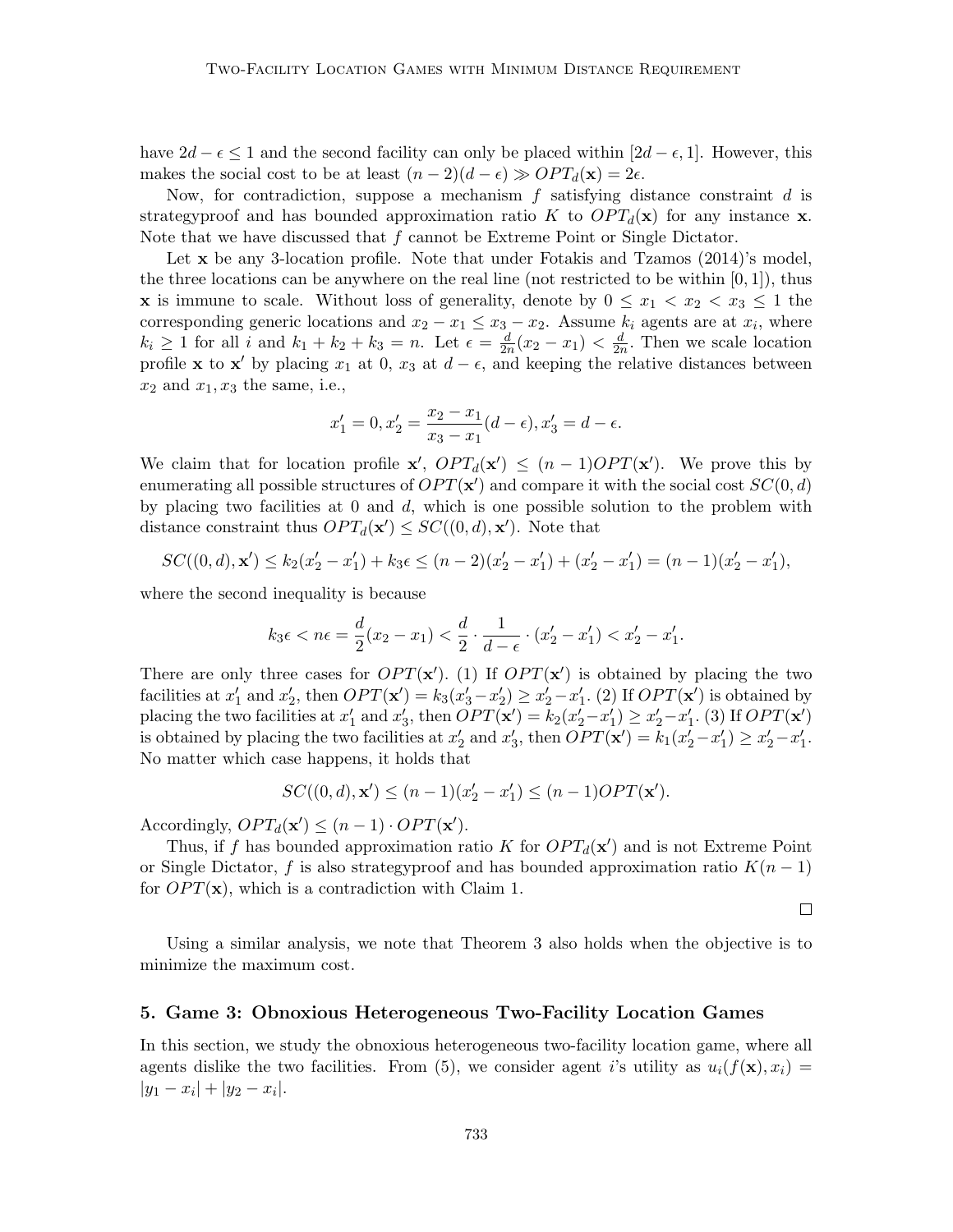### 5.1 Maximize the Sum of Utilities

Following utilitarian objective, from  $(5)$ ,  $(7)$  and  $(9)$ , we need to solve the problem:

$$
\max g(y_1, y_2 | \mathbf{x}) \text{ s.t. } (y_1, y_2) \in D.
$$

**Proposition 2.** Social utility g can reach its maximum if  $(y_1, y_2)$  is at one out of three points  $(0, d), (1 - d, 1), (0, 1).$ 

*Proof.* Since function  $g$  is a convex function according to Proposition 1,  $g$  has a global maximum in D. Further, g can obtain its global maximum on boundary  $\partial D$ . Otherwise, if g obtains its global maximum at point  $(y_1, y_2)$  in open set  $D\Diamond D$ , that point must be a local maximum point, which contradicts the fact that  $g$  is a convex function. Then finding the maximum point of g on  $D$  is equivalent to finding the maximum point of g on  $\partial D = \partial D_1 \cup \partial D_2 \cup \partial D_3$ .  $\partial D_i$ 's (i = 1, 2, 3) are line segments and thus convex sets. Similarly, the convex function g in each line segment  $\partial D_i$  reaches its maximum at the boundary of  $\partial D_i$ , i.e., two endpoints of  $\partial D_i$ . Overall, the maximum point  $(y_1, y_2)$  of g over the three line segments can only be among the three corner points of  $\partial D : (0, d), (1 - d, 1), (0, 1)$ .

 $\Box$ 

 $\Box$ 

It is easy to obtain  $OPT_2$  by using Proposition 2. However, a mechanism outputting the optimal solution  $OPT_2$  is not strategyproof given  $d < 1$ . Taking an example when  $d = 0$ , the obnoxious heterogeneous two-facility location game degenerates to the obnoxious one-facility location game, where the optimal location is not strategyproof (Cheng et al., 2013). Next, we propose strategyproof mechanisms.

**Mechanism 3.** Given a location profile x, return  $f(x) = (y_1, y_2) = (0, 1)$ .

**Lemma 1.** Mechanism 3 is group strategyproof with an approximation ratio  $\gamma = 2 - d$ .

*Proof.* Mechanism 3 is group strategyproof since  $(y_1, y_2)$  is fixed at  $(0, 1)$ .

The social utility of Mechanism 3 is  $SU((0,1), \mathbf{x}) = n$ . For any agent i's utility,

$$
d \le |y_1 - y_2| \le u_i((y_1, y_2), x_i) = |y_1 - x_i| + |y_2 - x_i| \le |y_1 + y_2 - 2x_i| \le 2 - d,
$$

due to  $|y_2 - y_1| \ge d$ . Thus, the optimal utility is

$$
OPT_2(\mathbf{x}) = \max_{(y_1, y_2) \in D} \sum_{i=1}^n (|y_1 - x_i| + |y_2 - x_i|) \le (2 - d)n.
$$

Therefore,  $\gamma = OPT_2(\mathbf{x})/SU((0,1), \mathbf{x}) \leq 2 - d$ , which is within [1, 2].

Mechanism 3 does not take agents' locations into account. By counting agent numbers in different location intervals, we propose Mechanism 4 which selects  $(y_1, y_2)$  among all the three candidate optimal points  $(0, d)$ ,  $(1 - d, 1)$ ,  $(0, 1)$ .

**Mechanism 4.** Denote  $l_1 = \frac{1}{2}$  $\frac{1}{2}(1-d)$  and  $l_2=\frac{1}{2}$  $\frac{1}{2}(1+d)$ . Given a location profile **x**, if more than  $\frac{n}{2}$  agents are located in [0, l<sub>1</sub>],  $f(x) = (y_1, y_2) = (1 - d, 1)$ , if more than  $\frac{n}{2}$  agents are located in [l<sub>2</sub>, 1],  $f(x) = (y_1, y_2) = (0, d)$ , and otherwise,  $f(x) = (y_1, y_2) = (0, 1)$ .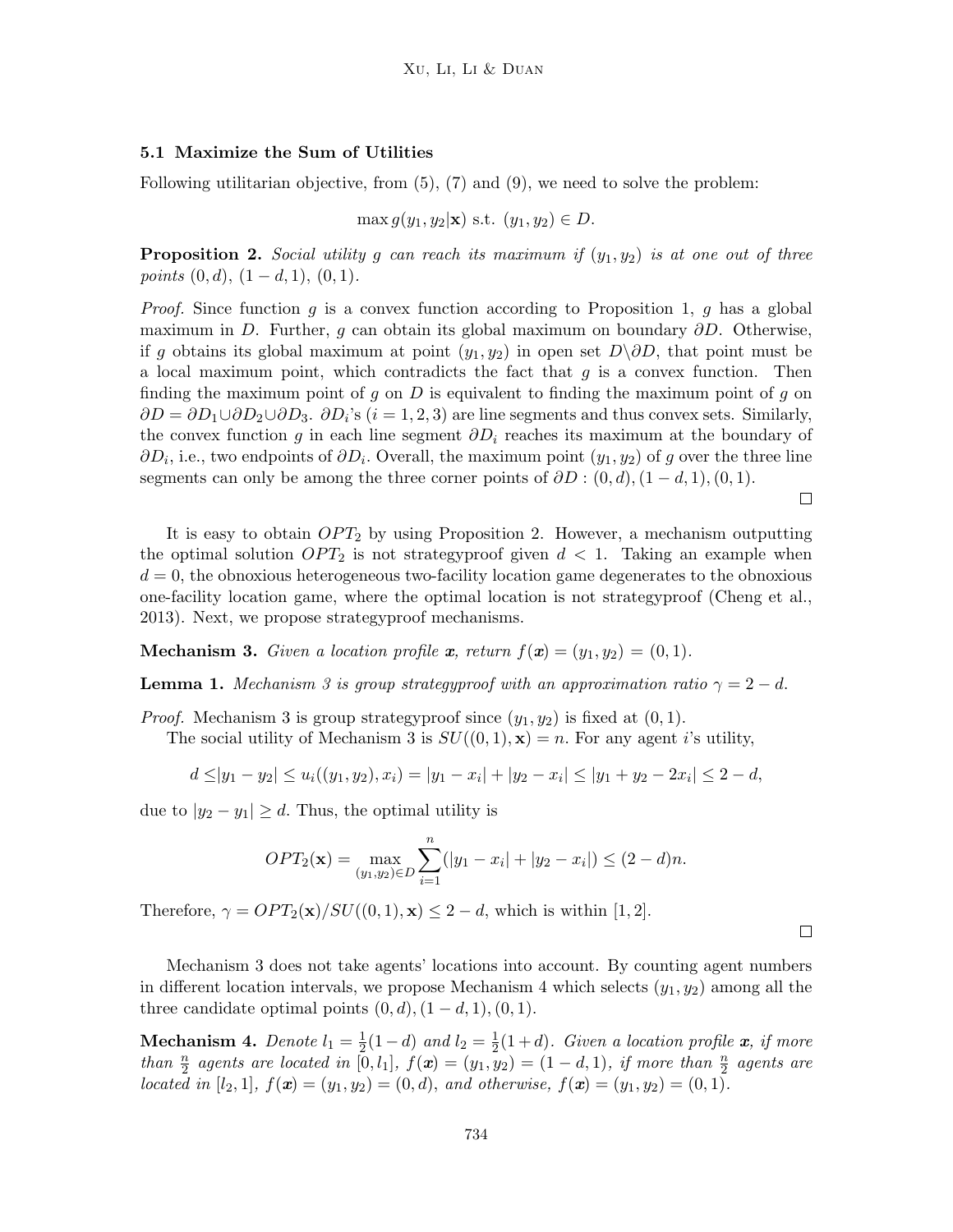**Lemma 2.** Mechanism  $\downarrow$  is group strategyproof with an approximation ratio

$$
\gamma = \max\{\frac{3-3d}{1+d},\frac{2}{1+d}\}.
$$

*Proof.* We first prove group strategyproofness. For any  $x_i \in [0, l_1]$ ,

$$
u_i((1-d,1),x_i) = 2-d-2x_i \ge u_i((0,1),x_i) = 1 \ge u_i((0,d),x_i) = x_i + |d-x_i|; \quad (17)
$$

for any  $x_i \in [l_2, 1]$ ,

$$
u_i((0,d),x_i) \ge u_i((0,1),x_i) \ge u_i((1-d,1),x_i);
$$

for any  $x_i \in (l_1, l_2)$ ,

$$
u_i((0,1),x_i) \ge u_i((1-d,1),x_i), u_i((0,d),x_i).
$$

Let  $S \subseteq N$  be an agent coalition. We must prove that the agents in S cannot all gain by misreporting. We denote  $n_1$ ,  $n_2$ ,  $n_3$  as the numbers of agents in [0,  $l_1$ ], [ $l_2$ , 1], ( $l_1$ ,  $l_2$ ) without misreporting, respectively.  $n'_1$ ,  $n'_2$ ,  $n'_3$  are the numbers of agents in [0,  $l_1$ ], [ $l_2$ , 1],  $(l_1, l_2)$  with misreporting, respectively. The new location profile is  $\mathbf{x}'$  to mislead the two facilities' locations to  $(y'_1, y'_2)$ . There are three cases.

Case 1:  $n_1 > \frac{n}{2}$  $\frac{n}{2}$ , thus  $(y_1, y_2) = (1 - d, 1)$ .

- 1. If  $n'_1 > \frac{n}{2}$  $\frac{n}{2}$ , then  $(y'_1, y'_2) = (1 - d, 1)$  and  $u_i(f(\mathbf{x}), x_i) = u_i(f(\mathbf{x}'), x_i)$  for any agent  $i \in N$ .
- 2. If  $n'_2 > \frac{n}{2}$  $\frac{n}{2}$ , then  $(y'_1, y'_2) = (0, d)$ . Since  $n_2 + n_3 \leq \frac{n}{2}$  $\frac{n}{2}$ , at least one agent *i* in  $[0, l_1]$ misreports his location to  $x'_i \in [l_2, 1]$ . Thus  $u_i(f(\mathbf{x}'), \bar{x}_i) \leq u_i(f(\mathbf{x}), x_i)$  due to (17).
- 3. Otherwise,  $(y'_1, y'_2) = (0, 1)$ . Since  $n'_1 \leq \frac{n}{2}$  $\frac{n}{2}$ , at least one agent *i* in  $[0, l_1]$  misreports his location to  $x'_{i} \in [l_2, 1] \cup (l_1, l_2)$ . Due to  $(17), u_i(f(\mathbf{x}'), x_i) \leq u_i(f(\mathbf{x}), x_i)$ .

Case 2:  $n_2 > \frac{n}{2}$  $\frac{n}{2}$ , thus  $(y_1, y_2) = (0, d)$ . Strategyproofness analysis of Case 2 is the same as Case 1.

Case 3: Otherwise,  $(y_1, y_2) = (0, 1)$ . There are three subcases and can similarly follow the proof of Case 1 to draw the same conclusion that  $f$  is group strategy proof.

Next, we analyze the ratio  $\gamma$ . There are three cases.

Case 1:  $n_1 > \frac{n}{2}$  $\frac{n}{2}$  and then  $(y_1, y_2) = (1 - d, 1)$ . We have

$$
SU((1-d,1),\mathbf{x}) \ge \sum_{i:x_i \in [0,l_1]} (2-d-2x_i) + n_3d + n_2d \ge n_1 + n_2d + n_3d,
$$
(18)  

$$
SU((0,d),\mathbf{x}) \le \sum_{i:x_i \in [0,l_1]} (x_i + |d-x_i|) + n_3 + n_2(2-d)
$$
  

$$
\le n_1 \max\{d, 1-2d\} + n_2(2-d) + n_3,
$$
(19)

$$
SU((0,1),\mathbf{x}) = n.\tag{20}
$$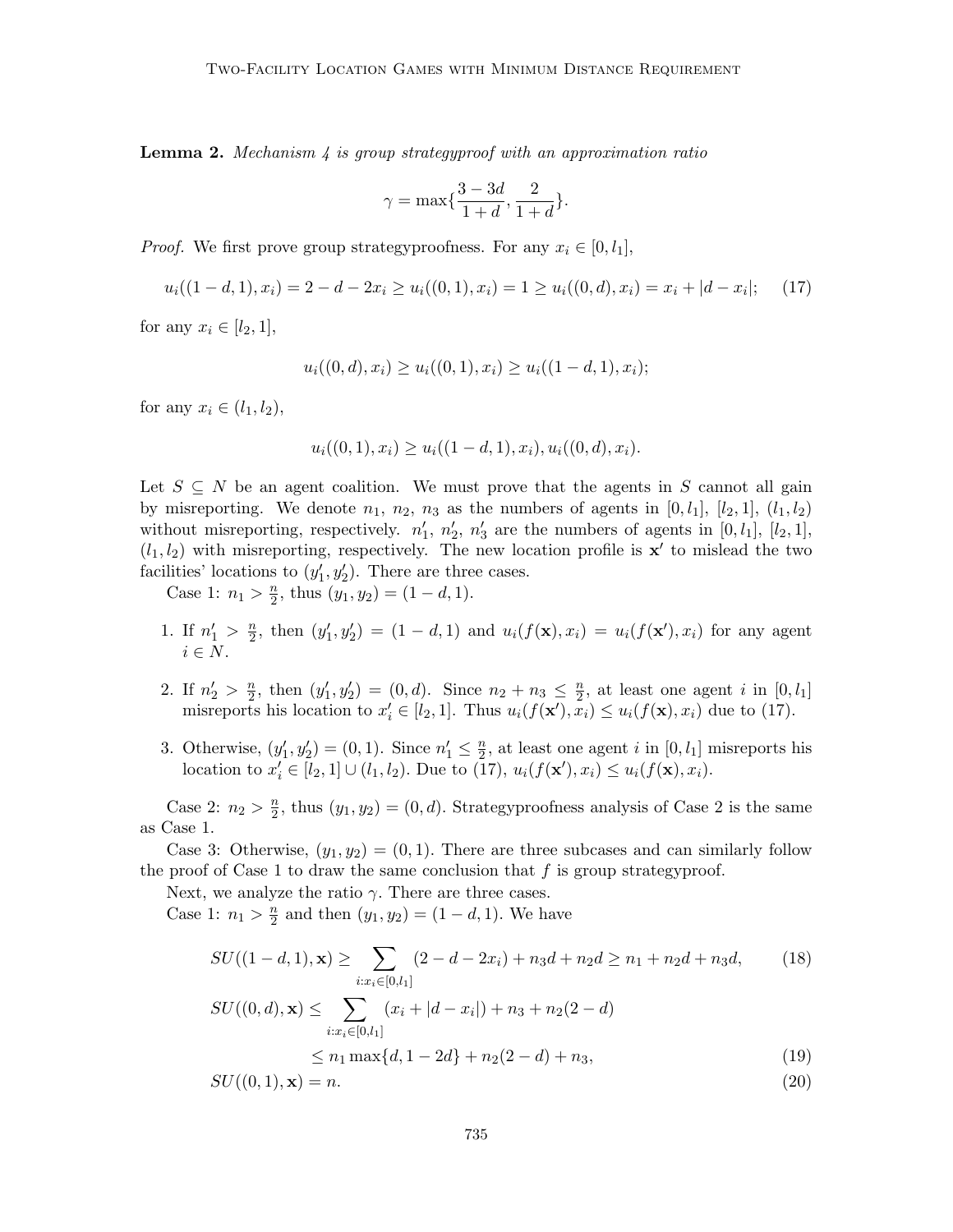Due to (18), (19), (20) and  $n_1 > \frac{n}{2}$  $\frac{n}{2}$ 

$$
\frac{SU((0,d),\mathbf{x})}{SU((1-d,1),\mathbf{x})} \le \frac{n_1 \max\{d, 1-2d\} + (n-n_1)(2-d)}{n_1 + (n-n_1)d}
$$

$$
\le \frac{\frac{n}{2} \max\{d, 1-2d\} + \frac{n}{2}(2-d)}{\frac{n}{2} + (n-\frac{n}{2})d} = \max\{\frac{3-3d}{1+d}, \frac{2}{1+d}\},
$$

$$
\frac{SU((0,1),\mathbf{x})}{SU((1-d,1),\mathbf{x})} \le \frac{n}{n_1 + (n-n_1)d} \le \frac{n}{\frac{n}{2} + \frac{n}{2}d} = \frac{2}{1+d},
$$

and thus according to Proposition 2,

$$
\gamma = \frac{\max\{SU((0,d),\mathbf{x}), SU((0,1),\mathbf{x})\}}{SU((1-d,1),\mathbf{x})} = \max\{\frac{3-3d}{1+d},\frac{2}{1+d}\}.
$$

Case 2:  $n_2 > \frac{n}{2}$  $\frac{n}{2}$ . The analysis is similar to Case 1. Case 3: Otherwise,  $(y_1, y_2) = (0, 1)$ . By (19), we have

$$
SU((0,d), \mathbf{x}) \le n_1 + n_2(2-d) + n_3 = n_2(1-d) + n \le \frac{n}{2}(1-d) + n \tag{21}
$$

 $\Box$ 

and  $SU((1-d,1),\mathbf{x}) \leq \frac{n}{2}$  $\frac{n}{2}(1-d) + n$ . Thus

$$
\gamma = \max\{\frac{SU((0,d),\mathbf{x})}{SU((0,1),\mathbf{x})}, \frac{SU((1-d,1),\mathbf{x})}{SU((0,1),\mathbf{x})}\} \le \frac{\frac{n}{2}(1-d)+n}{n} = \frac{3-d}{2}.
$$

In conclusion,

$$
\gamma \le \max\{\max\{\frac{3-3d}{1+d}, \frac{2}{1+d}\}, \frac{3-d}{2}\} = \max\{\frac{3-3d}{1+d}, \frac{2}{1+d}\},\
$$

which is within [1, 3].

By combining Mechanism 3 and Mechanism 4, we have the following mechanism which is also group strategyproof and can obtain a smaller approximation ratio for  $d \in [0, 1]$ .

**Mechanism 5.** Given a location profile x, if  $0 \le d \le 2$  – √ 5. Given a location profile  $x$ , if  $0 \le d \le 2-\sqrt{3}$ , use Mechanism 3 to return  $(y_1, y_2)$ ; if  $2 - \sqrt{3} < d < 1$ , use Mechanism 4 to return  $(y_1, y_2)$ .

Theorem 4. Mechanism 5 has an approximation ratio

$$
\gamma=\min\{2-d,\max\{\frac{3-3d}{1+d},\frac{2}{1+d}\}\}\in(1,2].
$$

The next theorem establishes the lower bound for any deterministic strategyproof mechanism.

**Theorem 5.** In the obnoxious heterogeneous two-facility location game, given  $d \in [0,1]$ , for any  $n \geq 3$  agents, any deterministic strategyproof mechanism f has an approximation ratio  $\gamma$  of at least  $\frac{7-d}{6}$ .

The proof of Theorem 5 is shown in Appendix A. We can see the upper bound and the lower bound of deterministic strategyproof mechanisms in Figure 2.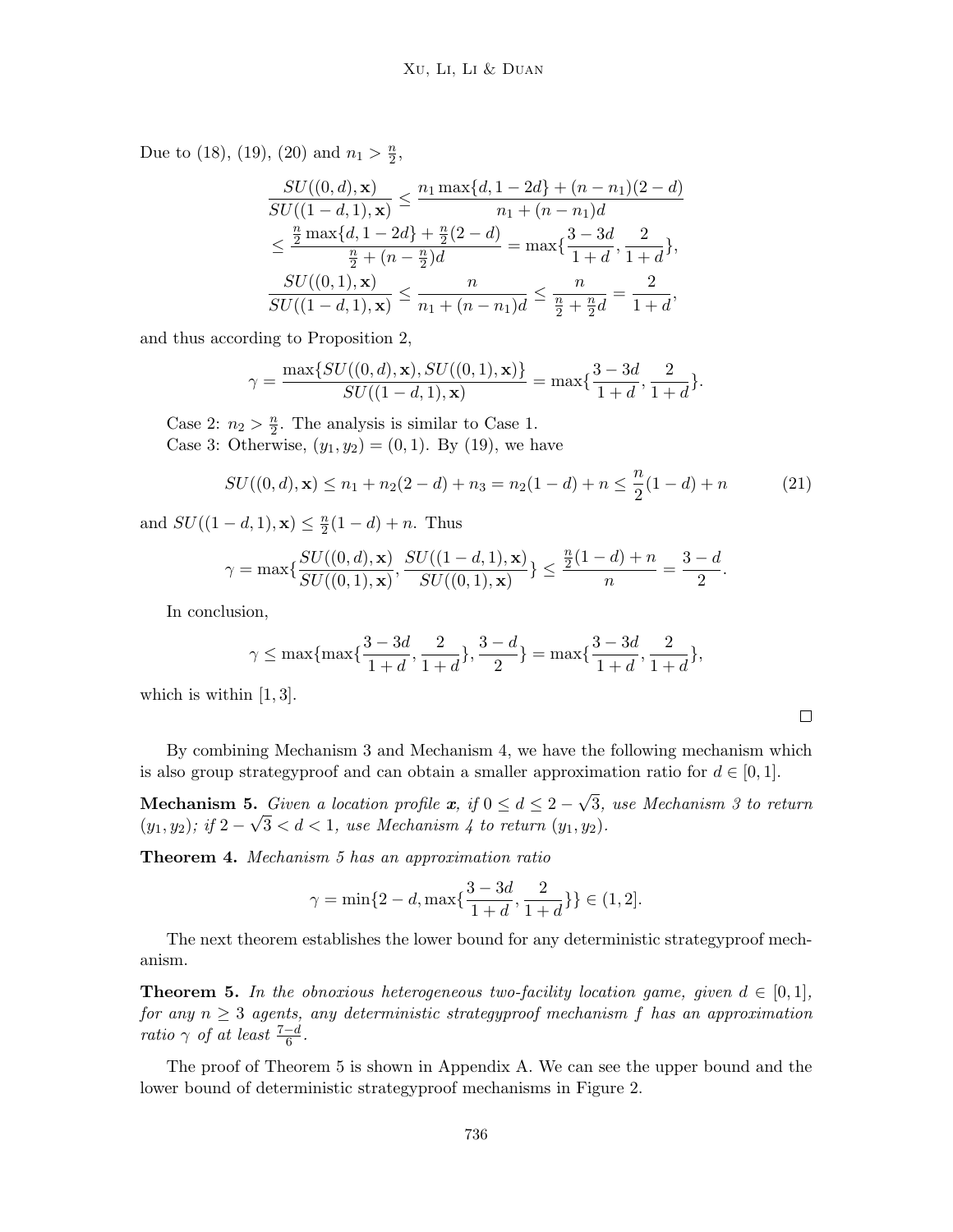

Figure 2: The upper bound and the lower bound of deterministic strategyproof mechanisms for  $d \in [0, 1)$ .

#### 5.2 Maximize the Minimum Utility

Following egalitarian objective, we consider maximizing the minimum utility. From (5) and (8), we need to solve the problem:

$$
\max_{(y_1, y_2)\in D} \min_{i\in N} \{|x_i - y_1| + |x_i - y_2|\},\
$$

where  $D = \{(y_1, y_2) | |y_1 - y_2| \ge d, 0 \le y_1 \le y_2 \le 1\}$ . We design the following mechanism.

Mechanism 6. If  $d < 2x_1 - 1$ , return  $(y_1, y_2) = (0, d)$ ; if  $d < 1 - 2x_n$ , return  $(y_1, y_2) =$  $(1-d, 1);$  if  $d \geq 2x_1 - 1$  and  $d \geq 1 - 2x_n$ , return  $(y_1, y_2) = (0, 1).$ 

**Theorem 6.** Mechanism 6 outputs the only optimal solution for maximizing the minimum utility if  $d \neq 2x_1 - 1$  and  $d \neq 1 - 2x_n$ ; it outputs the optimal solution for maximizing the minimum utility if  $d = 2x_1 - 1$  or  $d = 1 - 2x_n$ . Mechanism 6 is also strategyproof.

*Proof.* Let f be Mechanism 6. Before proving, we first claim that the solution of maximizing the minimum utility, i.e.,  $\arg \max_{(y_1, y_2) \in D} \min_{i \in N} u_i((y_1, y_2), x_i)$  must be  $(y_1, y_2) =$  $(y_1^{\star}, y_2^{\star}) = (0, d)$ , or  $(1 - d, 1)$ , or  $(0, 1)$ . Otherwise, for contradiction, if the solution is  $(y_1^{\star}, y_2^{\star}) \notin \{(0, d), (1 - d, 1), (0, 1)\},\$  there exists some  $i^{\star} \in N$  satisfying that

$$
\max_{(y_1, y_2)\in D} \min_{i\in N} u_i((y_1, y_2), x_i) = u_{i^*}((y_1^*, y_2^*), x_{i^*}) \ge u_{i^*}((y_1, y_2), x_{i^*}).
$$

However, by Proposition 2,  $u_{i^*}((y_1, y_2), x_{i^*})$  can only obtain its maximum when  $(y_1, y_2)$  =  $(0, d)$ , or  $(1-d, 1)$ , or  $(0, 1)$ , which contradicts  $(y_1, y_2) = (y_1^{\star}, y_2^{\star}) \notin \{(0, d), (1-d, 1), (0, 1)\}.$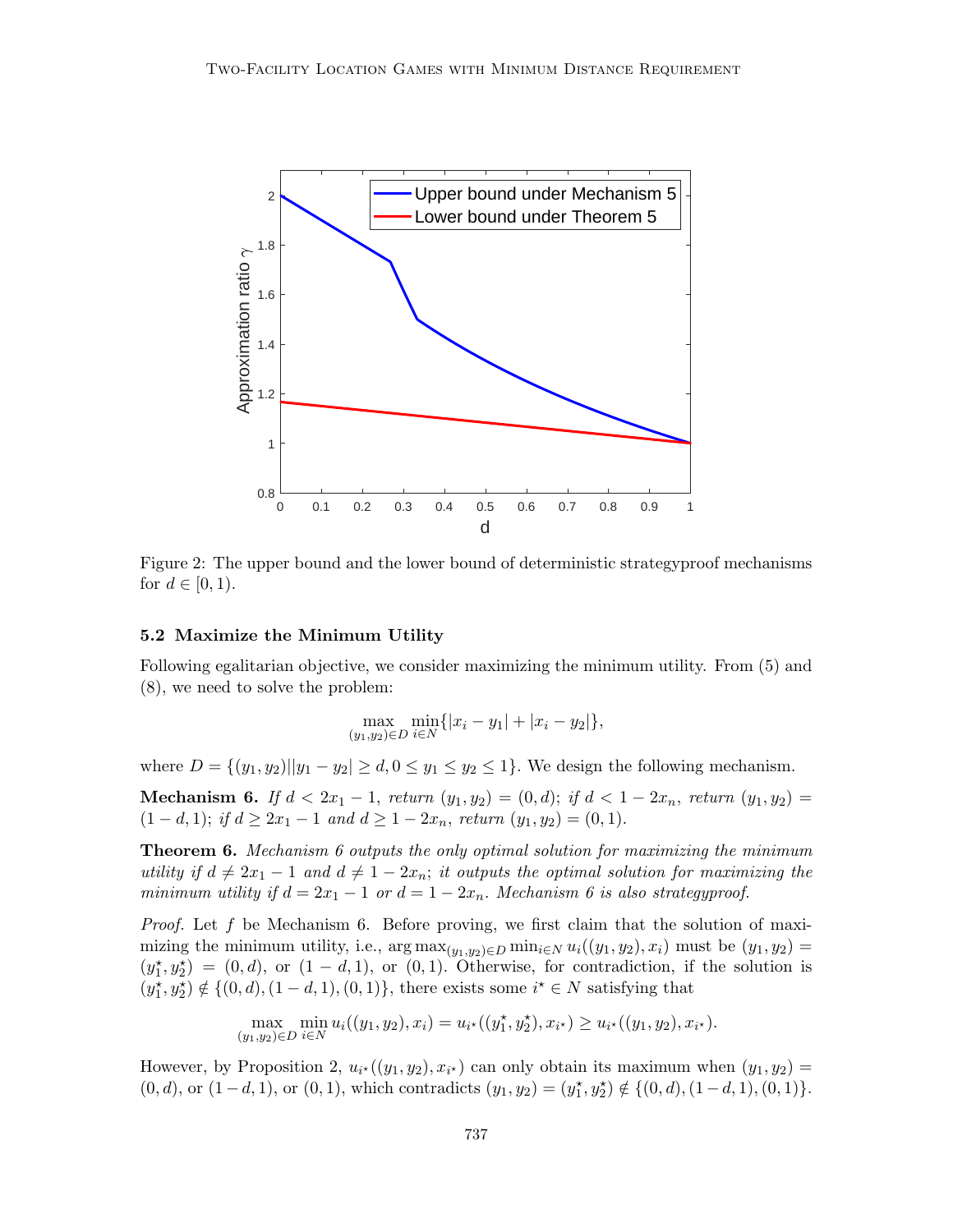We first prove Mechanism 6 outputs the optimal solution for maximizing the minimum utility. There are three cases for any agent's utility.

Case 1:  $d < 2x_1 - 1$ . The utility of any agent  $i \in N$  is

$$
u_i((0, d), x_i) = 2x_i - d \ge 2x_1 - d > 1,
$$

due to  $x_i \geq x_1 > \frac{1+d}{2} \geq d;$ 

$$
u_i((1-d,1), x_i) = |1-d-x_i| + 1-x_i
$$
  
\n
$$
\leq \max\{|1-d-\frac{1+d}{2}|+1-\frac{1+d}{2}, d\} = \max\{1-2d, d\} \leq 1,
$$

due to  $\frac{1+d}{2} < x_1 \leq x_i \leq 1$ ; and  $u_i((0,1), x_i) = 1$ . Thus,

$$
u_i((y_1, y_2), x_i) \le \max\{u_i((0, d), x_i), u_i((1 - d, 1), x_i), u_i((0, 1), x_i)\} = u_i((0, d), x_i).
$$

Accordingly, the optimal solution for maximizing the minimum utility should be

$$
\max_{(y_1, y_2) \in D} \min_{i \in N} u_i((y_1, y_2), x_i) \le \min_{i \in N} \max_{(y_1, y_2) \in D} u_i((y_1, y_2), x_i)
$$
  
= 
$$
\min_{i \in N} u_i((0, d), x_i) = \min_{i \in N} 2x_i - d = 2x_1 - d.
$$

In Mechanism 6,  $(y_1, y_2) = (0, d)$  and thus the minimum utility of agents is

$$
MU(f, \mathbf{x}) = \min_{i \in N} u_i((0, d), x_i) = \min_{i \in N} 2x_i - d = 2x_1 - d.
$$

Therefore, Mechanism 6 outputs the only optimal solution as  $d < 2x_1 - 1$ .

Case 2:  $d < 1 - 2x_n$ . We rewrite Case 2 as  $x_n < \frac{1-d}{2}$  $\frac{-d}{2}$  and Case 1 as  $x_1 > \frac{1+d}{2}$  $\frac{+d}{2}$ . We can see that due to symmetry, Case 2 is similar with Case 1.

Case 3:  $d \geq 2x_1 - 1$  and  $d \geq 1 - 2x_n$ . We have that for the minimum utilities,

$$
MU((0, d), \mathbf{x}) = \min_{i \in N} u_i((0, d), x_i) = u_1((0, d), x_1)
$$
  
=  $x_1 + |x_1 - d| \le \max\{d, 2x_1 - d\} \begin{cases} < 1 & \text{for } 2x_1 - 1 < d < 1 \\ = 1 & \text{for } d = 1 \text{ or } d = 2x_1 - 1 \end{cases}$ , (22)

due to  $0 \leq x_1 \leq \frac{1+d}{2}$  $\frac{+d}{2}$ ;

$$
MU((1-d,1), \mathbf{x}) = \min_{i \in N} u_i((1-d,1), x_i) = u_n((1-d,1), x_n)
$$
  
=|1-d - x\_n| + 1 - x\_n \le \max\{2(1-x\_n) - d, d\} \begin{cases} < 1 & \text{for } 1 - 2x\_n < d < 1 \\ = 1 & \text{for } d = 1 \text{ or } d = 2x\_n - 1 \end{cases} (23)

due to  $\frac{1-d}{2} \leq x_n \leq 1$ ; and

$$
MU((0,1), \mathbf{x}) = \min_{i \in N} u_i((0,1), x_i) = 1.
$$

Thus, by comparing with  $(22)$  and  $(23)$ ,  $(0, 1)$  is the only optimal solution for maximizing the minimum utility, if  $d > 2x_1 - 1$  and  $d > 1 - 2x_n$ ;  $(0, 1)$  is one of the optimal solutions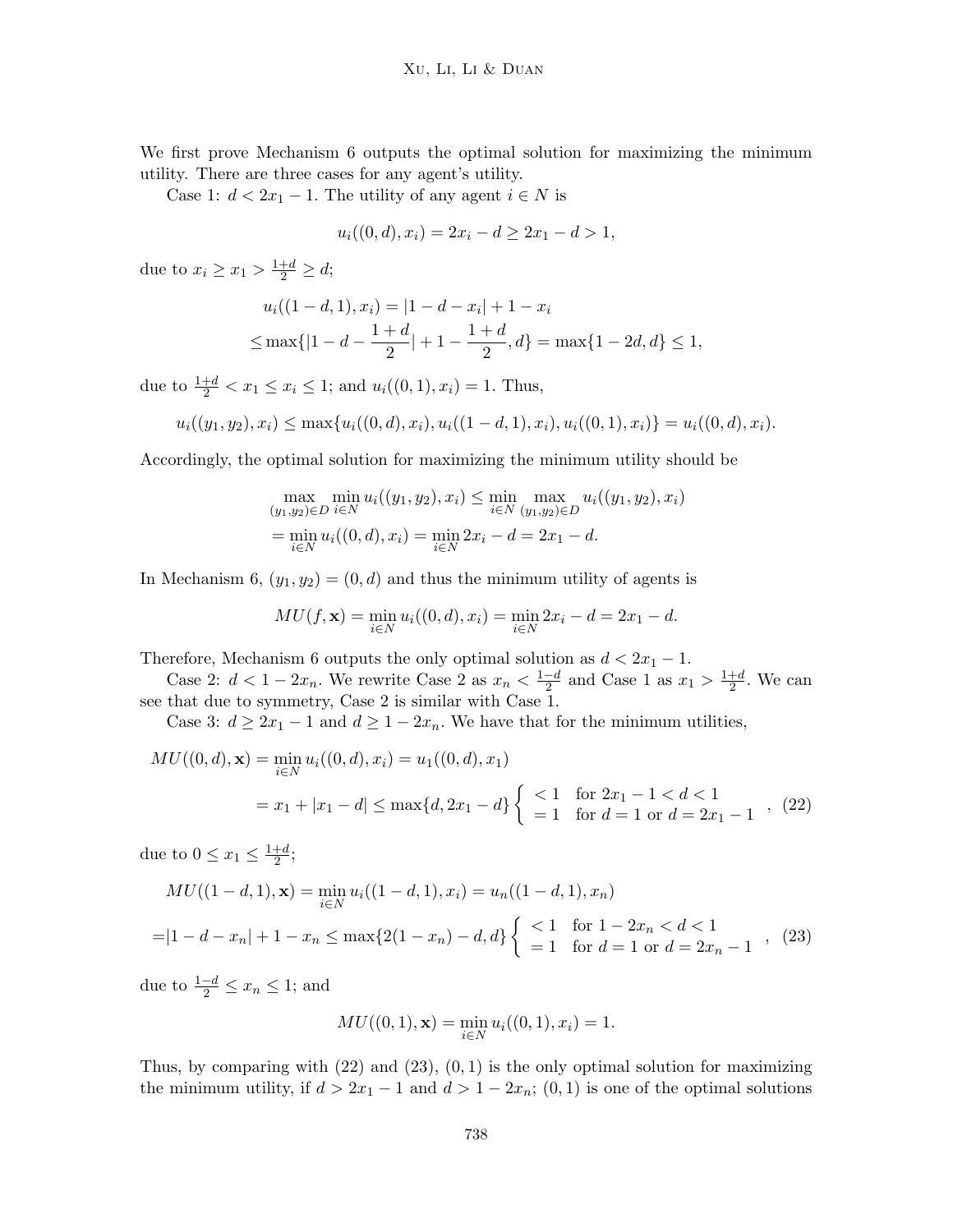for maximizing the minimum utility, if  $d = 2x_1 - 1$  or  $d = 1 - 2x_n$ . In Mechanism 6,  $(y_1, y_2) = (0, 1)$ , so Mechanism 6 outputs the only optimal solution, if  $d > 2x_1 - 1$  and  $d > 1 - 2x_n$ , and also outputs the optimal solution, if  $d = 2x_1 - 1$  or  $d = 1 - 2x_n$ .

Next, we prove Mechanism 6 is strategyproof. There are three cases.

Case 1:  $d < 2x_1 - 1$ ,  $(y_1, y_2) = (0, d)$ . We have  $x_i \ge x_1 \ge \frac{1+d}{2}$  $\frac{+d}{2}$ , and thus  $\max_{(y_1,y_2)\in D}$  $u_i((y_1, y_2), x_i) = u_i((0, d), x_i)$ . Therefore, no agent has incentive to misreport his location since he has already obtained the maximum utility.

Case 2:  $d < 1-2x_n$ ,  $(y_1, y_2) = (1-d, 1)$ . Due to symmetry, this case is similar with Case 1.

Case 3:  $d \geq 2x_1 - 1$  and  $d \geq 1 - 2x_n$ ,  $(y_1, y_2) = (0, 1)$ . There are three subcases.

• Subcase 1: any agent i with  $x_i \in [0, \frac{1-d}{2}]$  $\frac{-d}{2}$  misreports his location. Note that *i* can not be *n* since  $x_n \geq \frac{1-d}{2}$  $\frac{-d}{2}$ . We assume agent *i* can increase his utility after misreporting. Then  $(y'_1, y'_2)$  must be  $(1 - d, 1)$  due to

$$
u_i((1-d,1),x_i) \ge u_i((0,1),x_i) = 1 \ge u_i((0,d),x_i)
$$

from (17). We must have the condition that  $d < 1-2 \max\{\mathbf{x}'\}$ . Thus  $\max\{\mathbf{x}'\} < \frac{1-d}{2}$  $\frac{-a}{2}$ , which contradicts max $\{x'\}\geq x_n\geq \frac{1-d}{2}$  $\frac{-a}{2}$ .

- Subcase 2: any agent i with  $x_i \in \left(\frac{1+d}{2}\right)$  $\frac{+d}{2}$ , 1] misreports his location. This subcase is similar with Subcase 1.
- Subcase 3: No agent i with  $x_i \in \left[\frac{1-d}{2}\right]$  $\frac{-d}{2}, \frac{1+d}{2}$  $\frac{+d}{2}$  has incentive to misreport his location since he has already obtained the maximum utility 1.

Therefore, Mechanism 6 is strategyproof.

 $\Box$ 

#### 6. Game 4: Obnoxious Homogeneous Two-Facility Location Games

In this section, we study the obnoxious homogeneous two-facility location game, where all agents dislike the two facilities. From (6), we consider agent i's utility as  $u_i(f(\mathbf{x}), x_i) =$  $\min\{|y_1-x_i|, |y_2-x_i|\}.$ 

#### 6.1 Maximize the Sum of Utilities

From (6) and (7), the social utility is  $SU((y_1, y_2), \mathbf{x}) = \sum_{i \in N} \min\{|y_1 - x_i|, |y_2 - x_i|\}.$ Following utilitarian objective, the problem is shown as

$$
\max_{(y_1,y_2)\in D} \sum_{i=1}^n \min\{|y_1 - x_i|, |y_2 - x_i|\},\
$$

where  $D = \{(y_1, y_2) | |y_1 - y_2| \ge d, 0 \le y_1 \le y_2 \le 1\}.$ 

Given  $d = 1$ , the optimal solution is  $(y_1, y_2) = (0, 1)$  and is obviously strategyproof. However, given any  $d < 1$ , the optimal solution is not strategy proof, since this game is a generalization of obnoxious one-facility game, where there is no strategyproof optimal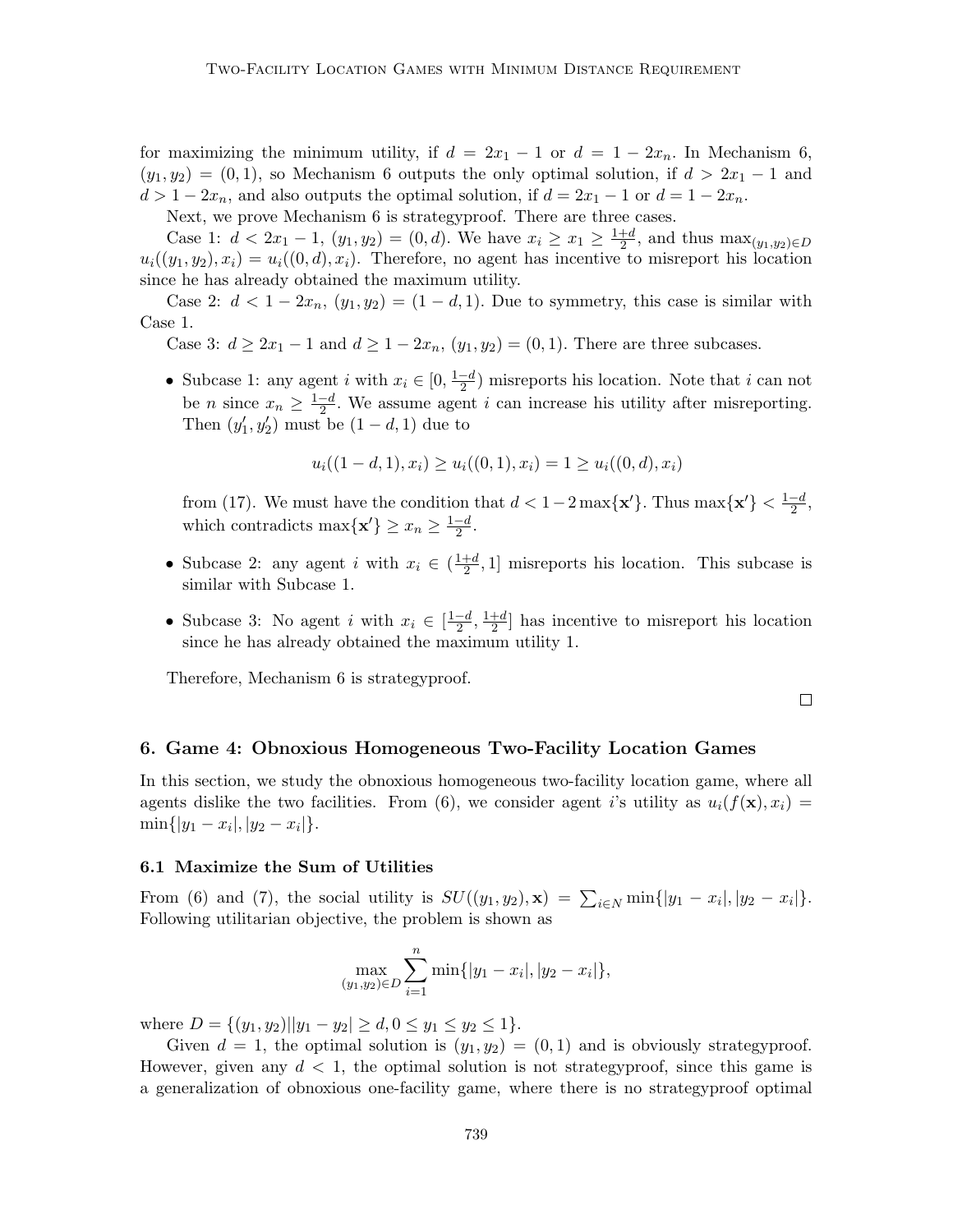solution (Cheng et al., 2011). As will be clear by our lower bound result, the optimal solution is not strategyproof. Now we find strategyproof mechanisms given  $d < 1$ .

Define  $T_1 = \{i | x_i \in [0, \frac{1}{2}]\}$  $\frac{1}{2}, x_i \in \mathbf{x} \}$  and  $T_2 = \{i | x_i \in (\frac{1}{2})\}$  $(\frac{1}{2}, 1], x_i \in \mathbf{x}$ . Obviously,  $N =$  $T_1\cup T_2$ .

Mechanism 7. Given  $0 \le d < \frac{1}{2}$ , if  $|T_1| \ge |T_2|$ , return  $(y_1, y_2) = (1 - d, 1)$ ; if  $|T_1| < |T_2|$ , return  $(y_1, y_2) = (0, d)$ .

**Lemma 3.** Mechanism 7 is group strategyproof with an approximation ratio  $\gamma = \frac{4-4d}{1-2d}$  $\frac{4-4d}{1-2d}$ .

*Proof.* Given  $d < \frac{1}{2}$ , for any agent i in  $T_1$ ,

$$
u_i((1-d,1),x_i) = 1-d-x_i \ge u_i((0,d),x_i) = \min\{x_i, |x_i - d|\};
$$

for any agent i in  $T_2$ ,

$$
u_i((1-d,1),x_i) = \min\{|1-d-x_i|, 1-x_i\} \le u_i((0,d),x_i) = x_i - d.
$$

By the similar proof of strategyproofness in Lemma 2, Mechanism 7 is group strategyproof.

Now we prove the approximation ratio. Without loss of generality, assume that  $|T_1| \ge$  $|T_2|$ , so we have  $(y_1, y_2) = (1 - d, 1)$  in Mechanism 7. The approximation ratio is

$$
\gamma = \frac{OPT_2(\mathbf{x})}{SU((1-d,1),\mathbf{x})} = \frac{\max_{y_1,y_2}(\sum_{i\in N} u_i((y_1,y_2),x_i))}{\sum_{i\in T_1} (1-d-x_i) + \sum_{i\in T_2} \min\{|1-d-x_i|, 1-x_i\}} \le \frac{\sum_{i\in N} (1-d)}{\sum_{i\in T_1} (1-d-1/2) + \sum_{i\in T_2} 0} = \frac{n(1-d)}{|T_1|(1/2-d)} \le \frac{4-4d}{1-2d}.
$$

We first show the following lemma for the proof of Lemmas 5 and 6.

Lemma 4. For any agent i, we have

$$
|x_i - y_1| \le |x_i - 1 + d| + 1 - d, |x_i - y_2| \le 1 - x_i + 1 - d, |x_i - y_1| \le x_i + 1 - d; \tag{24}
$$

$$
|x_i - y_1| \le |x_i - \frac{1 - d}{2}| + \frac{1 - d}{2}, |x_i - y_2| \le |x_i - \frac{1 + d}{2}| + \frac{1 - d}{2}.
$$
 (25)

*Proof.* Since  $0 \le y_1 \le 1 - d$ ,

$$
|x_i - y_1| = |(x_i - (1 - d)) + (1 - d) - y_1| \le |x_i - (1 - d)| + |1 - d - y_1|
$$
  
\n
$$
\le |x_i - (1 - d)| + 1 - d,
$$
  
\n
$$
|x_i - y_1| \le x_i + y_1 \le x_i + 1 - d,
$$
  
\n
$$
|x_i - y_1| \le |x_i - (1 - d)/2| + |(1 - d)/2 - y_1| \le |x_i - (1 - d)/2| + (1 - d)/2.
$$

Since  $d \leq y_2 \leq 1$ ,

$$
|x_i - y_2| \le |x_i - 1| + |1 - y_2| \le |x_i - 1| + 1 - d
$$
  

$$
|x_i - y_2| \le |x_i - (1 + d)/2| + |(1 + d)/2 - y_2| \le |x_i - (1 + d)/2| + (1 - d)/2.
$$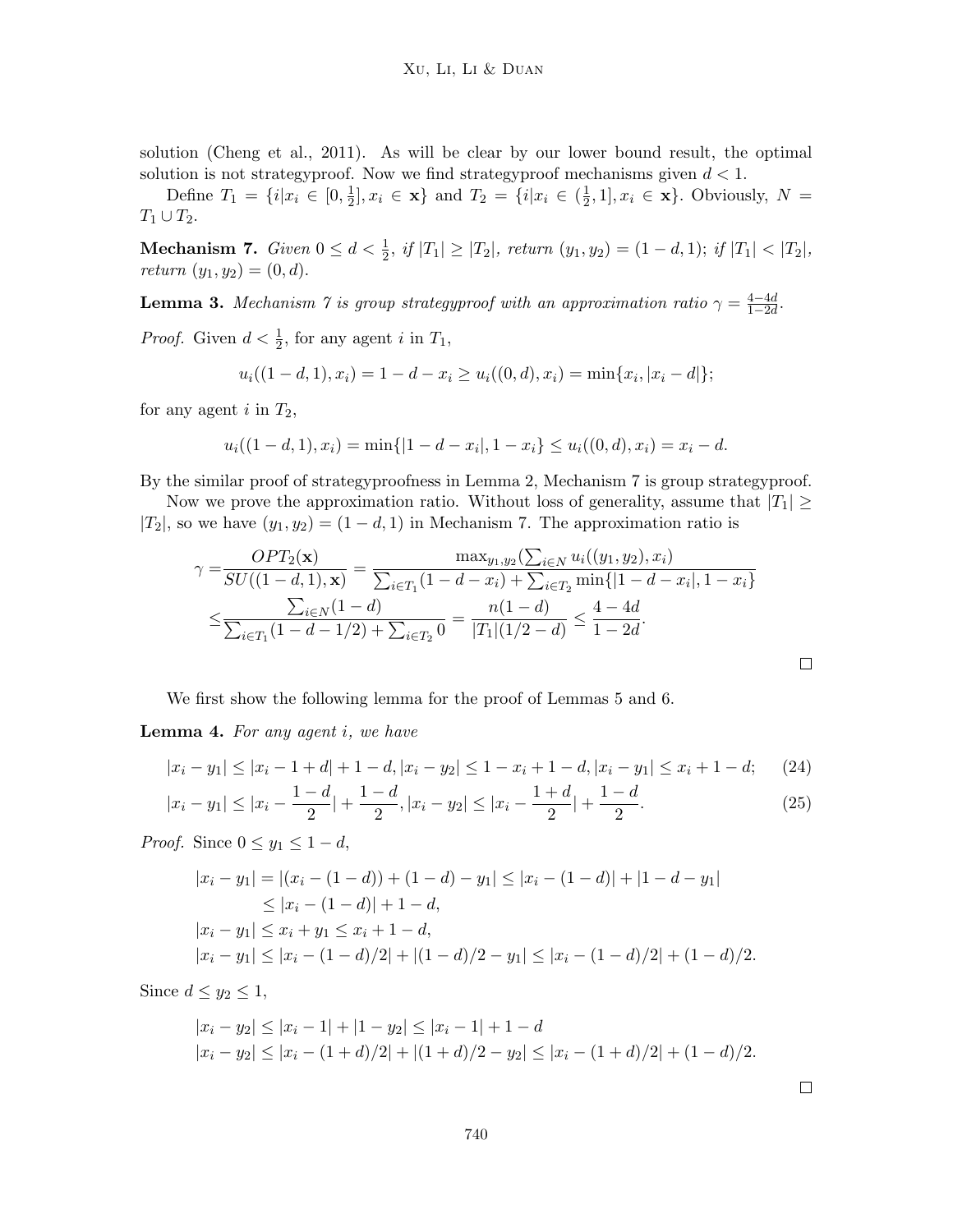Define 
$$
T_3 = \{i | x_i \in [0, \frac{1-d}{2}), x_i \in \mathbf{x}\}, T_4 = \{i | x_i \in [\frac{1-d}{2}, \frac{1}{2}), x_i \in \mathbf{x}\}, T_5 = \{i | t_i \in [\frac{1}{2}, \frac{1+d}{2}), x_i \in \mathbf{x}\}, \text{ and } T_6 = \{i | t_i \in [\frac{1+d}{2}, 1], x_i \in \mathbf{x}\}.
$$
 Obviously,  $N = T_3 \cup T_4 \cup T_5 \cup T_6$ .

**Mechanism 8.** Given  $\frac{1}{2} \leq d < 1$ , if  $|T_3| + |T_5| \geq |T_4| + |T_6|$ , return  $(y_1, y_2) = (1 - d, 1)$ ; if  $|T_3| + |T_5| < |T_4| + |T_6|$ , return  $(y_1, y_2) = (0, d)$ .

**Lemma 5.** Mechanism  $8$  is group strategyproof with an approximation ratio

$$
\gamma = \max\{4, \frac{3-2d}{2d-1}\}.
$$

*Proof.* Given  $d \geq \frac{1}{2}$  $\frac{1}{2}$ , for any agent *i* in  $T_3$ ,

$$
u_i((1-d,1),x_i) = 1-d-x_i \ge u_i((0,d),x_i) = x_i;
$$

for any agent  $i$  in  $T_5$ ,

$$
u_i((1-d,1),x_i) = \min\{x_i-1+d, 1-x_i\} \ge u_i((0,d),x_i) = |x_i-d|;
$$

for any agent  $i$  in  $T_4$ ,

$$
u_i((1-d,1),x_i) = |1-d-x_i| \le u_i((0,d),x_i) = \min\{x_i,d-x_i\};
$$

for any agent i in  $T_6$ ,

$$
u_i((1-d,1),x_i) = 1 - x_i \le u_i((0,d),x_i) = x_i - d.
$$

By the similar proof of strategyproofness in Lemma 2, Mechanism 8 is group strategyproof.

Now we prove the approximation ratio. Without loss of generality, assume that  $|T_3|$  +  $|T_5| \geq |T_4| + |T_6|$ , and hence  $(y_1, y_2) = (1 - d, 1)$  in Mechanism 8. The social utility is

$$
SU((1-d,1),\mathbf{x}) = \sum_{i\in N} \min\{|x_i - (1-d)|, |x_i - 1|\}
$$
  
\n
$$
\geq |T_3|(1-d)/2 + \sum_{i\in T_5} \min\{|x_i - 1+d|, 1-x_i\} + \sum_{i\in T_4\cup T_6} \min\{|x_i - 1+d|, 1-x_i\}. \tag{26}
$$

By (24) in Lemma 4 and  $|T_4| + |T_6| \leq |T_3| + |T_5|$ , the optimal social utility is

$$
OPT_2(\mathbf{x}) = \max_{(y_1, y_2) \in D} \sum_{i \in N} \min\{|y_1 - x_i|, |y_2 - x_i|\}
$$
  
\n
$$
\leq \max_{(y_1, y_2) \in D} \sum_{i \in T_3} u_i((y_1, y_2), x_i) + \max_{(y_1, y_2) \in D} \sum_{i \in T_5} u_i((y_1, y_2), x_i) + \max_{(y_1, y_2) \in D} \sum_{i \in T_4 \cup T_6} u_i((y_1, y_2), x_i)
$$
  
\n
$$
\leq |T_3|(1-d) + \sum_{i \in T_5} (1-x_i) + \sum_{i \in T_4 \cup T_6} (\min\{|x_i - 1 + d|, 1 - x_i\} + 1 - d)
$$
  
\n
$$
\leq 2|T_3|(1-d) + \sum_{i \in T_5} ((1-x_i) + (1-d)) + \sum_{i \in T_4 \cup T_6} \min\{|x_i - 1 + d|, 1 - x_i\}. \tag{27}
$$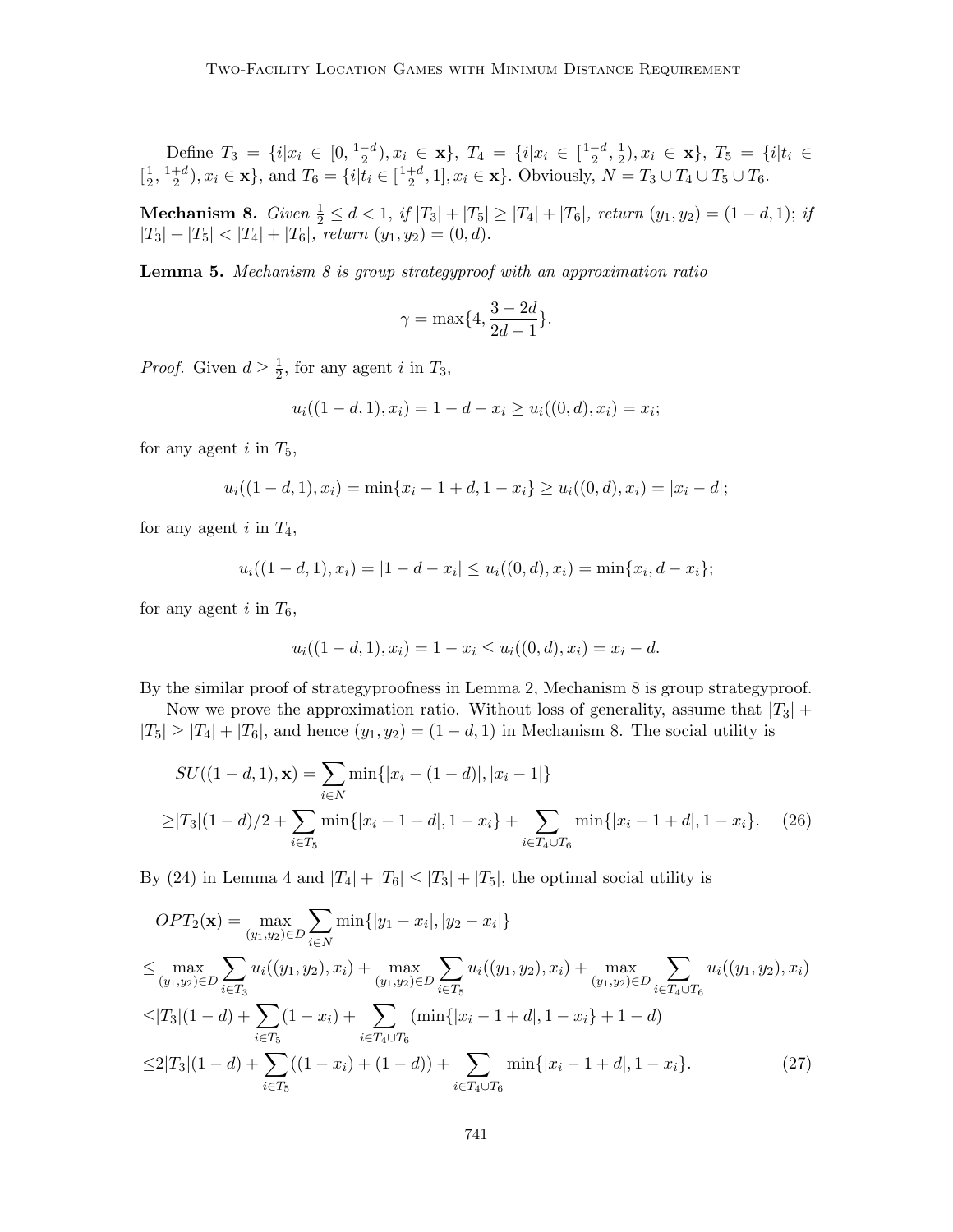By (26) and (27), the approximation ratio is

$$
\gamma = \frac{OPT_2(\mathbf{x})}{SU((1-d,1),\mathbf{x})} \le \frac{2|T_3|(1-d) + \sum_{i \in T_5} (2-x_i-d)}{|T_3|(1-d)/2 + \sum_{i \in T_5} \min\{|x_i-1+d|, 1-x_i\}} \n\le \max\{\frac{2|T_3|(1-d)}{|T_3|(1-d)/2}, \frac{\sum_{i \in T_5} (2-x_i-d)}{\sum_{i \in T_5} \min\{|x_i-1+d|, 1-x_i\}}\} \n\le \max\{\frac{2|T_3|(1-d)}{|T_3|(1-d)/2}, \max\{\frac{2-x_i-d}{|x_i-1+d|}, \frac{2-x_i-d}{1-x_i}\}\} \n= \max\{\frac{2(1-d)}{(1-d)/2}, \frac{2-1/2-d}{d-1/2}, \frac{2-(1+d)/2-d}{1-(1+d)/2}\} = \max\{4, \frac{3-2d}{2d-1}\}.
$$

 $\Box$ 

Define  $T_7 = \{i | x_i \in [\frac{1-d}{4}]$  $\frac{-d}{4}$ ,  $\frac{3+d}{4}$  $\frac{+d}{4}$ ,  $x_i \in \mathbf{x}$ , and  $T_8 = \{i | x_i \in [0, \frac{1-d}{4}]$  $\frac{-d}{4}) \cup (\frac{3+d}{4}$  $\frac{+d}{4}, 1], x_i \in \mathbf{x}$ .

**Mechanism 9.** Given  $d < 1$ , if  $|T_7| \geq |T_8|$ , return  $(y_1, y_2) = (0, 1)$ ; if  $|T_7| < |T_8|$ , return  $(y_1, y_2) = \left(\frac{1-d}{2}, \frac{1+d}{2}\right)$  $\frac{+d}{2}$ ).

**Lemma 6.** Mechanism 9 is group strategyproof with an approximation ratio  $\gamma = 9$ .

*Proof.* For any agent i in  $T_7$ ,

$$
u_i((0,1),x_i) = \min\{x_i, 1-x_i\} \ge u_i\left(\left(\frac{1-d}{2}, \frac{1+d}{2}\right), x_i\right) = \min\{|x_i - \frac{1-d}{2}|, |x_i - \frac{1+d}{2}|\};
$$

for any agent  $i$  in  $T_8$ ,

$$
u_i((0,1),x_i) = \min\{x_i, 1-x_i\} \le u_i\left(\left(\frac{1-d}{2}, \frac{1+d}{2}\right), x_i\right) = \min\{|x_i - \frac{1-d}{2}|, |x_i - \frac{1+d}{2}|\}.
$$

By the similar proof of strategyproofness in Lemma 2, Mechanism 9 is group strategyproof.

Now we prove the approximation ratio. If  $|T_7| \geq |T_8|$ , we have  $(y_1, y_2) = (0, 1)$  in Mechanism 9. The social utility is

$$
SU((0,1),\mathbf{x}) = \sum_{i\in N} \min\{x_i, 1-x_i\} \ge \sum_{i\in T_7} \min\{x_i, 1-x_i\} \ge |T_7|(1-d)/4.
$$

By (24) in Lemma 4, the optimal social utility is

$$
OPT_2(\mathbf{x}) = \max_{(y_1, y_2) \in D} \sum_{i \in N} \min\{|y_1 - x_i|, |y_2 - x_i|\}
$$
  

$$
\leq \sum_{i \in N} \min\{x_i + 1 - d, 1 - x_i + 1 - d\} = SU((0, 1), \mathbf{x}) + (1 - d)n.
$$

The approximation ratio is

$$
\gamma = \frac{OPT_2(\mathbf{x})}{SU((0,1),\mathbf{x})} \le 1 + \frac{(1-d)n}{SU((0,1),\mathbf{x})} \le 1 + \frac{(1-d)n}{|T_7|(1-d)/4} = 9.
$$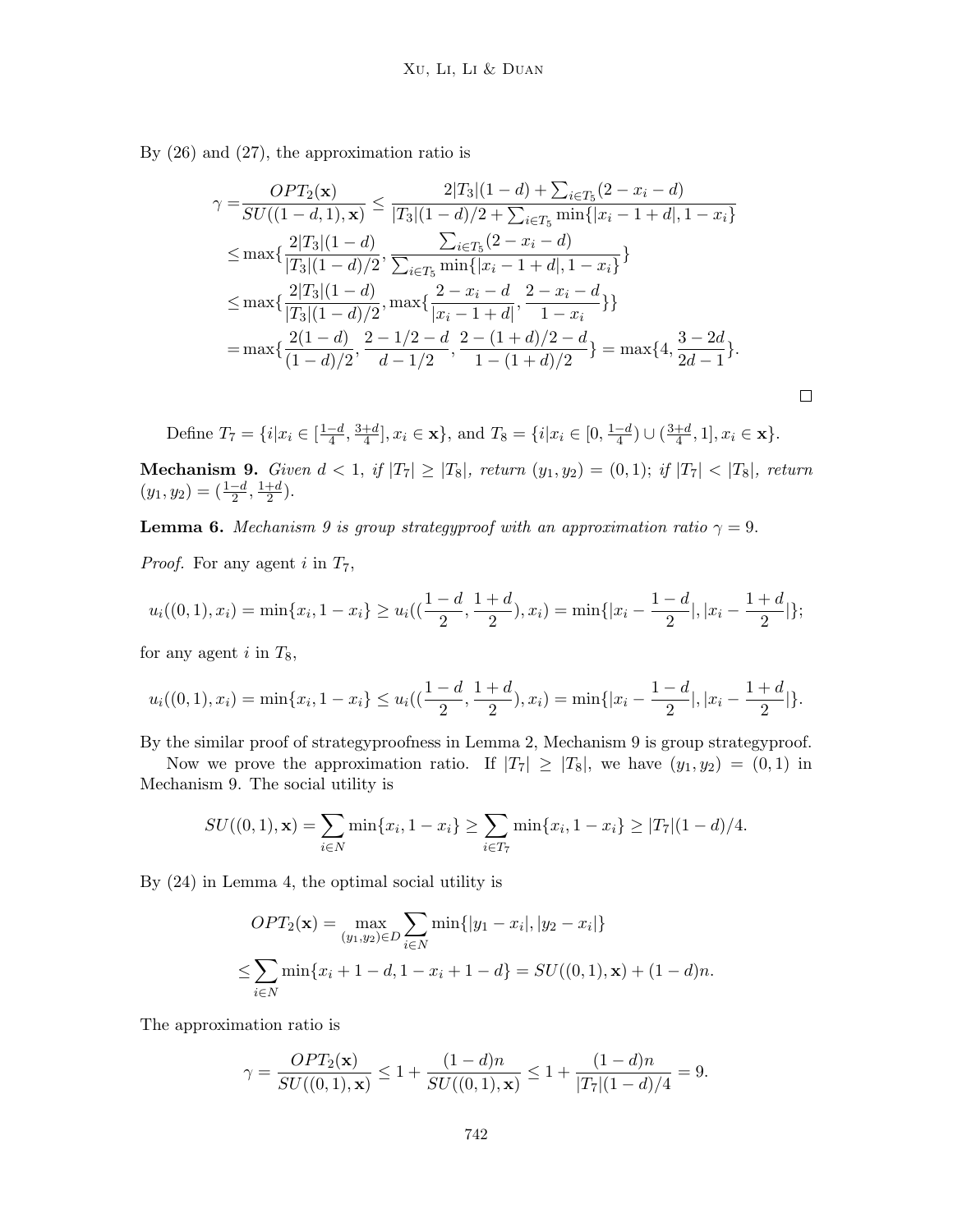If  $|T_7| < |T_8|$ , we have  $(y_1, y_2) = (\frac{1-d}{2}, \frac{1+d}{2})$  $\frac{+d}{2}$ ) in Mechanism 9. The social utility is

$$
SU((\frac{1-d}{2}, \frac{1+d}{2}), \mathbf{x}) = \sum_{i \in N} \min\{|x_i - \frac{1-d}{2}|, |x_i - \frac{1+d}{2}|\}
$$

$$
\geq \sum_{i \in T_8} \min\{|x_i - \frac{1-d}{2}|, |x_i - \frac{1+d}{2}|\} \geq |T_8|\frac{1-d}{4}.
$$

By (25) in Lemma 4, the optimal social utility is

$$
OPT_2(\mathbf{x}) = \max_{(y_1, y_2) \in D} \sum_{i \in N} \min\{|y_1 - x_i|, |y_2 - x_i|\}
$$
  
\n
$$
\leq \sum_{i \in N} \min\{|x_i - \frac{1 - d}{2}| + \frac{1 - d}{2}, |x_i - \frac{1 + d}{2}| + \frac{1 - d}{2}\} = SU((\frac{1 - d}{2}, \frac{1 + d}{2}), \mathbf{x}) + \frac{1 - d}{2}n.
$$

The approximation ratio is

$$
\gamma = \frac{OPT_2(\mathbf{x})}{SU((0,1),\mathbf{x})} \le 1 + \frac{(1-d)n/2}{SU(((1-d)/2,(1+d)/2),\mathbf{x})} \le 1 + \frac{(1-d)n/2}{|T_8|(1-d)/4} = 5.
$$

In conclusion, the approximation ratio is 9.

By combining Mechanisms 7, 8 and 9, we have the following mechanism.

**Mechanism 10.** Given a location profile  $x$ , if  $0 \le d < \frac{5}{14}$ , use Mechanism 7 to return  $(y_1, y_2)$ ; if  $\frac{5}{14} \le d \le \frac{3}{5}$  $\frac{3}{5}$ , use Mechanism 9 to return  $(y_1, y_2)$ ; if  $\frac{3}{5} < d < 1$ , use Mechanism 8 to return  $(y_1, y_2)$ .

Theorem 7. Mechanism 10 is also group strategyproof and can obtain an approximation ratio  $\gamma = \frac{4-4d}{1-2d}$  $\frac{4-4d}{1-2d}$ , if  $0 \leq d < \frac{5}{14}$ ; 9 if  $\frac{5}{14} \leq d \leq \frac{3}{5}$  $\frac{3}{5}$ ;  $\frac{3-2d}{2d-1}$  $\frac{3-2d}{2d-1}$  if  $\frac{3}{5} < d < \frac{7}{10}$ ; 4 if  $\frac{7}{10} < d < 1$ , which is within [4, 9] for  $d \in [0, 1)$ .

**Theorem 8.** In the obnoxious homogeneous two-facility location game, given  $d \in [0,1)$ , for any  $n \geq 2$  agents, any deterministic strategyproof mechanism f has an approximation ratio  $\gamma$  of at least 4/3.

The proof of Theorem 8 is shown in Appendix B. Interestingly, we notice that the lower bound is not continuous when d is close to 1. If  $d \in [1/3, 1)$ , the lower bound is always  $5/3$  but if  $d = 1$ , the lower bound drops to 1 immediately. The upper and lower bounds of deterministic strategyproof mechanisms are illustrated in Figure 3.

# 6.2 Maximize the Minimum Utility

For egalitarian objective, we consider maximizing the minimum utility. From  $(6)$  and  $(8)$ , the utility of agent *i* is  $u_i((y_1, y_2), x_i) = \min\{|y_1 - x_i|, |y_2 - x_i|\}$  and the minimum utility is  $MU((y_1, y_2), \mathbf{x}) = \min_{i \in \mathbb{N}} u_i((y_1, y_2), x_i)$ . We need to solve the problem:

$$
\max_{(y_1,y_2)\in D} \min_{i\in N} \{\min\{|y_1-x_i|, |y_2-x_i|\}\},\
$$

 $\Box$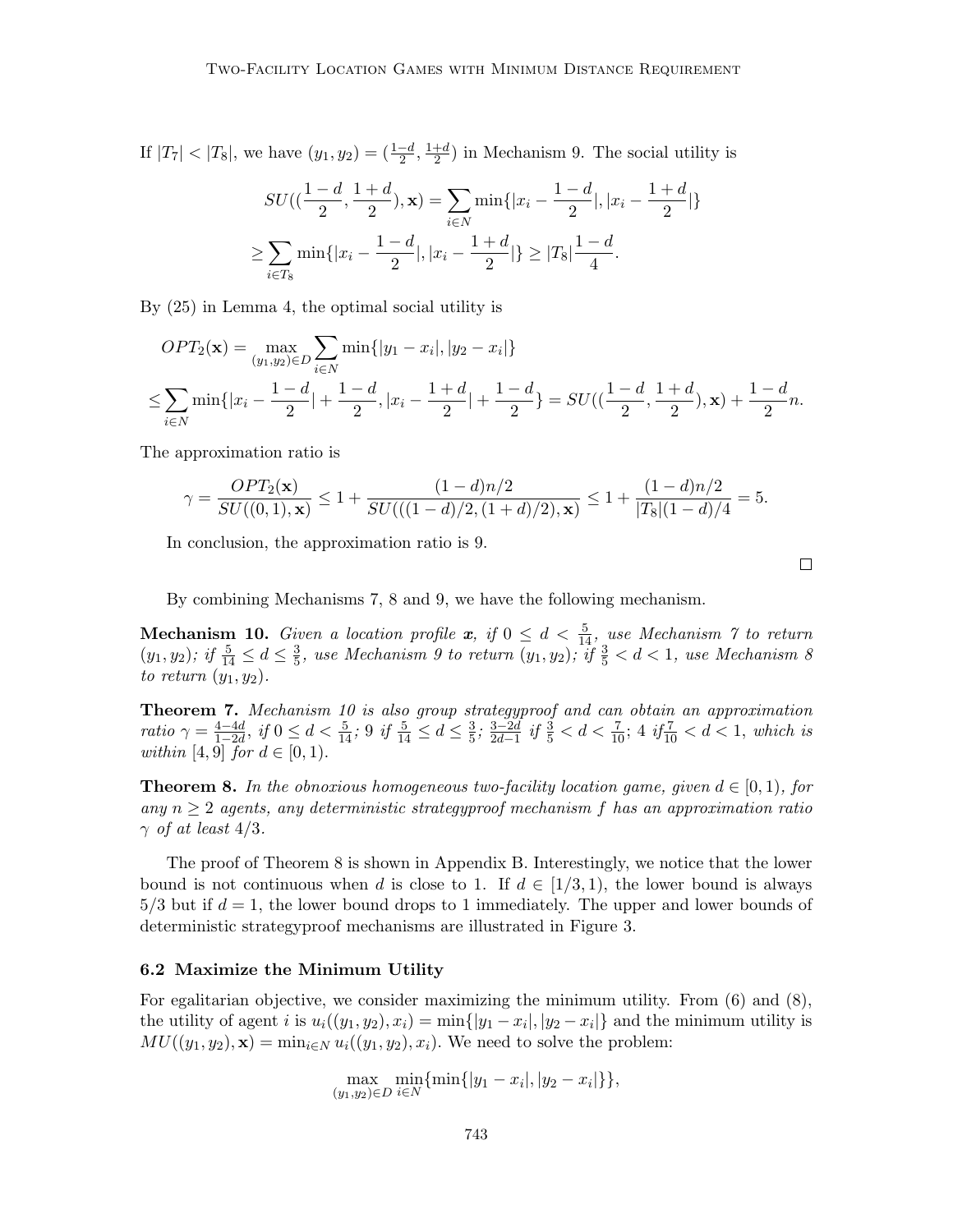

Figure 3: The upper bounds under Mechanism 10 and the lower bounds under Theorem 8 for  $d \in [0, 1)$ .

where  $D = \{(y_1, y_2) | |y_1 - y_2| \ge d, 0 \le y_1 \le y_2 \le 1\}$ . Given  $d = 1$ , the optimal solution is  $(y_1, y_2) = (0, 1)$  and is obviously strategyproof. Given  $d = 0$ , our obnoxious homogeneous two-facility location game degenerates to obnoxious one-facility location game, and by 5.4 in Han and Du (2011), there is no strategyproof mechanism with bounded ratio for maximizing the minimum utility. Given  $0 < d < 1$ , in the following, we show that in most cases, there is no strategyproof mechanism with bounded approximation ratio for maximizing the minimum utility.

**Theorem 9.** Given  $0 < d < 1$ , for any  $n \geq 2k$  agents, any deterministic strategyproof mechanism f which only selects from any  $k \in \mathbb{N}^+$  candidates has an approximation ratio  $\gamma$ of at least  $+\infty$  for maximizing the minimum utility.

*Proof.* Suppose strategyproof mechanism  $f = (y_1, y_2)$  only selects from any  $k \ge 1$  candidates, which are  $(y_{1,1}, y_{1,2}), (y_{2,1}, y_{2,2}), \ldots, (y_{k,1}, y_{k,2}),$  with  $y_{i,2} - y_{i,1} \ge d$  for  $i = 1, 2, \ldots, k$ . For  $n \geq 2k$  agents, we select the location profile **x** satisfying

$$
\{y_{1,1}, y_{1,2}, y_{2,1}, y_{2,2}, \ldots, y_{k,1}, y_{k,2}\} \subseteq \mathbf{x}.
$$

Note that for any strategyproof mechanism f, the minimum utility  $MU((y_1, y_2), \mathbf{x}) =$  $\min_{i \in \mathbb{N}} \{\min\{|y_1 - x_i|, |y_2 - x_i|\}\} = 0$ , because there are always agents which are located at  $y_1, y_2$ . Obviously, given location profile x, the optimal solution for maximizing the minimum utility must be greater than 0, because we can always choose  $y_1, y_2$  which are not located at any location in  $x$ , respectively. Hence, we can conclude that there is no any deterministic strategyproof mechanism f with bounded approximation ratio  $\gamma$ .

 $\Box$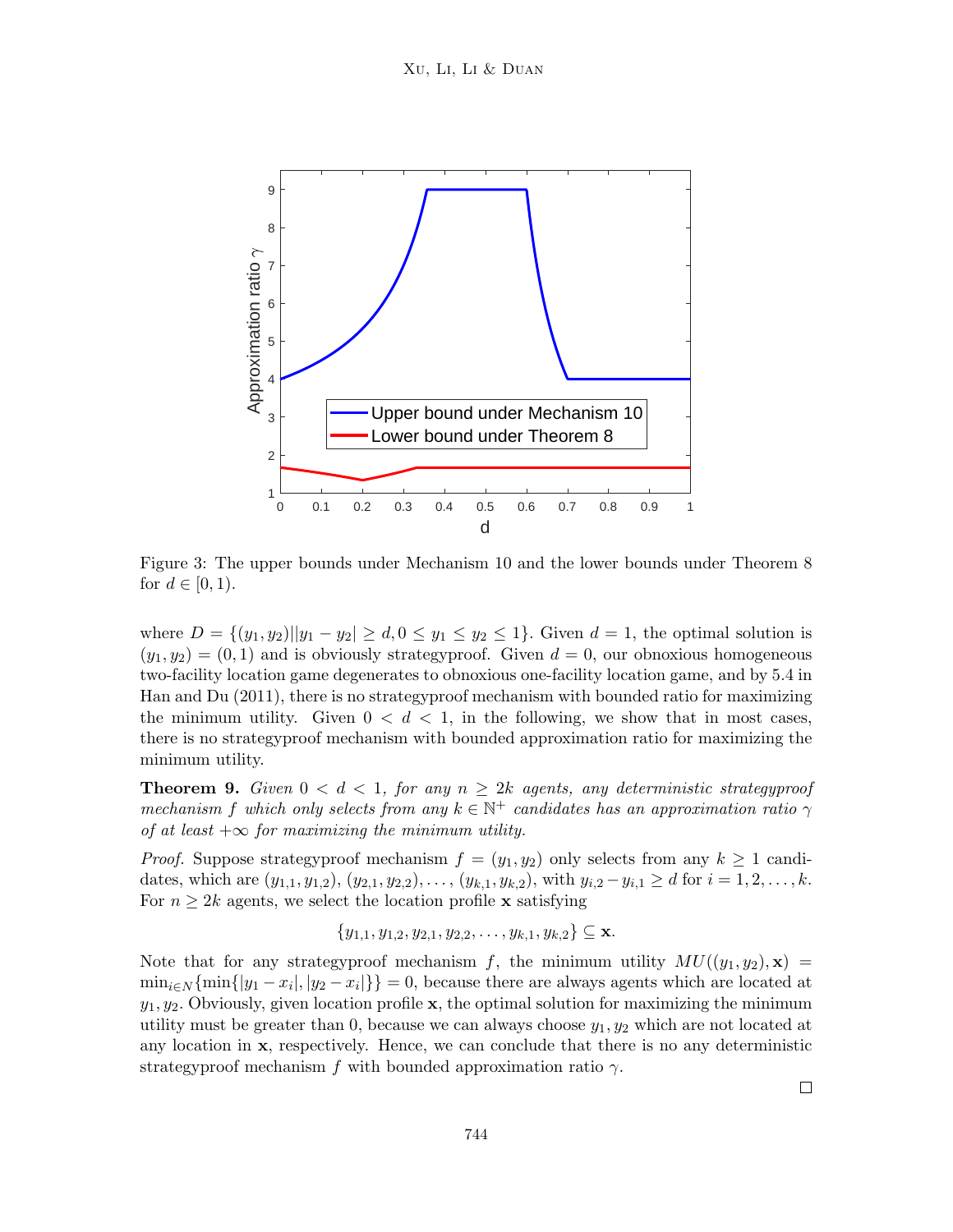# 7. Game 5: Heterogeneous Two-Facility Location Games with Triple-preference

In this section, we design the deterministic strategyproof mechanism for the heterogeneous two-facility location game with triple-preference. Each agent has his own preference towards one out of the two heterogeneous facilities and we denote preference of agent  $i$  to facility  $j$ as  $p_i^j$  which is -1, 0 or 1. An agent i with  $p_i^j = 1$  prefers to be close to facility j, an agent i with  $p_i^j = -1$  prefers to be far away from facility j and an agent i with  $p_i^j = 0$  is indifferent to facility j where  $j = 1, 2$ . We denote  $p_i = \{p_i^1, p_i^2\} \in \{-1, 0, 1\}^2$  and  $\mathbf{p} = \{p_1, p_2, \dots, p_n\}$ represents the profile of all  $n$  agents' preferences. We allow any agent to misreport both his location and his preferences. The social planner needs to gather information of both agents' locations **x** and preferences **p** to determine the two facilities' locations  $(y_1, y_2)$ . Given the two facilities's locations  $(y_1, y_2) = f(\mathbf{x}, \mathbf{p})$ , we define agent i's utility towards facility j as

$$
u_i^j = \begin{cases} |y_j - x_i| & \text{if } p_i^j = -1 \\ 1 & \text{if } p_i^j = 0 \\ 1 - |y_j - x_i| & \text{if } p_i^j = 1 \end{cases}
$$
 (28)

Note that in the case that  $p_i^j = -1$ , to make the approximation ratio positive and meaningful, we require non-negative utilities and purposely add 1 to the utility; in the case of  $p_i^j = 0$ , we define agent is utility as 1. Those methods are widely used (Zou & Li, 2015; Anastasiadis & Deligkas, 2018). Denote agent i's utility as

$$
u_i = u_i^1 + u_i^2. \t\t(29)
$$

The social utility of a mechanism  $f$  is defined as:

$$
SU(f(\mathbf{x}, \mathbf{p}), (\mathbf{x}, \mathbf{p})) = \sum_{i=1}^{n} u_i(f(\mathbf{x}, \mathbf{p}), x_i, p_i).
$$
 (30)

 $OPT_3(\mathbf{x}, \mathbf{p})$  is the optimal social utility. Next, we formally define the strategy proofness in the two-facility location game with triple-preference.

**Definition 5.** A mechanism  $f$  is strategyproof in the heterogeneous two-facility location game with triple-preference if no agent can benefit from misreporting his location or preferences. Formally, given agent i, location profile  $\mathbf{x} = \{x_i, \mathbf{x}_{-i}\} \in I^n$ , preference profile  $\bm{p} = \{p_i^1, p_i^2, \bm{p}_{-i}\} \in \{-1, 0, 1\}^{2n}$ , any misreported location  $x_i' \in I$  and any misreported preferences  $\{p_i^{'1}, p_i^{'2}\} \in \{-1, 0, 1\}^2$ , it holds that

$$
u_i(f((x_i, \boldsymbol{x}_{-i}), (p_i^1, p_i^2, \boldsymbol{p}_{-i})), x_i, p_i) \geq u_i(f((x_i', \boldsymbol{x}_{-i}), (p_i'^1, p_i'^2, \boldsymbol{p}_{-i}), x_i, p_i).
$$

The group strategyproofness in the two-facility location game with triple-preference can be similarly defined as in Definition 2. A mechanism f has an approximation ratio  $\gamma$ , if for any profile  $\mathbf{x} \in I^n$  and  $\mathbf{p} \in \{-1,0,1\}^{2n}$ ,  $OPT_3(\mathbf{x}, \mathbf{p}) \le \gamma SU(f, \mathbf{x}, \mathbf{p})$ .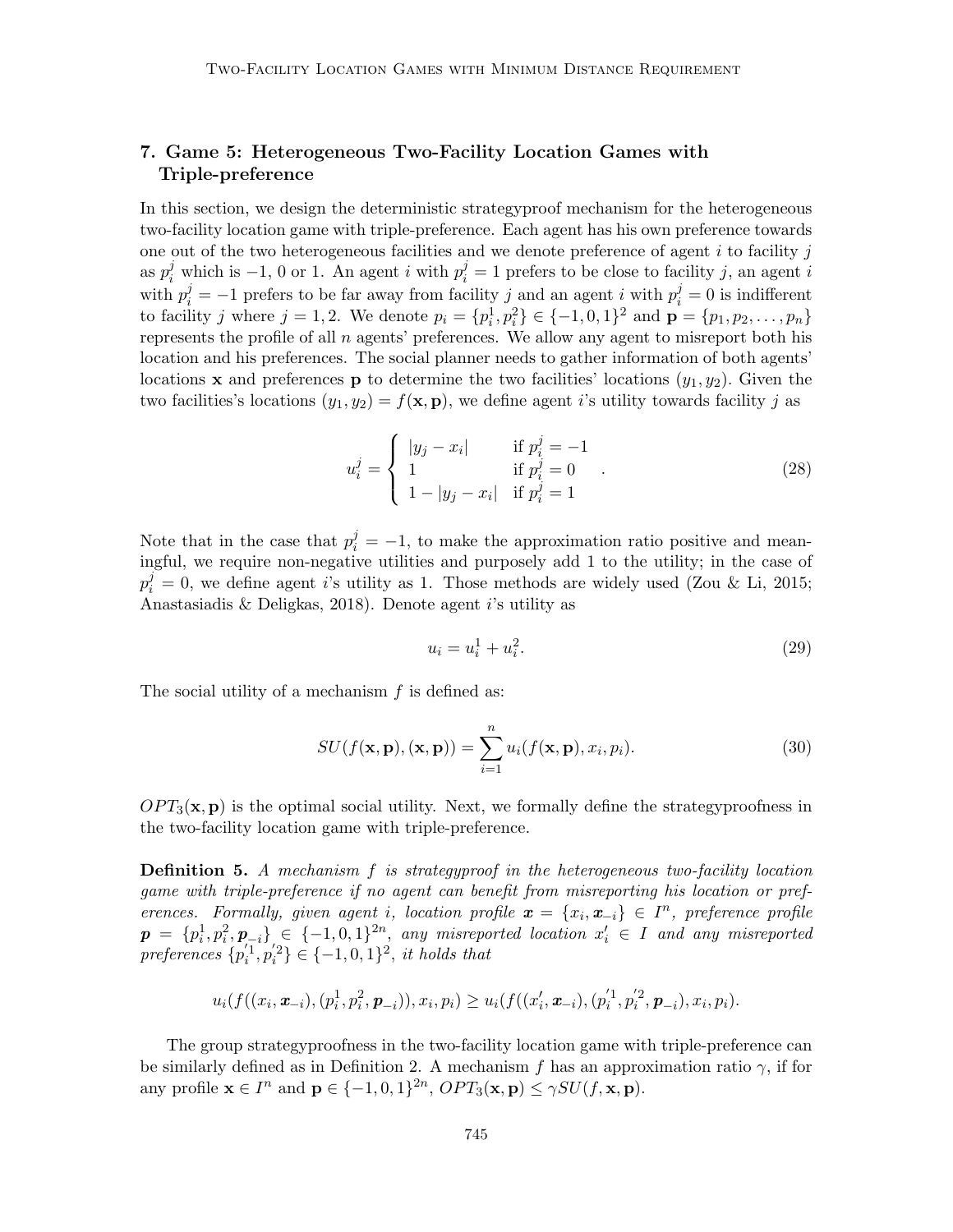#### Xu, Li, Li & Duan

|               | Set of agents |               |               | $=$<br>$ p_{i}^{1}, p_{i}^{2} $ |     |    |          |  |                |                    |  |                 |  |
|---------------|---------------|---------------|---------------|---------------------------------|-----|----|----------|--|----------------|--------------------|--|-----------------|--|
|               |               |               |               |                                 | 1,1 |    |          |  |                |                    |  |                 |  |
| $x_i \in$     |               | $\frac{1}{2}$ |               |                                 |     | 22 |          |  | $\mathcal{L}3$ |                    |  |                 |  |
|               |               |               |               |                                 |     |    |          |  |                |                    |  |                 |  |
| Set of agents |               |               |               | $p_i^1, p_i^2$                  |     |    |          |  |                |                    |  |                 |  |
|               |               |               |               |                                 |     |    |          |  |                |                    |  |                 |  |
|               | $x_i \in$     |               | $\frac{1}{2}$ |                                 |     |    | $Q_{10}$ |  |                | $\mathcal{U}_{12}$ |  | $\mathcal{V}13$ |  |
|               |               |               |               |                                 |     |    | 15       |  |                |                    |  |                 |  |

Table 2: Sets of agents  $Q_1 - Q_{18}$ .

Define eighteen sets of agents  $Q_1 \cup \cdots \cup Q_{18} = N$  as shown in Table 2, depending on their locations and preferences. Then define the following sets based on  $Q_1, \ldots, Q_{18}$ :

$$
R_1 = \{i|p_i^1 = 1\} = Q_1 \cup Q_2 \cup Q_5 \cup Q_6 \cup Q_{11} \cup Q_{16},
$$
  
\n
$$
R_2 = \{i|p_i^2 = 1\} = Q_1 \cup Q_3 \cup Q_5 \cup Q_7 \cup Q_9 \cup Q_{14},
$$
  
\n
$$
R_3 = \{i|p_i^1 = -1\} = Q_3 \cup Q_4 \cup Q_7 \cup Q_8 \cup Q_{12} \cup Q_{17},
$$
  
\n
$$
R_4 = \{i|p_i^2 = -1\} = Q_2 \cup Q_4 \cup Q_6 \cup Q_8 \cup Q_{10} \cup Q_{15}.
$$
  
\n(31)

Define the social utility function  $SU(f(\mathbf{x}, \mathbf{p}),(\mathbf{x}, \mathbf{p}))$  by (28), (29), (30), Table 2, and (31):

$$
SU((y_1, y_2), (\mathbf{x}, \mathbf{p})) = \sum_{i \in R_1} (1 - |y_1 - x_i|) + \sum_{i \in R_2} (1 - |y_2 - x_i|)
$$

$$
+ \sum_{i \in R_3} |y_1 - x_i| + \sum_{i \in R_4} |y_2 - x_i| + |Q_{13}| + |Q_{18}| + \sum_{i=9}^{18} |Q_i|.
$$
(32)

To obtain  $OPT_3$  is to solve

$$
\max SU((y_1, y_2), (\mathbf{x}, \mathbf{p})), \text{ s.t. } (y_1, y_2) \in G = \{ (y_1, y_2) || y_2 - y_1 | \ge d, 0 \le y_1, y_2 \le 1 \}.
$$

Note that different from the feasible region  $D$  in problem (10), the feasible region  $G$  includes two isosceles right triangles, as the two facilities are different to any agent. A mechanism outputting  $OPT_3$  is not strategyproof since this triple-preference game's special case is the obnoxious two-facility location game. We need to design a new deterministic strategyproof mechanism. Define  $N = R_5 \cup R_6 \cup R_7$ , where

$$
R_5 = Q_2 \cup Q_7 \cup Q_{10} \cup Q_{11} \cup Q_{14} \cup Q_{17},
$$
  
\n
$$
R_6 = Q_3 \cup Q_6 \cup Q_9 \cup Q_{12} \cup Q_{15} \cup Q_{16},
$$
  
\n
$$
R_7 = Q_1 \cup Q_4 \cup Q_5 \cup Q_8 \cup Q_{13} \cup Q_{18}.
$$
\n(33)

Mechanism 11. If  $|R_5| \geq |R_6|$ ,  $f(x, p) = (y_1, y_2) = (0, 1)$ , otherwise,  $f(x, p) = (y_1, y_2) = (0, 1)$  $(1, 0).$ 

Theorem 10. Mechanism 11 is group strategyproof with an approximation ratio 4.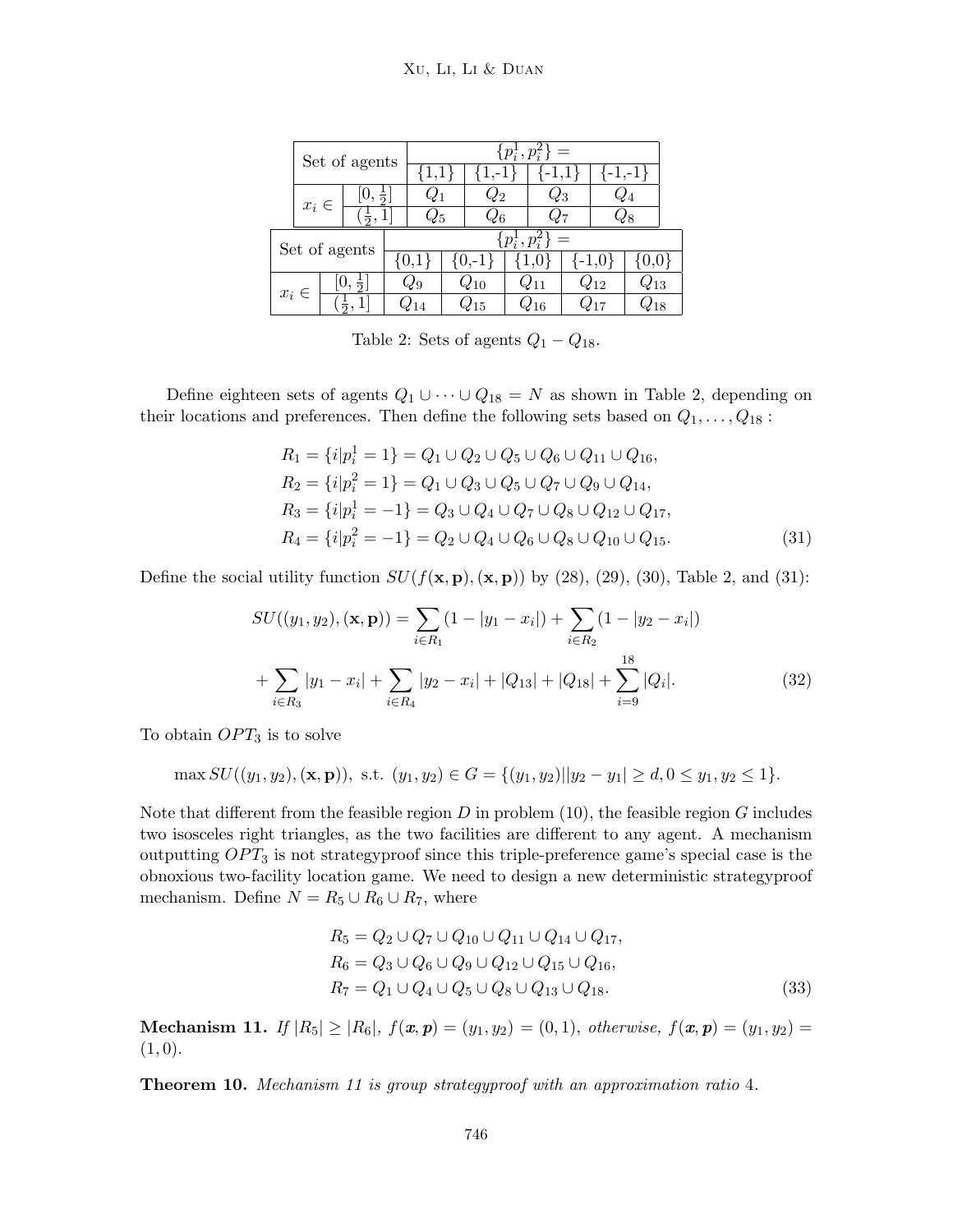*Proof.* By (28), (29) and Table 2, we have that for any agent  $i \in R_5$ ,  $u_i((0,1), x_i, p_i) \geq$  $u_i((1,0), x_i, p_i)$ ; for any agent  $i \in R_6$ ,  $u_i((1,0), x_i, p_i) \ge u_i((0,1), x_i, p_i)$ ; and for any agent  $i \in R_7$ ,  $u_i((0,1), x_i, p_i) = u_i((1,0), x_i, p_i)$ . Note that, in Mechanism 11, there are only two options of the two facilities' locations, which are  $(0, 1)$  and  $(1, 0)$ . By following the similar proof of group strategyproofness in Lemma 2, obviously, we can also prove Mechanism 11 is group strategyproof.

Next, we prove the approximation ratio  $\gamma$ . Without loss of generality, assume that  $|R_5| \geq |R_6|$ , and therefore  $(y_1, y_2) = (0, 1)$ . Because  $|R_5| \geq |R_6|$ , the optimal utility is

$$
OPT_3(\mathbf{x}, \mathbf{p}) = \max_{(y_1, y_2) \in G} SU((y_1, y_2), (\mathbf{x}, \mathbf{p})) = \sum_{i \in N} \max_{(y_1, y_2) \in G} (u_i^1 + u_i^2) \le 2N
$$
  
= 2(|R\_5| + |R\_6| + |R\_7|) \le 4|R\_5| + 2|R\_7|. \t(34)

By (32) and (33), the social utility of Mechanism 11 is

$$
SU((0,1), (\mathbf{x}, \mathbf{p})) = \sum_{i \in R_1 \cup R_4} (1 - x_i) + \sum_{i \in R_2 \cup R_3} x_i + |Q_{13}| + |Q_{18}| + \sum_{i=9}^{18} |Q_i|
$$
  
\n
$$
\geq (|Q_1| + |Q_2| + |Q_{11}| + |Q_2| + |Q_4| + |Q_{10}|) \times (1 - 0.5)
$$
  
\n
$$
+ (|Q_5| + |Q_7| + |Q_{14}| + |Q_7| + |Q_8| + |Q_{17}|) \times 0.5 + |Q_{13}| + |Q_{18}| + \sum_{i=9}^{18} |Q_i|
$$
  
\n
$$
= |R_5| + 0.5|R_7| + 0.5(|Q_{10}| + |Q_{11}| + |Q_{14}| + |Q_{17}|) + (|Q_9| + |Q_{12}| + |Q_{15}| + |Q_{16}|)
$$
  
\n
$$
+ 1.5(|Q_{13} + Q_{18}|) \geq |R_5| + 0.5|R_7|.
$$
  
\n(35)

By (34) and (35), the approximation ratio is

$$
\gamma \le \frac{OPT_3(\mathbf{x}, \mathbf{p})}{SU((0, 1), (\mathbf{x}, \mathbf{p}))} \le \frac{4|R_5| + 2|R_7|}{|R_5| + 0.5|R_7|} = 4.
$$

The lower bound result of Theorem 5 for the obnoxious heterogeneous two-facility location game can carry over to the heterogeneous two-facility location game with triplepreference as we have remarked that the obnoxious facility location game is a special case of the two-facility location game with triple-preference.

### 8. Conclusions

We considered the mechanism design problem of a social planner for locating two facilities with minimum distance requirement on a line interval, where a set of  $n$  strategic agents report their locations. In the heterogeneous two-facility location game, we found the optimal solution and proved carefully choosing one optimal solution as output is strategyproof. We also designed a strategyproof mechanism minimizing the maximum cost. In the homogeneous two-facility location game, we proved any deterministic strategyproof mechanism has infinity approximation ratio. In the obnoxious heterogeneous two-facility location game, we proposed new deterministic group strategyproof mechanisms with provable approximation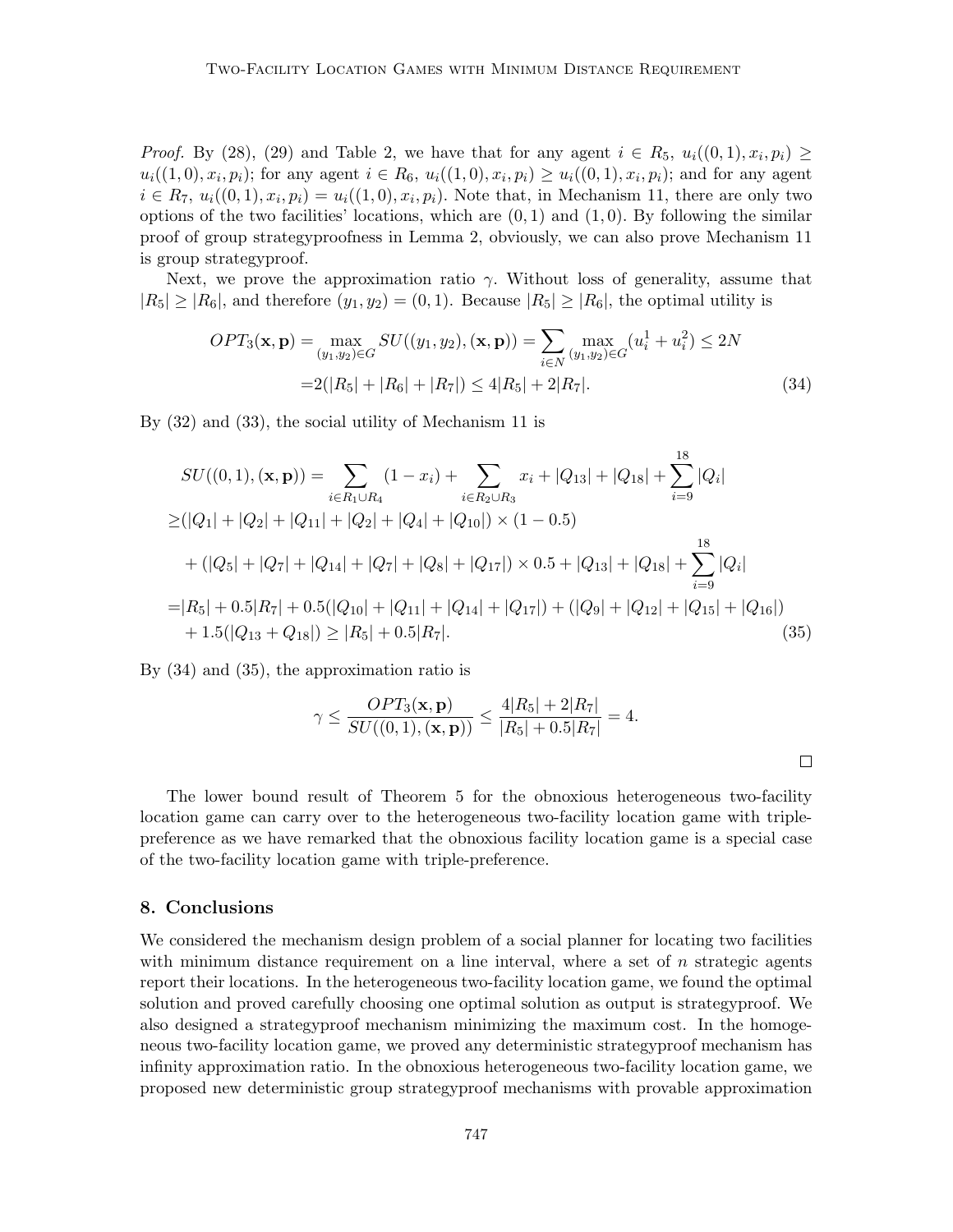ratios and obtained the lower bound  $\frac{7-d}{6}$ . We also designed a strategyproof mechanism maximizing the minimum utility. In the obnoxious homogeneous two-facility location game, we propose deterministic group strategyproof mechanisms with provable approximation ratios and also establish a lower bound 4/3. In the heterogeneous two-facility location game with triple-preference, we designed a deterministic group strategyproof mechanism with an approximation ratio 4.

In the future, we will study the randomized mechanism design in the obnoxious twofacility location game and in the two-facility location game with triple-preference. Moveover, it would be interesting to extend our model to include more than two facilities with minimum distance requirement or consider the facility location games in more general metric spaces such as circles and trees.

### Acknowledgments

Part of work has been presented in the 18th International Conference on Autonomous Agents and Multiagent Systems (AAMAS 2019), Montreal, Canada, May 13-17, 2019 (Duan et al., 2019). Bo Li was supported by The Hong Kong Polytechnic University (Grant NO. P0034420). Minming Li is also from City University of Hong Kong Shenzhen Research Institute, Shenzhen, China. Minming Li was supported by a grant from Research Grants Council of the Hong Kong Special Administrative Region, China (Project No. CityU 11200518) and was partially sponsored by Project 11771365 supported by NSFC. Lingjie Duan is also with Shenzhen Institute of Artificial Intelligence and Robotics for Society, Shenzhen, China 518040. Lingjie Duan was supported by the Ministry of Education, Singapore, under its Academic Research Fund Tier 2 Grant (Project No. MOE2016- T2-1- 173).

#### Appendix A. Proof of Theorem 5

*Proof.* Assume  $N = \{1, 2, 3\}$ . Let f be a deterministic mechanism. Consider the profile  $\mathbf{x} = \{x_1, x_2, x_3\} = \{\frac{1+3d}{4}\}$  $\frac{1+3d}{4}, \frac{1+d}{2}$  $\frac{+d}{2}, \frac{3+d}{4}$  $\frac{+d}{4}$  and  $f(\mathbf{x}) = (y_1, y_2)$ . Note that given  $d \in [0, 1], d \leq$  $x_1 \leq x_2 \leq x_3 \leq 1$ . For easy access of agents' utilities in the following proof, we make Table 3. For the social utilities, we have  $SU((0, d), \mathbf{x}) = 3$ ,

| $u_i((x,y),x_i)$      | $i=1$         | $i=2$     | $i=3$   |
|-----------------------|---------------|-----------|---------|
| $(x, y) = (0, d)$     |               |           |         |
| $(x, y) = (1 - d, 1)$ | $3-3d+ 3-7d $ | $-a+1-3a$ | $-5a_1$ |
| $(x,y)=(0,1)$         |               |           |         |

Table 3: Agent's utility in  $(0, d)$ ,  $(1 - d, 1)$ ,  $(0, 1)$ .

$$
SU((1-d,1), \mathbf{x}) = (6-6d+|3-7d|+|2-6d|+|1-5d|)/4 \le 3,
$$

and  $SU((0,1),\mathbf{x})=3$ . Hence, the optimal solution of **x** is

$$
OPT_2(\mathbf{x}) = \max\{SU((0, d), \mathbf{x}), SU((1 - d, 1), \mathbf{x}), SU((0, 1), \mathbf{x})\} = 3.
$$
 (36)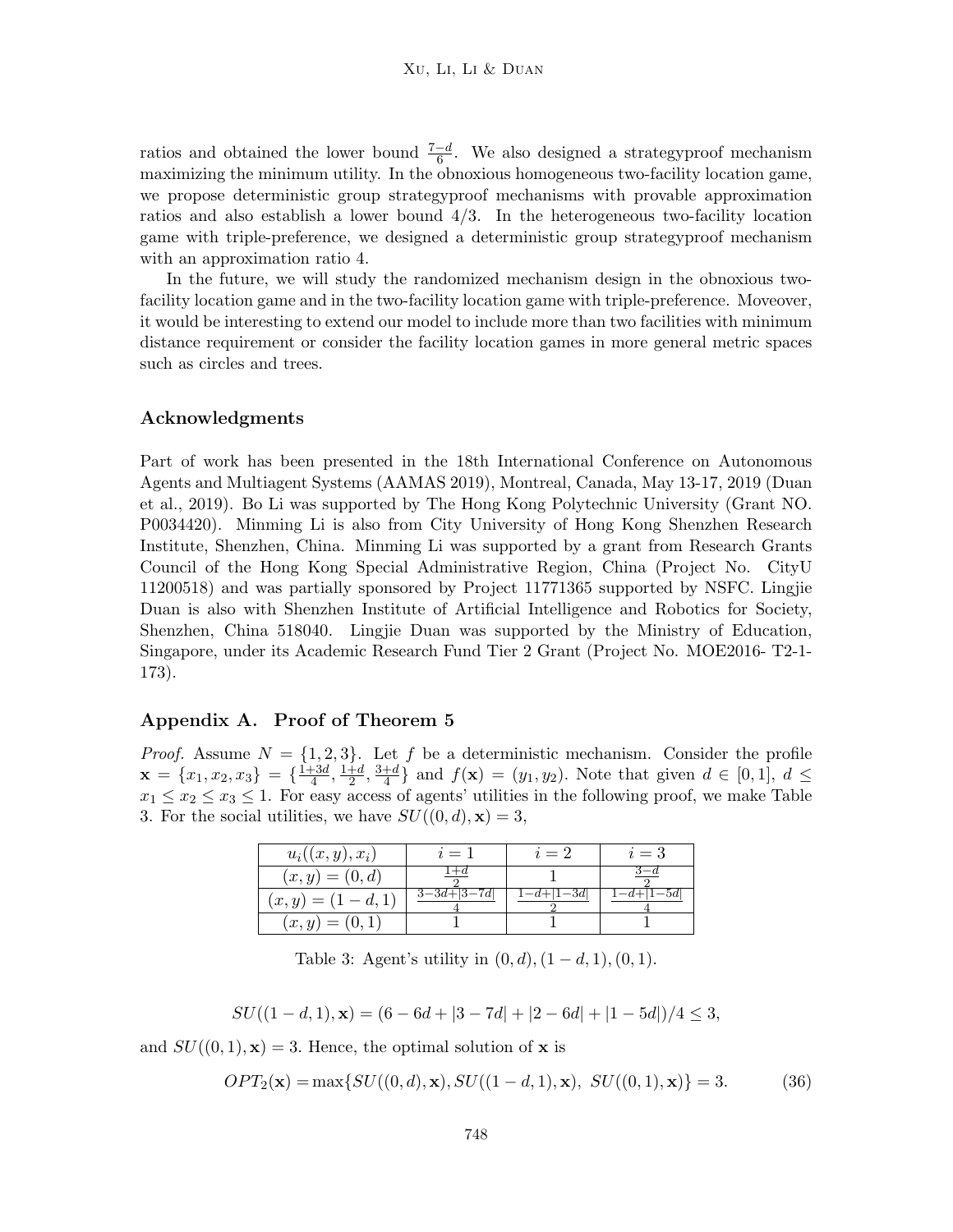Denote  $\mathbf{x}'$  as the location profile after one of the three agents misreports. Let  $(y'_1, y'_2) = f(\mathbf{x}')$ and  $(y'_1, y'_2)$  satisfies  $y'_2 - y'_1 \ge d$  and  $0 \le y'_1, y'_2 \le 1$ . We have the following cases.

Case 1:  $y_1 > x_1$  and  $y_2 \le x_3$ . We have  $d \le y_2 - y_1 \le x_3 - x_1 = \frac{1-d}{2}$  $\frac{-d}{2}$ , which implies  $d \leq \frac{1}{3}$  $\frac{1}{3}$ . Since  $x_1 \le y_1 \le y_2 \le x_3$ , by similar analysis and conclusion of Proposition 2, the social utility can reach its maximum when  $(y_1, y_2)$  is one out of  $(x_1, x_1 + d)$ ,  $(x_1, x_3)$ ,  $(x_3 - d, x_3)$ , which is

$$
SU((y_1, y_2), \mathbf{x}) \le \max\{SU((x_1, x_1 + d), \mathbf{x}), SU((x_1, x_3), \mathbf{x}), SU((x_3 - d, x_3), \mathbf{x})\}
$$
  
=  $\max\{\frac{5 - 5d + |5d - 1|}{4}, \frac{3(1 - d)}{2}, \frac{5 - 5d + |5d - 1|}{4}\} \le 1.5.$  (37)



Case 2:  $y_1 \leq x_1$  and  $y_2 \leq x_1$ , as shown in Figure 4. In this case,  $u_1((y_1, y_2), x_1) \leq$  $2x_1 - d = \frac{1+d}{2}$  $\frac{1}{2}$ . Consider  $x'_1 = 0$  and  $\mathbf{x}' = \{x'_1, x_2, x_3\}$ . Note that  $SU((0, d), \mathbf{x}') = \frac{5+d}{2} \leq 3$ ,

$$
SU((1-d,1),\mathbf{x}') = \frac{11-7d+|2-6d|+|1-5d|}{4} \left\{ \begin{array}{ll} >3 & \text{if } d \in [0,\frac{1}{9}) \\ \leq 3 & \text{if } d \in [\frac{1}{9},1] \end{array} \right.,
$$

and  $SU((0,1), \mathbf{x}') = 3$ . Thus the optimal solution of  $\mathbf{x}'$  is

$$
OPT_2(\mathbf{x}') = \max\{SU((1-d,1),\mathbf{x}'), SU((0,1),\mathbf{x}')\} \ge 3.
$$
 (38)

As f is strategy proof and agent 1 cannot gain by misreporting from  $x_1$  to  $x'_1$ , the utility of agent 1 must satisfy

$$
u_1((y'_1, y'_2), x_1) = |y'_1 - x_1| + |y'_2 - x_1| \le u_1((y_1, y_2), x_1) \le \frac{1+d}{2}
$$
  
\n
$$
\Leftrightarrow \left\{ \begin{array}{l} 2x_1 - \frac{1+d}{2} \le y'_1 + y'_2 \le 2x_1 + \frac{1+d}{2} \\ |y'_1 - y'_2| \le \frac{1+d}{2} \end{array} \right. \Leftrightarrow \left\{ \begin{array}{l} y'_1 + y'_2 \le 1 + 2d \\ y'_2 - y'_1 \le \frac{1+d}{2} \end{array} \right. \tag{39}
$$

By (39), the domain of  $(y'_1, y'_2)$  is a convex polygon with corner points:

1.  $(0, d), (0, \frac{1+d}{2})$  $(\frac{1+d}{2}), (\frac{1+d}{2}, \frac{1+3d}{2})$  $(\frac{1+3d}{2}), (\frac{1+3d}{4})$  $\frac{+3d}{4}$ ,  $\frac{3+5d}{4}$  $(\frac{1}{4})$  if  $d \in [0, \frac{1}{5}]$  $\frac{1}{5}$ ]; 2.  $(0, d), (0, \frac{1+d}{2})$  $(\frac{1+d}{2}), (\frac{1+d}{2})$  $\frac{+d}{2}, \frac{1+3d}{2}$  $(\frac{1-d}{2}), (\frac{1-d}{2})$  $\frac{-d}{2}, 1), (2d, 1)$  if  $d \in (\frac{1}{5})$  $\frac{1}{5}, \frac{1}{3}$  $\frac{1}{3}$ ]; 3.  $(0, d), (0, \frac{1+d}{2})$  $\frac{+d}{2}$ ),  $(\frac{1-d}{2}, 1)$ ,  $(1-d, 1)$  if  $d \in (\frac{1}{3})$  $\frac{1}{3}, 1].$ 

Hence, for the profile  $x'$ , by similar analysis and conclusion of Proposition 2, the social utility of  $x'$  under f can obtain its maximum if  $(y_1, y_2)$  is at one out of all corner points.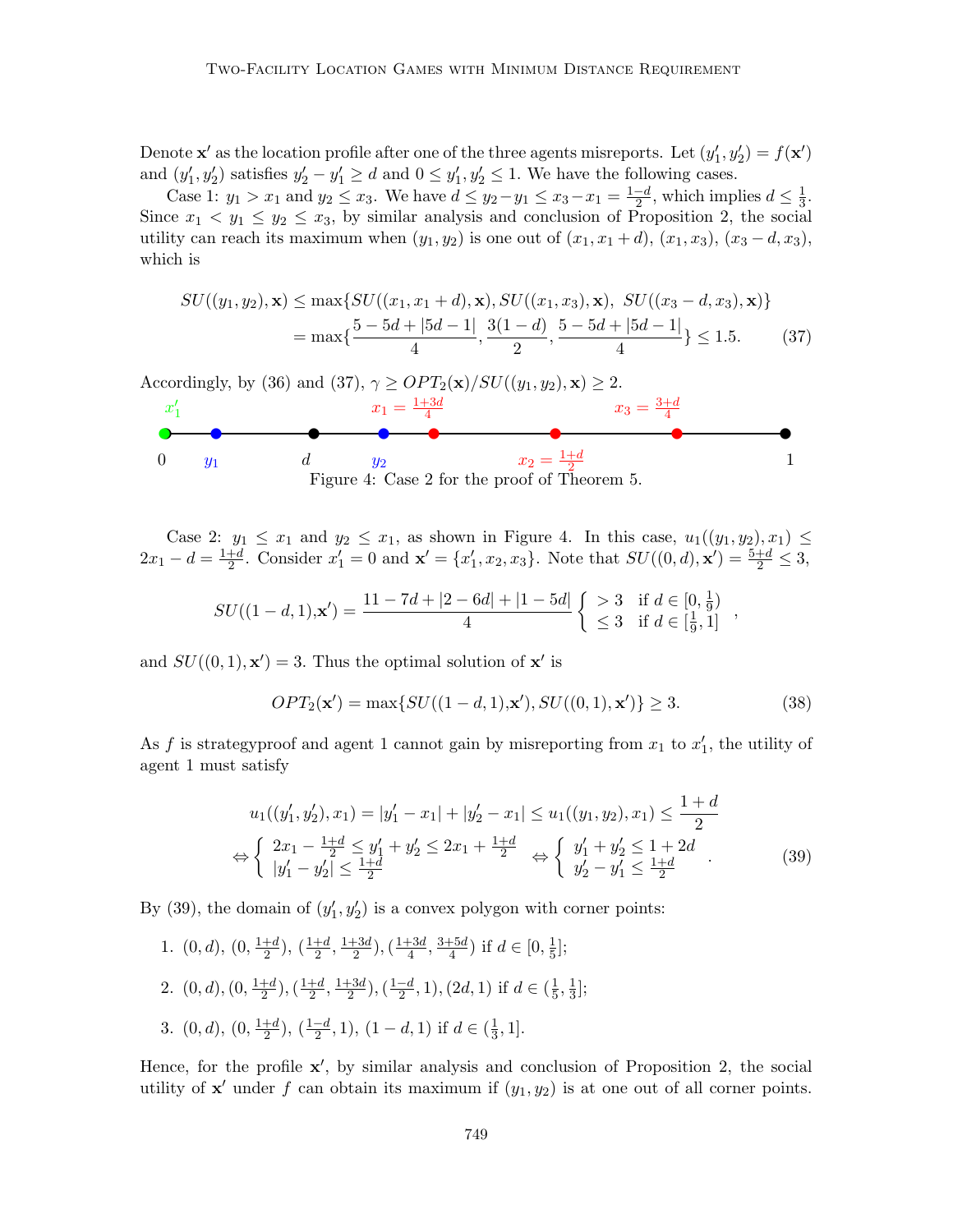By some calculations, the social utility of  $x'$  under f is

$$
SU((y'_1, y'_2), \mathbf{x}') \le
$$
  
\n
$$
\begin{cases}\nSU((0, d), \mathbf{x}') & \text{if } d \in [0, \frac{1}{5}] \\
\max\{SU((0, d), \mathbf{x}'), SU((\frac{1-d}{2}, 1), \mathbf{x}'), \\
SU((2d, 1), \mathbf{x}')\} & \text{if } d \in (\frac{1}{5}, \frac{1}{3}] \\
\max\{SU((0, d), \mathbf{x}'), SU((\frac{1-d}{2}, 1), \mathbf{x}'), \\
SU((1-d, 1), \mathbf{x}')\} & \text{if } d \in (\frac{1}{3}, 1] \\
=\n\begin{cases}\n\frac{5+d}{2} & \text{if } d \in [0, \frac{1}{5}] \\
\max\{\frac{5+d}{2}, \frac{5+d}{2}, 3-2d\} & \text{if } d \in (\frac{1}{5}, \frac{1}{3}] \\
\max\{\frac{5+d}{2}, \frac{5+d}{2}, 2+d\} & \text{if } d \in (\frac{1}{3}, 1]\n\end{cases}
$$
\n
$$
(40)
$$

Accordingly, by (38) and (40),  $\gamma \geq OPT_2(\mathbf{x'})/SU((y'_1, y'_2), \mathbf{x'}) \geq \frac{6}{5+1}$  $\frac{6}{5+d}$ . Case 3:  $y_1 \leq x_1$  and  $x_1 < y_2 \leq x_3$ . In this case,

$$
SU((y_1, y_2), \mathbf{x}) = (x_1 + x_2 + x_3 - y_1) + (x_3 - x_1 + |y_2 - x_2|)
$$
  
=  $x_2 + 2x_3 - y_1 + |y_2 - x_2| \le x_2 + 2x_3 - 0 + (x_3 - x_2) = \frac{3(3 + d)}{4}$ . (41)



Case 4:  $y_2 > x_3$ , as shown in Figure 5. In this case,  $u_3((y_1, y_2), x_3) = y_2 - y_1 \le 1$ . Consider  $x'_3 = 1$  and  $\mathbf{x}' = \{x_1, x_2, x'_3\}$ . Note that

$$
SU((0, d), \mathbf{x}') = 2x_1 - d + 2x_2 - d + 2x_3' - d = \frac{7 - d}{2} \ge 3,
$$
  

$$
SU((1 - d, 1), \mathbf{x}') = \frac{5 - d + |3 - 7d| + |2 - 6d|}{4} \le 3,
$$

and  $SU((0,1), \mathbf{x}') = 3$ . Thus the optimal solution of  $\mathbf{x}'$  is

$$
OPT_2(\mathbf{x}') = SU((0, d), \mathbf{x}') = \frac{7 - d}{2}.
$$
\n(42)

As f is strategy proof and agent 3 cannot gain by misreporting from  $x_3$  to  $x'_3$ , the utility of agent 3 must satisfy

$$
u_3((y'_1, y'_2), x_3) = |y'_1 - x_3| + |y'_2 - x_3| \le u_3((y_1, y_2), x_3) \le 1
$$
  

$$
\Leftrightarrow 2x_3 - 1 \le y'_1 + y'_2 \le 2x_3 + 1 \Leftrightarrow \frac{1+d}{2} \le y'_1 + y'_2.
$$
 (43)

By (43), the feasible region of  $(y'_1, y'_2)$  is a convex quadrangle with corner points  $(0, \frac{1+d}{2})$  $\frac{+d}{2}$ ),  $(0, 1), (1-d, 1)$  and  $\left(\frac{1-d}{4}, \frac{1+3d}{4}\right)$  $\frac{+3d}{4}$ ). Hence, for the profile **x'**, by similar analysis and conclusion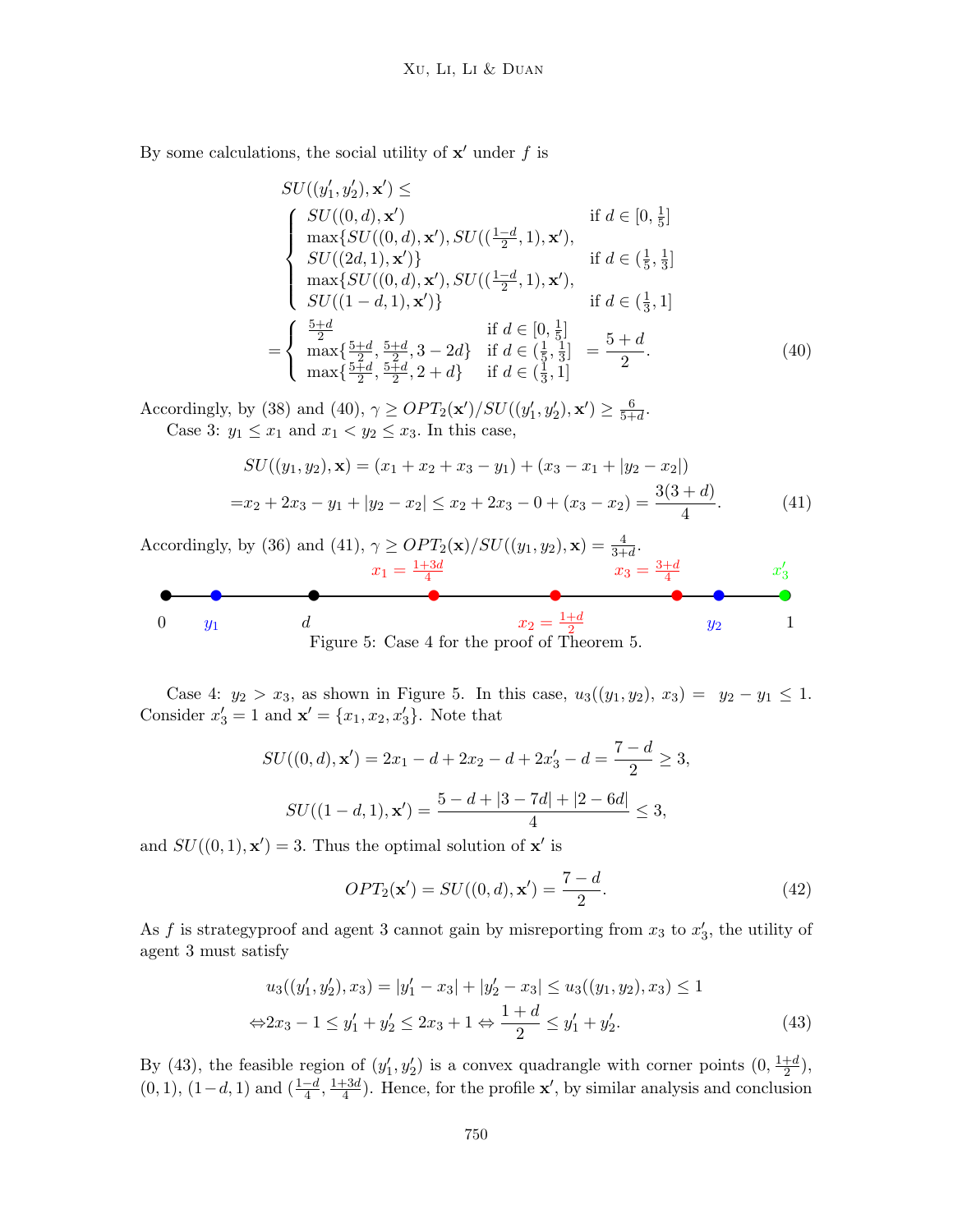of Proposition 2, the social utility of  $x'$  under f can obtain its maximum if  $(y_1, y_2)$  is at one out of all four corner points, which is

$$
SU((y'_1, y'_2), \mathbf{x'})
$$
  
\n
$$
\leq \max\{SU((0, \frac{1+d}{2}), \mathbf{x'}), SU((0, 1), \mathbf{x'}), SU((1-d, 1), \mathbf{x'}), SU((\frac{1-d}{4}, \frac{1+3d}{4}), \mathbf{x'})\}
$$
  
\n
$$
= \max\{\frac{5+d}{2}, 3, \frac{5-d+|3-7d|+|2-6d|}{4}, 2+d\} = 3.
$$
\n(44)

Accordingly, by (42) and (44),  $\gamma \geq OPT_2(\mathbf{x'})/SU((y'_1, y'_2), \mathbf{x'}) = \frac{7-d}{6}$ . In conclusion, f has an approximation ratio  $\gamma$  of at least

$$
\min\{2, \frac{6}{5+d}, \frac{4}{3+d}, \frac{7-d}{6}\} = \frac{7-d}{6} \in [1, \frac{7}{6}].
$$

# Appendix B. Proof of Theorem 8

*Proof.* Assume  $N = \{1, 2\}$ . Let f be a deterministic mechanism. Consider the profile  $\mathbf{x} = \{x_1, x_2\} = \{\frac{1-d}{4}\}$  $\frac{-d}{4}$ ,  $\frac{3+d}{4}$  $\frac{+d}{4}$  and  $f(\mathbf{x}) = (y_1, y_2)$ . Denote  $\mathbf{x}'$  as the location profile after one of the two agents misreports. Let  $(y'_1, y'_2) = f(\mathbf{x}')$ .  $(y'_1, y'_2)$  satisfies  $y'_2 - y'_1 \ge d$  and  $0 \le y'_1, y'_2 \le 1.$ 



Note that given  $d \in [0, 1/5)$ ,  $0 \leq d \leq x_1 \leq x_2 \leq 1 - d \leq 1$ , as shown in Figure 6. We have the following cases.

Case 1.1:  $y_1 \leq x_1$ . In this case,  $u_1((y_1, y_2), x_1) = \min\{|y_1 - x_1|, |y_2 - x_1|\} \leq (1 - d)/4$ . Consider  $x'_1 = 0$  and  $\mathbf{x}' = \{x'_1, x_2\}$ . The optimal social utility is

$$
OPT_2(\mathbf{x}') = SU((1-d,1), \mathbf{x}') = (1-d) + (1-d) - (3+d)/4 = (5-9d)/4.
$$

As f is strategy proof and agent 1 cannot gain by misreporting from  $x_1$  to  $x_1'$ , the utility of agent 1 must satisfy  $u_1((y'_1, y'_2), x_1) \le u_1((y_1, y_2), x_1) \le (1 - d)/4$ , which implies that  $y'_1 \leq (1-d)/2$ . The social utility under f is

$$
SU((y'_1, y'_2), \mathbf{x}') \le \max\{SU(\frac{1-d}{2}, \frac{1-d}{2} + d), \mathbf{x}'), SU((\frac{1-d}{2}, 1), \mathbf{x}')\}
$$
  
=  $\max\{\frac{1-d}{2} + |x_2 - (\frac{1-d}{2} + d)|), \frac{1-d}{2} + \min\{|x_2 - \frac{1-d}{2}|, 1 - x_2\}\}$   
=  $\max\{\frac{3-3d}{4}, \frac{3-3d}{4}\} = \frac{3-3d}{4}.$ 

The approximation ratio is  $\gamma = OPT_2(\mathbf{x}')/SU((y'_1, y'_2), \mathbf{x}') \ge \frac{5-9d}{3-3d}$  $\frac{5-9d}{3-3d}$ .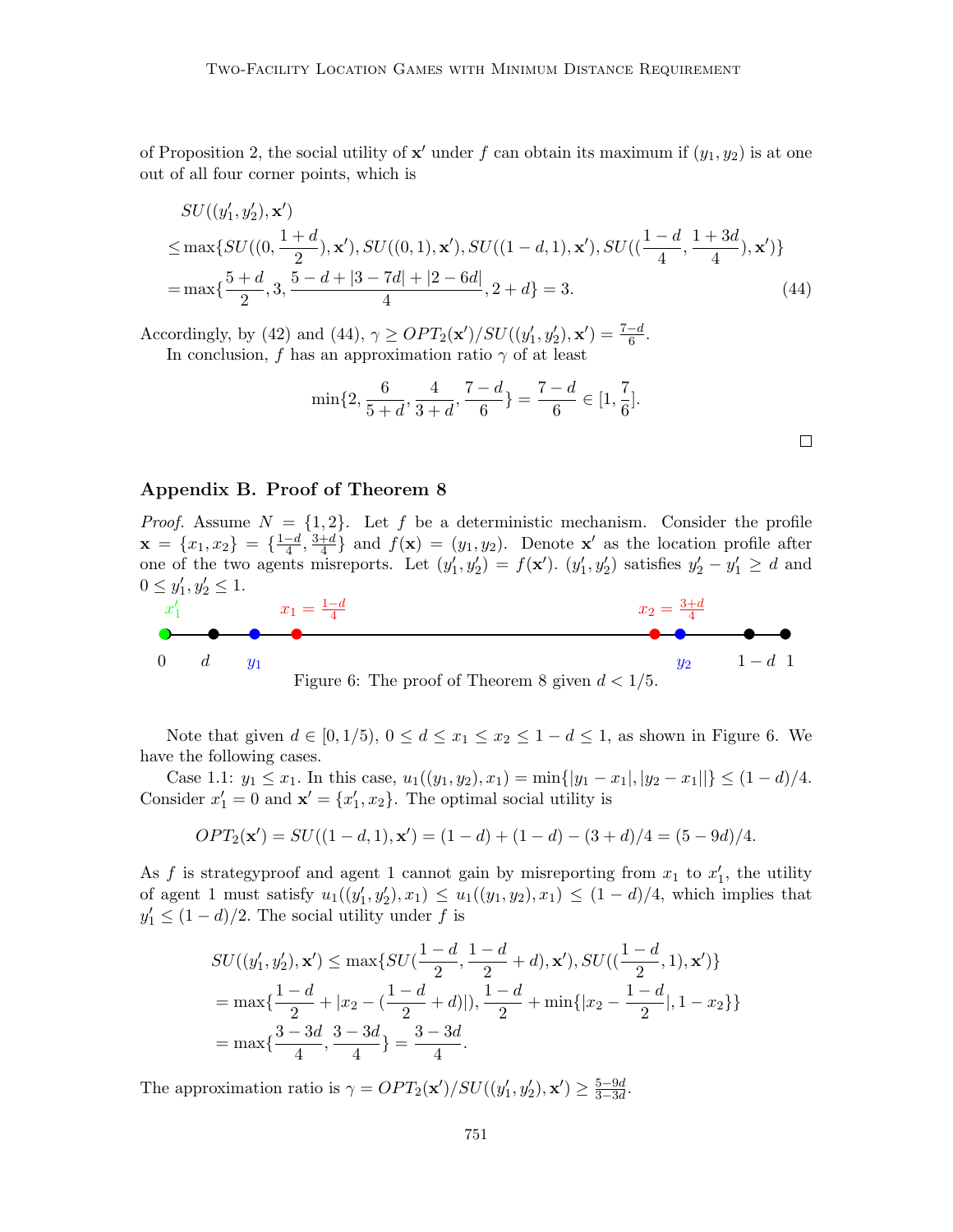Case 1.2:  $y_2 \ge x_2$ . Due to symmetry, this case is similar with Case 1.1. Case 1.3:  $x_1 \leq y_1 \leq y_2 \leq x_2$ . In this case,

$$
SU((y_1, y_2), \mathbf{x}) \leq SU((x_1, x_1 + d), \mathbf{x}) = x_2 - x_1 - d = \frac{1 - d}{2}.
$$

The optimal social utility is  $OPT_2(\mathbf{x}) = SU((0, d), \mathbf{x}) = x_1 - d + x_2 - d = 1 - 2d$ . Accordingly,  $\gamma = OPT_2(\mathbf{x})/SU((y_1, y_2), \mathbf{x}) \geq \frac{2-4d}{1-d}$  $\frac{2-4d}{1-d}$ .

In conclusion, for  $d \in [0, 1/5)$ , f has an approximation ratio  $\gamma$  of at least



Now considering  $d \in [1/5, 1)$ , we note that

$$
0 \le x_1 \le \min\{1 - d, d\} \le \max\{1 - d, d\} \le x_2 \le 1,
$$

as shown in Figure 7. We have the following cases.

Case 2.1:  $y_1 \le x_1 \le y_2 \le x_2$ , as shown in Figure 7. In this case,  $u_1((y_1, y_2), x_1) =$  $x_1 - y_1 \leq (1 - d)/4$ . Consider  $x_1' = 0$  and  $\mathbf{x}' = \{x_1', x_2\}$ . The optimal social utility is

$$
OPT_2(\mathbf{x}') = SU((1-d,1), \mathbf{x}') = (1-d) - 0 + \min\{|1-d-x_2|, 1-x_2\}
$$
  
=1-d +  $\min\{\frac{5d-1}{4}, \frac{1-d}{4}\} = \min\{\frac{3+d}{4}, \frac{5-5d}{4}\}.$ 

As f is strategy proof and agent 1 cannot gain by misreporting from  $x_1$  to  $x'_1$ , the utility of agent 1 must satisfy  $u_1((y'_1, y'_2), x_1) \le u_1((y_1, y_2), x_1) \le (1 - d)/4$ , which implies that  $y'_1 \leq (1-d)/2$ . The social utility under f is

$$
SU((y'_1, y'_2), \mathbf{x}') \le \max\{SU((\frac{1-d}{2}, \frac{1-d}{2} + d), \mathbf{x}'), SU((\frac{1-d}{2}, 1), \mathbf{x}')\}
$$
  

$$
\le \max\{\frac{1-d}{2} + |\frac{1+d}{2} - x_2|, \frac{1-d}{2} + \min\{|\frac{1-d}{2} - x_2|, 1 - x_2\}\}
$$
  

$$
= \max\{\frac{3-3d}{4}, \frac{3-3d}{4}\} = \frac{3-3d}{4}.
$$

The approximation ratio is  $\gamma = OPT_2(\mathbf{x'})/SU((y'_1, y'_2), \mathbf{x'}) \ge \min\{\frac{5}{3}\}$  $\frac{5}{3}, \frac{3+d}{3-3d}$ .

Case 2.2:  $x_1 \leq y_1 \leq y_2 \leq x_2$ . In this case,

$$
SU((y_1, y_2), \mathbf{x}) \leq SU((x_1, x_1 + d), \mathbf{x}) = (3 + d)/4 - (1 - d)/4 - d = (1 - d)/2.
$$

For the optimal social utility,

$$
OPT_2(\mathbf{x}) = SU((0, d), \mathbf{x}) = \min\{x_1 - 0, d - x_1\} + x_2 - d
$$
  
= 
$$
\min\{\frac{1 - d}{4}, \frac{5d - 1}{4}\} + \frac{3 - 3d}{4} = \min\{1 - d, \frac{1 + d}{2}\}.
$$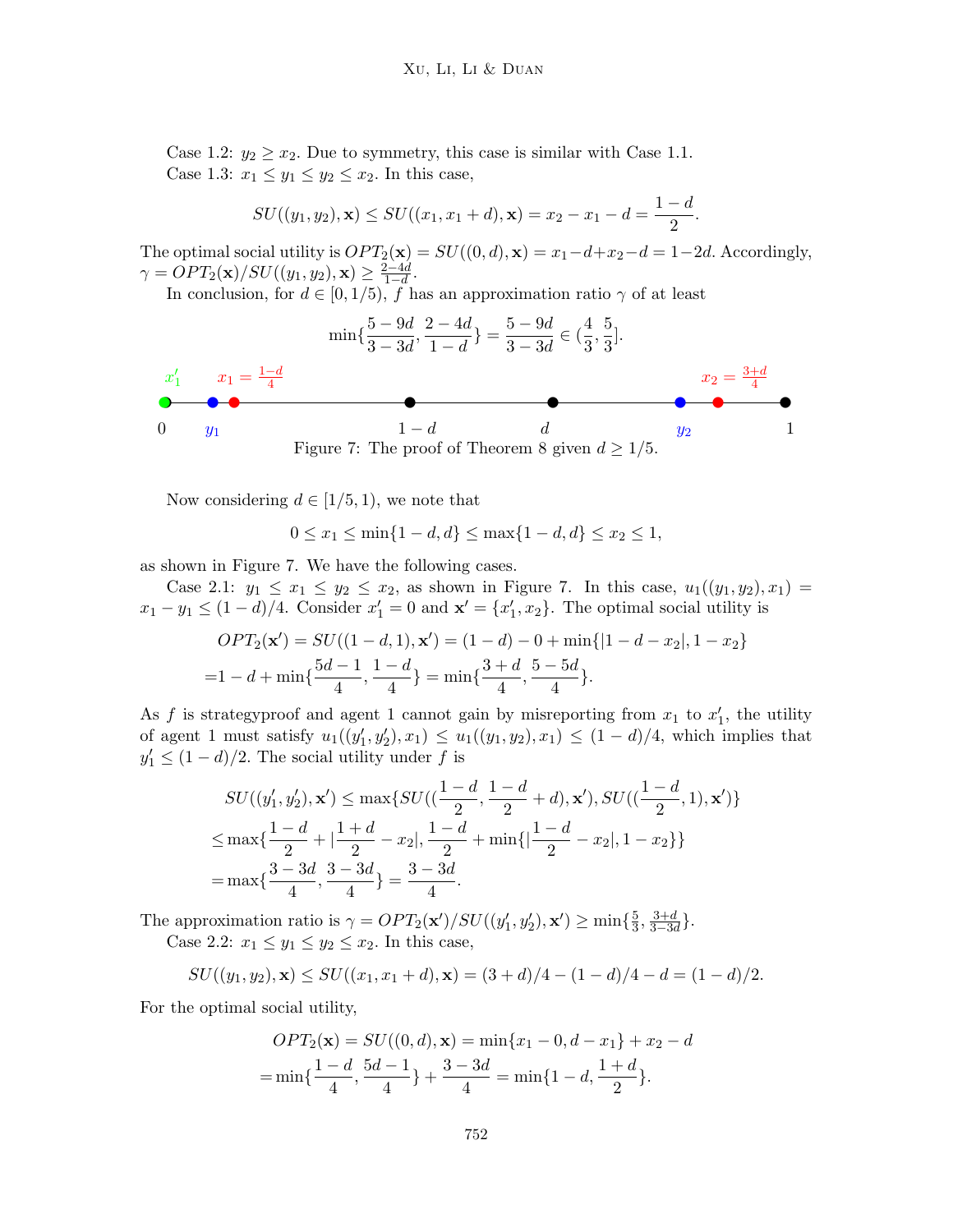Accordingly,  $\gamma = OPT_2(\mathbf{x})/SU((y_1, y_2), \mathbf{x}) = \min\{2, \frac{1+d}{1-d}\}.$ 

Case 2.3:  $x_1 \leq y_1 \leq x_2 \leq y_2$ . Due to symmetry, this case is similar with Case 2.1. Case 2.4:  $y_1 \leq x_1 \leq x_2 \leq y_2$ . In this case,

$$
SU((y_1, y_2), \mathbf{x}) \leq SU((0, 1), \mathbf{x}) = (1 - d)/4 + (1 - d)/4 = (1 - d)/2.
$$

For the optimal social utility,  $OPT_2(\mathbf{x}) = \min\{1 - d, (1 + d)/2\}$ . Accordingly,

 $\gamma = OPT_2(\mathbf{x})/SU((y_1, y_2), \mathbf{x}) \ge \min\{2, (1+d)/(1-d)\}.$ 

In conclusion, for  $d \in [1/5, 1]$ , f has an approximation ratio  $\gamma$  of at least

$$
\min\{\min\{\frac{5}{3}, \frac{3+d}{3-3d}\}, \min\{2, \frac{1+d}{1-d}\}\} = \min\{\frac{5}{3}, \frac{3+d}{3-3d}\} \in [\frac{4}{3}, \frac{5}{3}].
$$

Therefore, f has an approximation ratio  $\gamma$  of at least  $\frac{5-9d}{3-3d}$  if  $d \in [0, \frac{1}{5}]$  $(\frac{1}{5}); \frac{3+d}{3-3d}$  if  $d \in [\frac{1}{5}]$  $\frac{1}{5}, \frac{1}{3}$  $\frac{1}{3}$ ); and  $\frac{5}{3}$  if  $d \in [\frac{1}{3}]$  $(\frac{1}{3}, 1)$ , which is within  $[\frac{4}{3}, \frac{5}{3}]$  $\frac{5}{3}$ .

 $\Box$ 

# References

- Anastasiadis, E., & Deligkas, A. (2018). Heterogeneous facility location games. In Proceedings of the 17th International Conference on Autonomous Agents and MultiAgent Systems (AAMAS), pp. 623–631.
- Cai, Q., Filos-Ratsikas, A., & Tang, P. (2016). Facility location with minimax envy. In Proceedings of the 25th International Joint Conference on Artificial Intelligence  $(IJCAI),$  pp. 137–143.
- Cascella, M., Rajnik, M., Cuomo, A., Dulebohn, S. C., & Di Napoli, R. (2020). Features, evaluation and treatment coronavirus (covid-19). In Statpearls [internet]. StatPearls Publishing.
- Chen, J., Li, B., & Li, Y. (2019). Efficient approximations for the online dispersion problem.  $SIAM\ Journal\ on\ Computing,\ 48(2),\ 373-416.$
- Cheng, Y., Yu, W., & Zhang, G.  $(2011)$ . Mechanisms for obnoxious facility game on a path. In International Conference on Combinatorial Optimization and Applications  $(COCOA)$ , pp. 262–271. Springer.
- Cheng, Y., Yu, W., & Zhang, G. (2013). Strategy-proof approximation mechanisms for an obnoxious facility game on networks. Theoretical Computer Science, 497, 154–163.
- Keijzer, B., & Wojtczak, D. (2018). Facility reallocation on the line. In *Proceedings of the* 27th International Joint Conference on Artificial Intelligence (IJCAI), pp. 188–194.
- Duan, L., Li, B., Li, M., & Xu, X. (2019). Heterogeneous two-facility location games with minimum distance requirement. In Proceedings of the 18th International Conference on Autonomous Agents and MultiAgent Systems (AAMAS), pp. 1461–1469.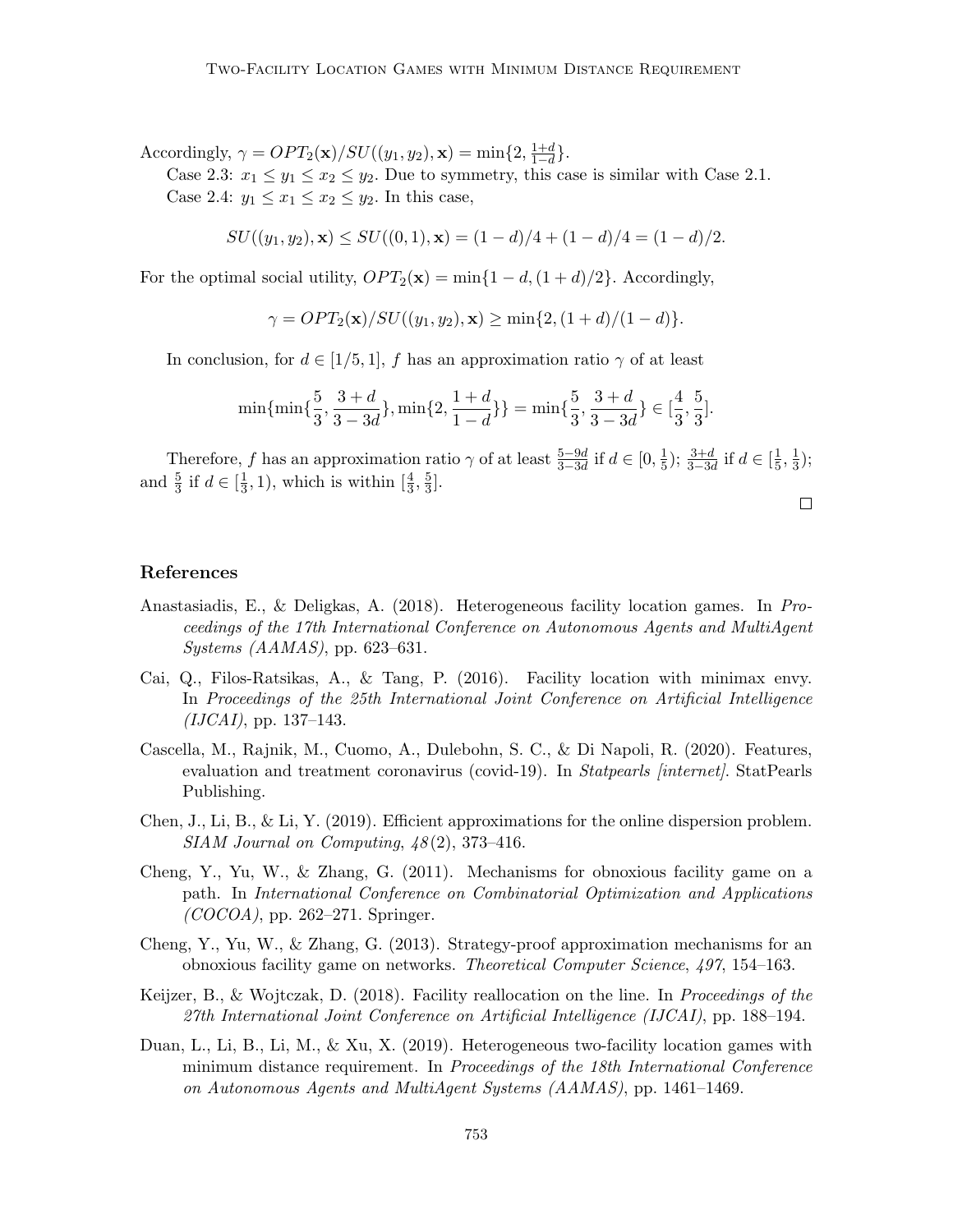- Feigenbaum, I., & Sethuraman, J. (2015). Strategyproof mechanisms for one-dimensional hybrid and obnoxious facility location models. In Workshop on Incentive and Trust in E-Communities at the 29th AAAI Conference on Artificial Intelligence (AAAI), pp. 8–13.
- Fong, K. C., Li, M., Lu, P., Todo, T., & Yokoo, M. (2018). Facility location games with fractional preferences. In Proceedings of the 32th AAAI Confererence on Artificial Intelligence  $(AAAI)$ , pp. 1039–1046.
- Fotakis, D., & Tzamos, C. (2014). On the power of deterministic mechanisms for facility location games. ACM Transactions on Economics and Computation, 2(4), 15.
- Fu, G., Wang, J., & Yan, M. (2016). Anatomy of tianjin port fire and explosion: Process and causes. Process Safety Progress, 35 (3), 216–220.
- Han, Q., & Du, D. (2011). Moneyless Strategy-proof Mechanism on Single-sinked Policy Domain: Characterization and Applications. Faculty of Business Administration, University of New Brunswick.
- Ibara, K., & Nagamochi, H. (2012). Characterizing mechanisms in obnoxious facility game. In Proceedings of the 6th International Conference on Combinatorial Optimization and Applications (COCOA), pp. 301–311. Springer.
- Jung, S. (2016). Facility siting and plant layout optimization for chemical process safety. Korean Journal of Chemical Engineering, 33 (1), 1–7.
- Kaplan, A. (2020). New jersey reverses decision to open two covid-19 testing sites to people without symptoms. https://www.nbcnews.com/health/health-care/ new-jersey-reverses-decision-open-two-covid-19-testing-sites-n1190016.
- Klise, K. A., & Bynum, M. L. (2020). Facility location optimization model for covid-19 resources.. Tech. rep., Sandia National Lab.(SNL-NM), Albuquerque, NM (United States).
- Lei, T. L., & Church, R. L. (2013). A unified model for dispersing facilities. Geographical Analysis,  $\frac{45(4)}{401-418}$ .
- Lu, P., Sun, X., Wang, Y., & Zhu, Z. A. (2010). Asymptotically optimal strategy-proof mechanisms for two-facility games. In *Proceedings of the 11th ACM conference on* Electronic commerce (ACM-EC), pp. 315–324.
- Lu, P., Wang, Y., & Zhou, Y. (2009). Tighter bounds for facility games. In Proceedings of the 5th International Workshop on Internet and Network Economics (WINE), pp. 137–148.
- Mei, L., Li, M., Ye, D., & Zhang, G. (2016). Strategy-proof mechanism design for facility location games: Revisited (extended abstract). In *Proceedings of the 15th International* Conference on Autonomous Agents and Multiagent Systems (AAMAS), pp. 1463– 1464.
- Moon, I. D., & Papayanopoulos, L. (1991). Minimax location of two facilities with minimum separation: interactive graphical solutions. Journal of the Operational Research Society,  $42(8)$ , 685–694.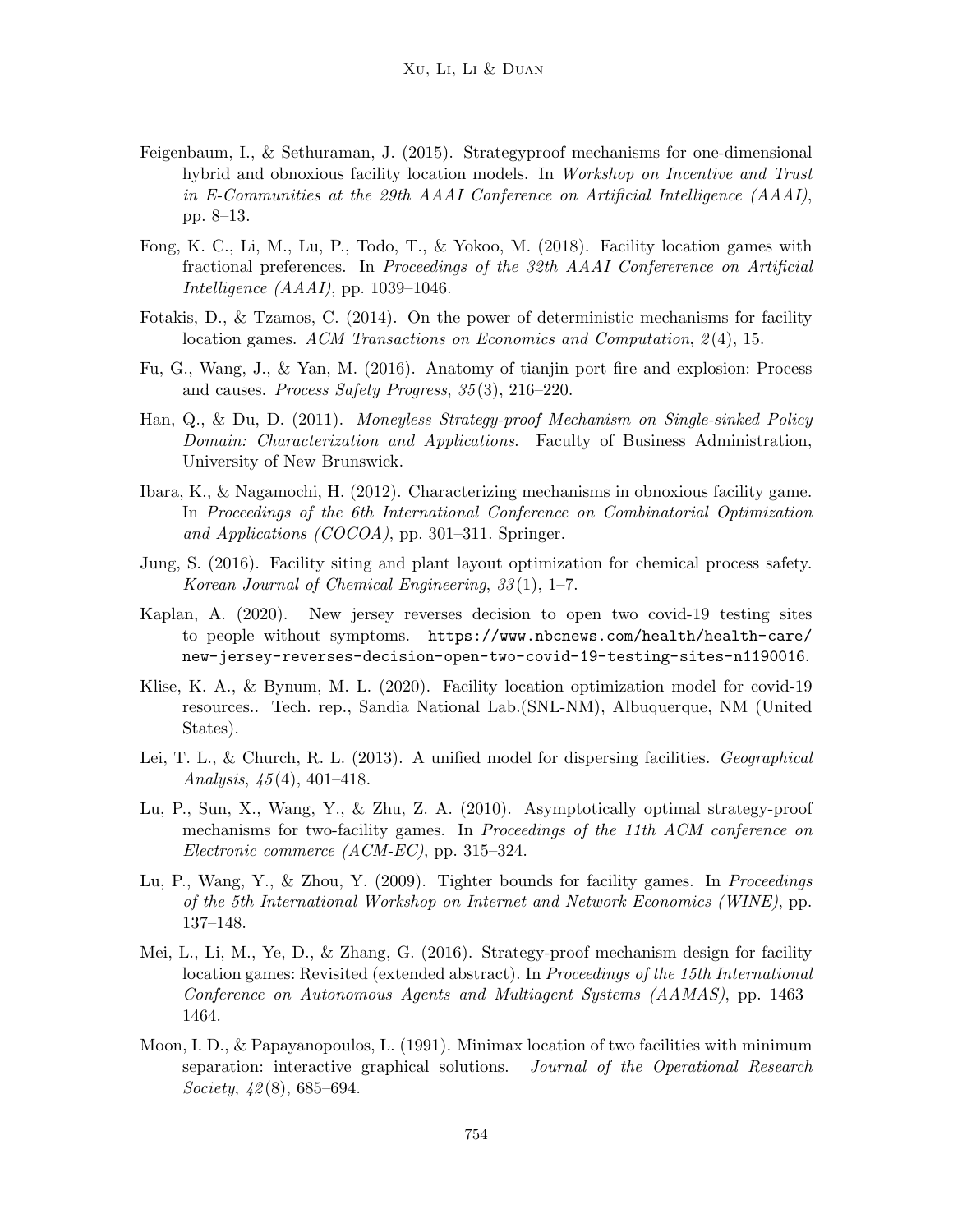- Moore, B., & Stamm, J. L. H. (2012). Impact of decentralized decision-making on access to public health facilities. In IIE Annual Conference. Proceedings, p. 1. Institute of Industrial and Systems Engineers (IISE).
- Moulin, H. (1980). On strategy-proofness and single peakedness. Public Choice,  $35(4)$ , 437–455.
- Procaccia, A. D., & Tennenholtz, M. (2009). Approximate mechanism design without money. In Proceedings of the 10th ACM conference on Electronic commerce (ACM- $EC$ ), pp. 177–186.
- Sakai, T., Beziat, A., & Heitz, A. (2020). Location factors for logistics facilities: Location choice modeling considering activity categories. Journal of Transport Geography, 85, 102710.
- Schummer, J., & Vohra, R. V. (2002). Strategy-proof location on a network. *Journal of* Economic Theory,  $104(2)$ ,  $405-428$ .
- Serafino, P., & Ventre, C. (2014). Heterogeneous facility location without money on the line. In Proceedings of the 21st European Conference on Artificial Intelligence (ECAI), pp. 807–812.
- Serafino, P., & Ventre, C. (2015). Truthful mechanisms without money for non-utilitarian heterogeneous facility location. In Proceedings of the 29th AAAI Conference on Artificial Intelligence (AAAI), pp. 1029–1035.
- Sonoda, A., Todo, T., & Yokoo, M. (2016). False-name-proof locations of two facilities: Economic and algorithmic approaches. In Proceedings of the 30th AAAI Confererence on Artificial Intelligence (AAAI), pp. 615–621.
- Sui, X., Boutilier, C., & Sandholm, T. W. (2013). Analysis and optimization of multidimensional percentile mechanisms. In Proceedings of the 27th AAAI Confererence on Artificial Intelligence (AAAI), pp. 367–374.
- Todo, T., Iwasaki, A., & Yokoo, M. (2011). False-name-proof mechanism design without money. In Proceedings of the 10th International Conference on Autonomous Agents and Multiagent Systems-Volume 2 (AAMAS), pp. 651–658.
- Turken, N., Carrillo, J., & Verter, V. (2017). Facility location and capacity acquisition under carbon tax and emissions limits: To centralize or to decentralize?. International Journal of Production Economics, 187, 126–141.
- Wada, Y., Ono, T., Todo, T., & Yokoo, M. (2018). Facility location with variable and dynamic populations. In Proceedings of the 17th International Conference on Autonomous Agents and Multiagent Systems (AAMAS), pp. 336–344.
- White, D. (1993). Location of two facilities with minimal separation. *Journal of the* Operational Research Society, 1053–1057.
- Xu, X., Duan, L., & Li, M. (2019). Strategic learning approach for deploying uav-provided wireless services. IEEE Transactions on Mobile Computing.
- Xu, X., Li, M., & Duan, L. (2020). Strategyproof mechanisms for activity scheduling.. In Proceedings of the 19th International Conference on Autonomous Agents and MultiAgent Systems (AAMAS), pp. 1539–1547.